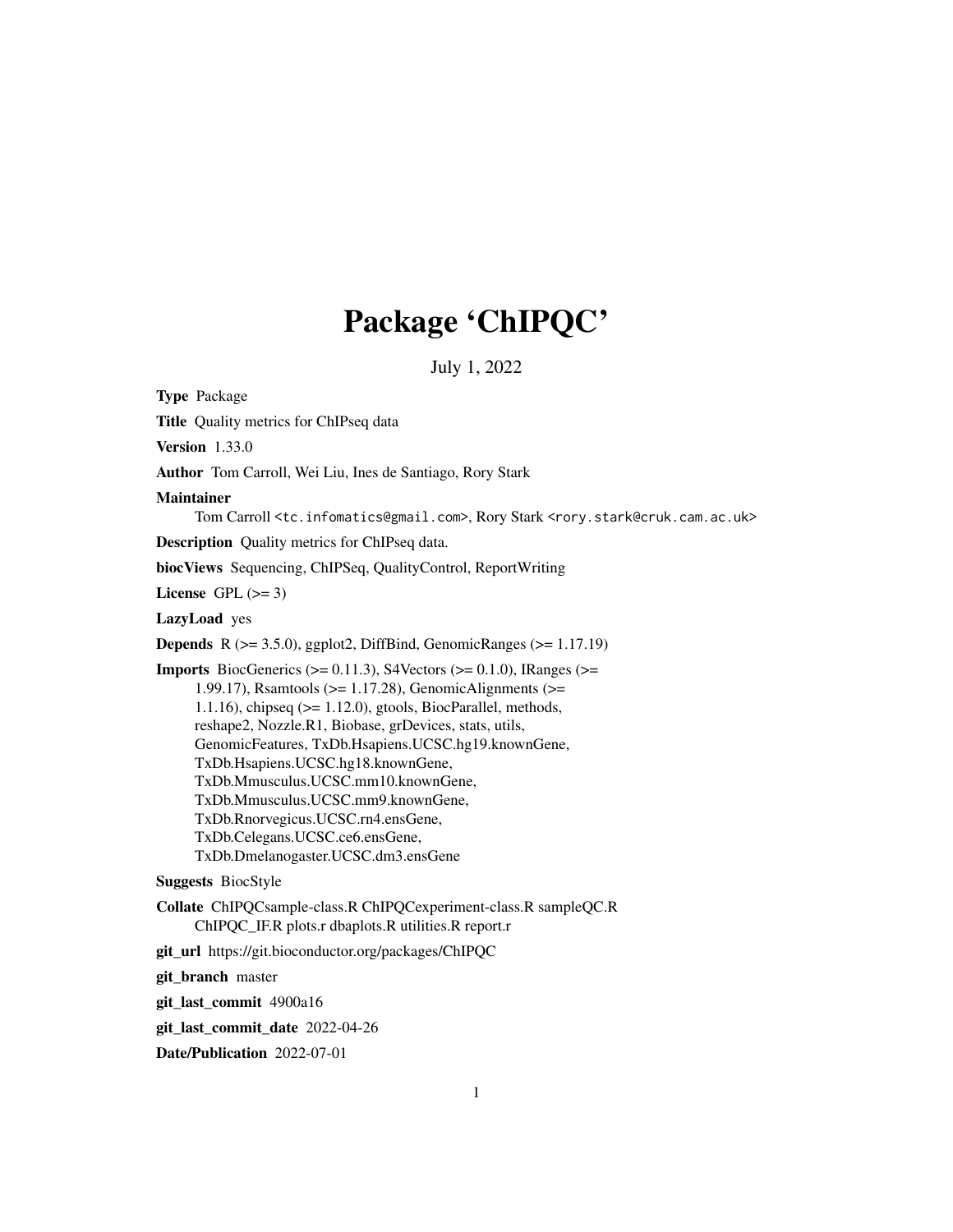# R topics documented:

| 3                  |
|--------------------|
| $\overline{4}$     |
| $\overline{5}$     |
| 8                  |
| $\overline{9}$     |
| 11                 |
| 12                 |
| 15                 |
| 16                 |
| 17                 |
| 18                 |
| 19                 |
| 19                 |
| 20                 |
| 21                 |
|                    |
|                    |
|                    |
|                    |
|                    |
| 26                 |
| 26                 |
|                    |
| 28                 |
| 29                 |
|                    |
|                    |
|                    |
|                    |
|                    |
|                    |
| 34                 |
|                    |
|                    |
|                    |
|                    |
| 37                 |
| 38<br>regi-methods |
| 39                 |
| 40                 |
| 41                 |
| 41                 |
|                    |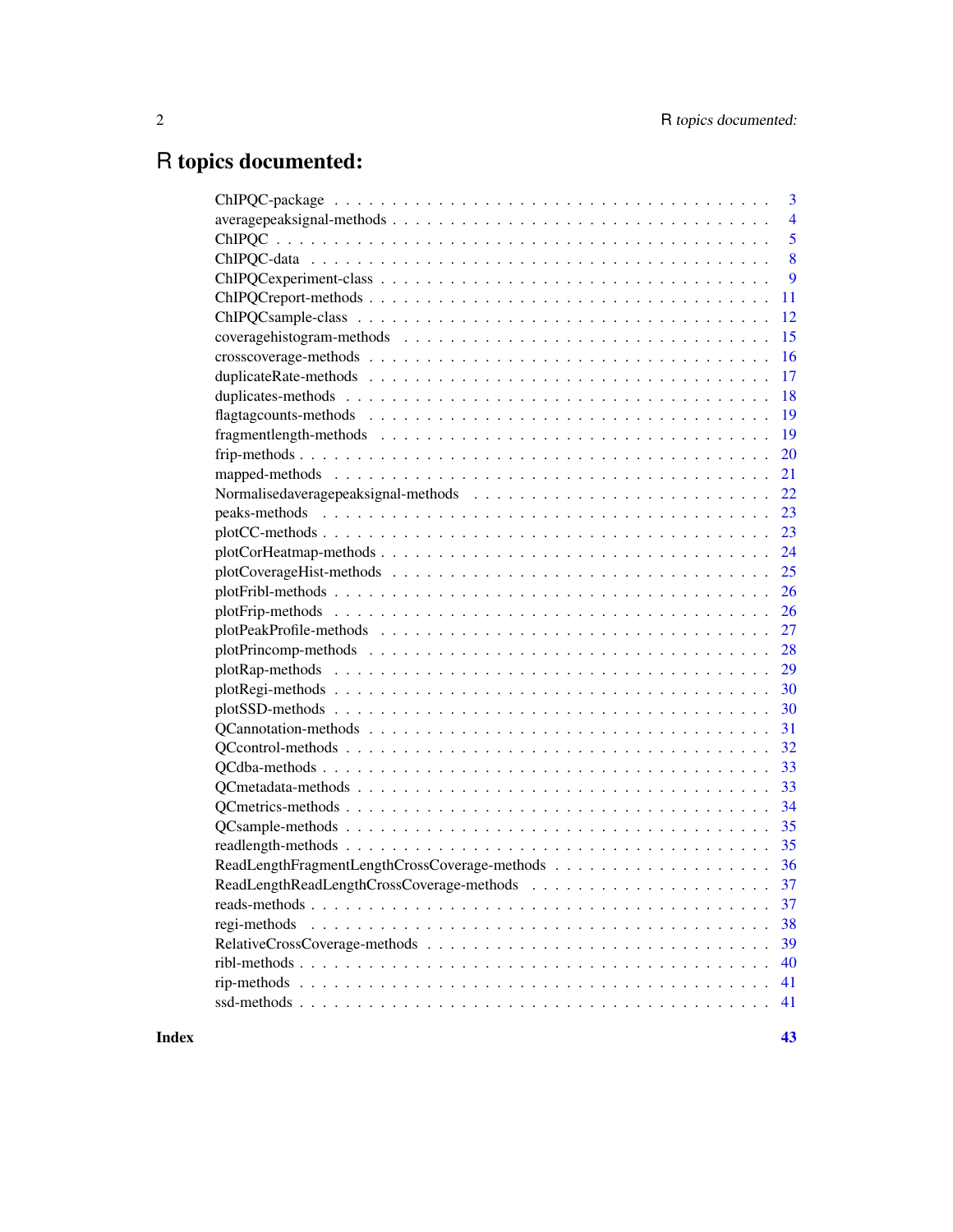<span id="page-2-1"></span><span id="page-2-0"></span>

#### Description

ChIPQC analyzes aligned reads (in .bam format) for ChIP-seq samples and their associated controls, computing a variety of quality control metrics and statistics, and providing reporting and plotting functions to enable assessment of experimental data for further analysis.

### Details

| Package: | ChIPQC     |
|----------|------------|
| Type:    | Package    |
| Version: | 0.1        |
| Date:    | 2014-03-01 |
| License: | GPL3       |

ChIPQC primarily uses two object classes: [ChIPQCsample](#page-11-1), which encapsulates the information about individual samples, and [ChIPQCexperiment](#page-8-1), which encapsulates information about larger ChIP-seq experiments (consisting of a number of samples). The primary entry point is the constructor function [ChIPQC](#page-4-1), which takes a description of an entire experiment, constructs objects for all the samples, and computes the quality metrics.

#### Author(s)

Tom Carroll and Rory Stark

Maintainers: Tom Carroll <tc.infomatics@gmail.com> and Rory Stark <rory.stark@cruk.cam.ac.uk>

#### References

Frontiers?

# See Also

ChIPQC is designed to work closely with the [DiffBind](#page-0-0) package, which provides functionality for analyzing ChIP-seq experiments, including performing differential binding analysis to identify significantly differentially bound peaks.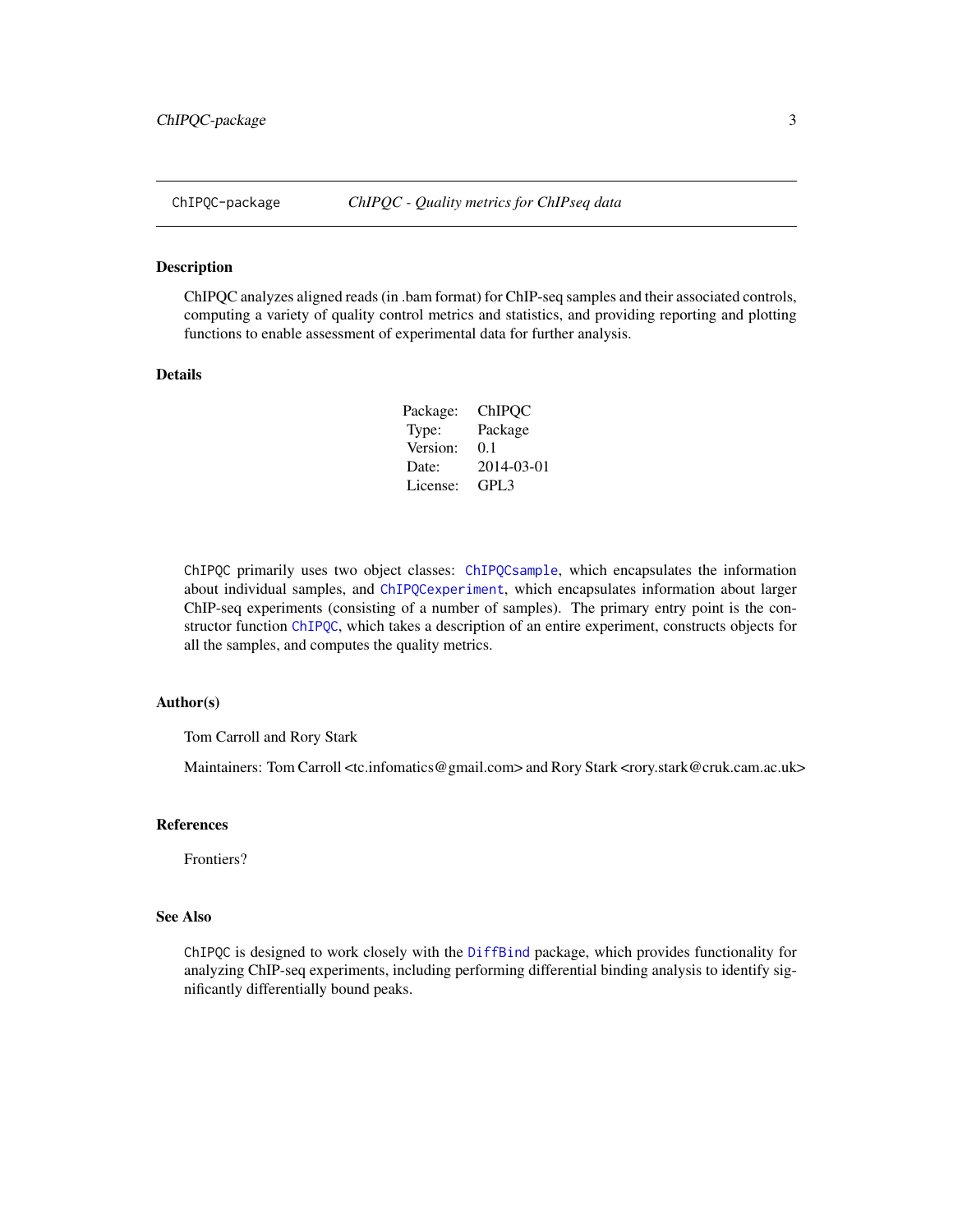<span id="page-3-0"></span>averagepeaksignal-methods

*Retrieve average peak profiles*

# <span id="page-3-1"></span>Description

Retrieve the average peak profile for a sample or set of samples.

#### Methods

- signature(object = "ChIPQCexperiment") Retrieve a matrix of the average peak profiles for all of the samples in an ChIP-seq experiment. Each column represents a sample, and each row a base pair position, centered on peak summits.
- signature(object = "list") Retrieve a matrix of the average peak profiles for all of the samples in a list of ChIPQC samples. Each column represents a sample, and each row a base pair position, centered on peak summits.
- signature(object = "ChIPQCsample") Retrieve a vector representing the average peak profile for a sample. Each column represents a basepair position, centered on the peak summits.

# Author(s)

Thomas Carroll and Rory Stark

# See Also

[ChIPQC-package,](#page-2-1) [ChIPQCexperiment,](#page-8-1) [ChIPQCsample](#page-11-1)

```
data(example_QCexperiment)
CTCFprofile = averagepeaksignal(QCsample(exampleExp,1))
length(CTCFprofile)
plot(CTCFprofile,type='l',ylab="mean pileup")
```

```
allprofiles = averagepeaksignal(exampleExp)
dim(allprofiles)
for(i in 1:ncol(allprofiles)) lines(allprofiles[,i],col=i)
```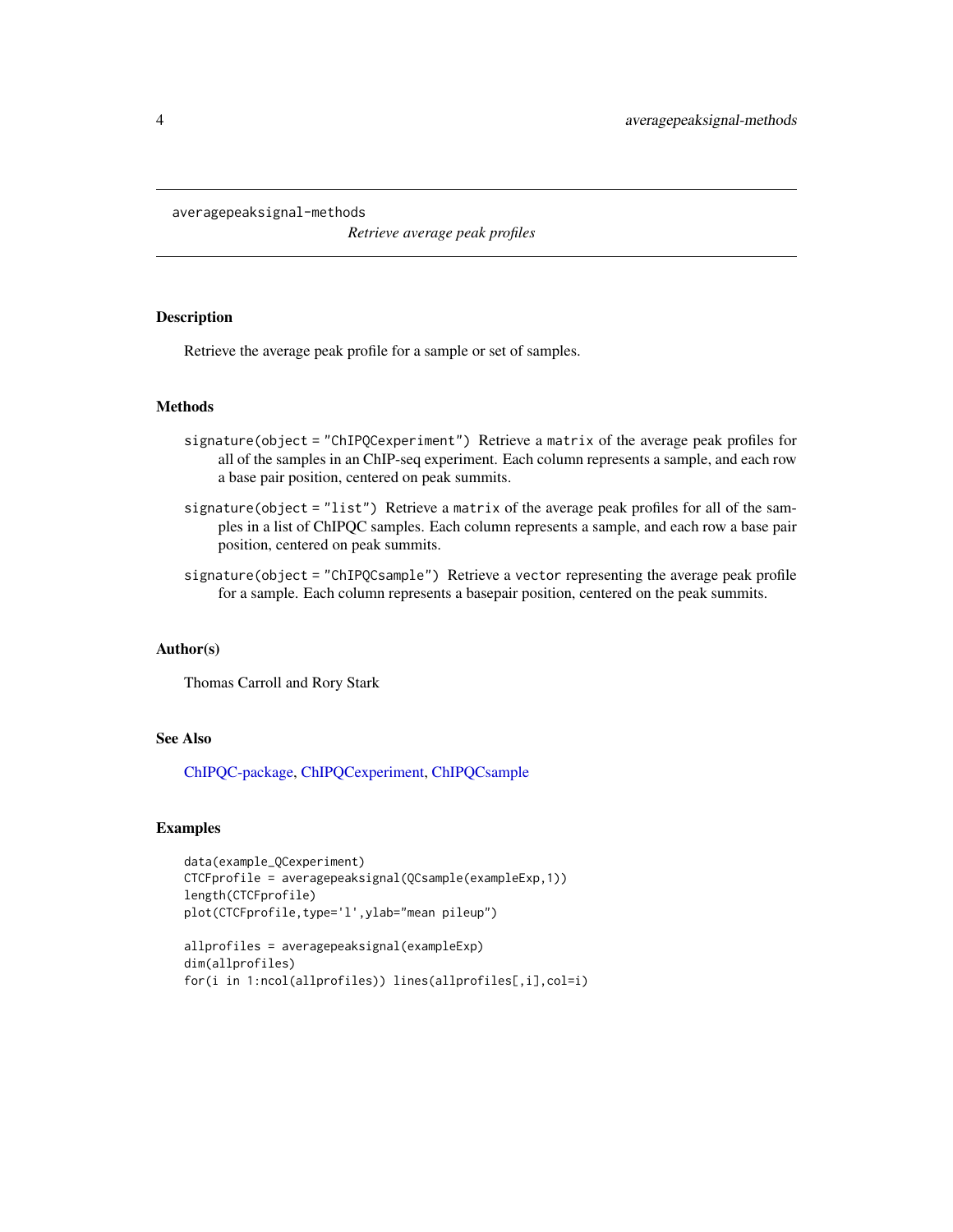# <span id="page-4-1"></span><span id="page-4-0"></span>Description

Constructs a new [ChIPQCexperiment](#page-8-1) object.

# Usage

```
ChIPQC(experiment, annotation, chromosomes, samples,
       consensus=FALSE, bCount=FALSE, mapQCth=15, blacklist=NULL,
       profileWin=400, fragmentLength=125, shifts=1:300, ...)
```
# Arguments

experiment A specification of the ChIP-seq experiment to evaluate. This can either be a dataframe, a filename for a .csv file, or a [DBA-object](#page-0-0) object as defined in the [DiffBind](#page-0-0) package. Columns names in sample sheet may include:

- SampleID: Identifier string for sample
- Tissue: Identifier string for tissue type
- Factor: Identifier string for factor
- Condition: Identifier string for condition
- Treatment: Identifier string for treatment
- Replicate: Replicate number of sample
- bamReads: file path for bam file containing aligned reads for ChIP sample
- bamControl: file path for bam file containing aligned reads for control sample
- ControlID: Identifier string for control sample
- Peaks: path for file containing peaks for sample. Format determined by PeakCaller field or caller parameter
- PeakCaller: Identifier string for peak caller used. If Peaks is not a bed file, this will determine how the Peaks file is parsed. If missing, will use default peak caller specified in caller parameter. Possible values:
	- "raw": text file file; peak score is in fourth column
	- "bed": .bed file; peak score is in fifth column
	- "narrow": default peak.format: narrowPeaks file
	- "macs": MACS .xls file
	- "swembl": SWEMBL .peaks file
	- "bayes": bayesPeak file
	- "fp4": FindPeaks v4
- PeakFormat: string indicating format for peak files; see PeakCaller and [dba.peakset](#page-0-0)
- ScoreCol: column in peak files that contains peak scores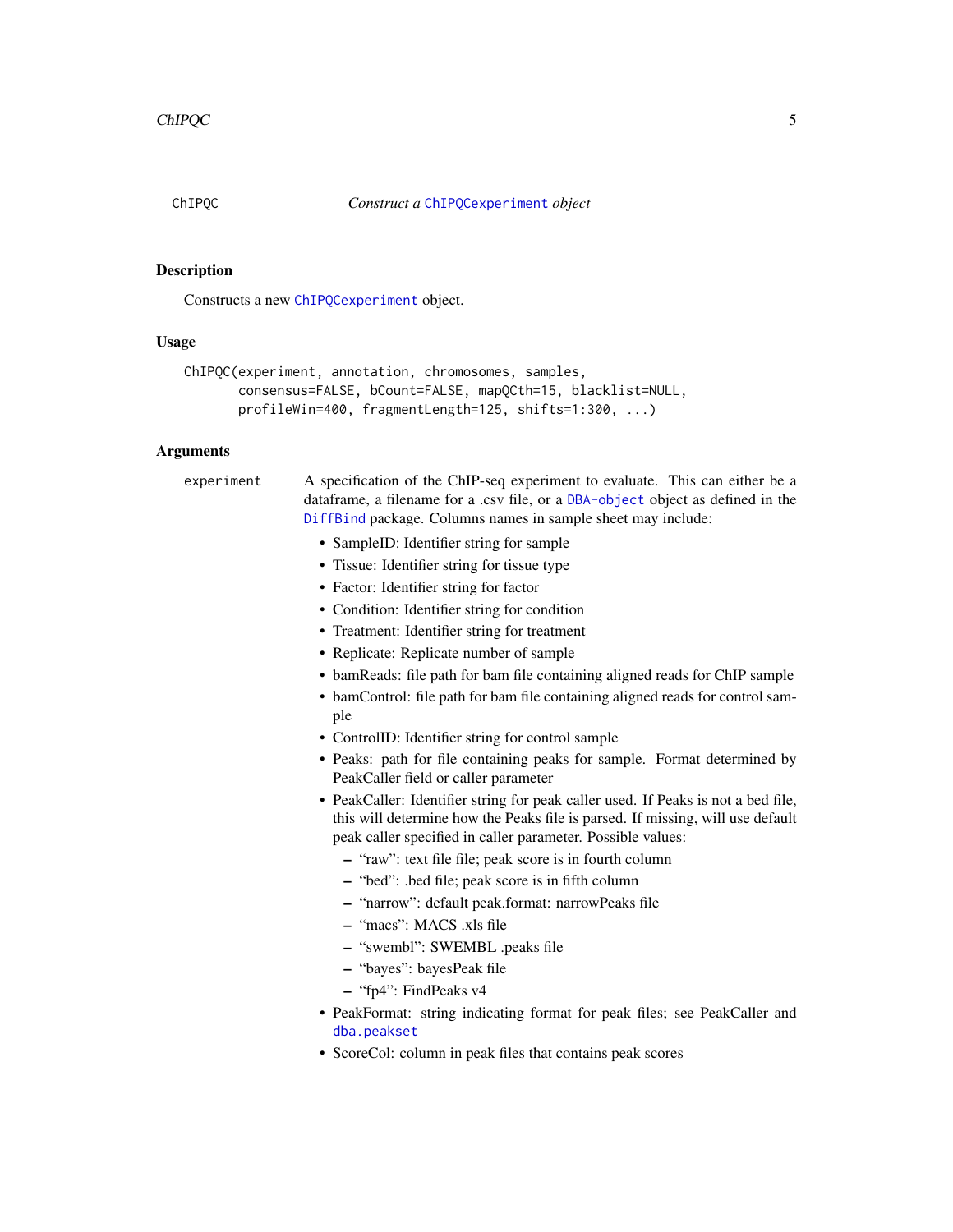<span id="page-5-0"></span>

|             | • LowerBetter: logical indicating that lower scores signify better peaks                                                                                                                                                                                                                                                                                                                                                                                                                                                                                                        |
|-------------|---------------------------------------------------------------------------------------------------------------------------------------------------------------------------------------------------------------------------------------------------------------------------------------------------------------------------------------------------------------------------------------------------------------------------------------------------------------------------------------------------------------------------------------------------------------------------------|
|             | See the documentation for the sampleSheet parameter of dba for details.                                                                                                                                                                                                                                                                                                                                                                                                                                                                                                         |
| annotation  | Either a character string indicating the genome and version to use as a genomic<br>annotation, or a previously defined annotation (obtained using QCannotation<br>on a previously defined ChIPQCexperiment object.) May be left unspecified, in<br>which case no genomic feature analysis is performed. The following annotation<br>specifiers are supported:<br>· "hg19": Human, version 19<br>· "hg18": Human, version 18                                                                                                                                                     |
|             | • "mm10": Mouse, version 10                                                                                                                                                                                                                                                                                                                                                                                                                                                                                                                                                     |
|             | • "mm9": Mouse, version 19                                                                                                                                                                                                                                                                                                                                                                                                                                                                                                                                                      |
|             | $\cdot$ "rn4": Rat, version 4<br>$\cdot$ "ce6": C. Elgans, version 6                                                                                                                                                                                                                                                                                                                                                                                                                                                                                                            |
|             | • "dm3" : D. Melanogaster, version 3                                                                                                                                                                                                                                                                                                                                                                                                                                                                                                                                            |
|             | Alternatively, you can construct your own annotation; see the package vignette                                                                                                                                                                                                                                                                                                                                                                                                                                                                                                  |
|             | for more information.                                                                                                                                                                                                                                                                                                                                                                                                                                                                                                                                                           |
| chromosomes | Specification of which chromosomes to use for computing QC statistics. If miss-<br>ing, the first chromosome which has a peak is checked. If NULL, all chromo-<br>somes will be checked (which may be time-consuming). This can be a character<br>string (e.g. "chr18") or a vector or list of character strings. If it is an integer<br>or vector of integers, the chromosomes will be checked based on the order that<br>they are listed in a peak set.                                                                                                                       |
| samples     | list of ChIPCsample objects. If present, the sample objects will be taken di-<br>rectly from this list instead of being computed using the ChIPQCsample con-<br>structor.                                                                                                                                                                                                                                                                                                                                                                                                       |
| consensus   | If consensus is a GRanges object, all samples will use this peakset when com-<br>puting peak-based metrics. If consensus=TRUE, a consensus peakset will be<br>generated and used for all samples, derived by merging overlapping peaks in<br>all provided peaksets, keeping any peaks that overlap in at least two samples<br>To avoid this behavior, set consensus=FALSE; this will result in only supplied<br>peaksets being used for calculation of peak-based metrics (and no peak-based<br>metric being computed for samples with no peakset specified, such as controls). |
| bCount      | if TRUE, the peak scores for all samples will be based on read counts using<br>dba.count using a consensus peakset. If consenus is missing, any samples<br>(such as controls) that are not already associated with a peakset will be associ-<br>ated with the consensus peakset (if consensus is not missing, all samples will<br>be associated with the consensus peakset). Note that the re-counting process<br>may be time-consuming.                                                                                                                                        |
| mapQCth     | An integer representing a mapping quality score threshold. Only reads with<br>mapping quality scores above this threshold will be used for some statistics.                                                                                                                                                                                                                                                                                                                                                                                                                     |
| blacklist   | A GRanges object or filename specifying a bed file containing genomic regions<br>that should be excluded from the analysis. If missing and the annotation is<br>"hg19", a default blacklist, blacklist_hg19 derived from the UCSC list, will<br>be used. No blacklist is used if this is set to NULL, or is left missing and the<br>annotation is not "hg19".                                                                                                                                                                                                                   |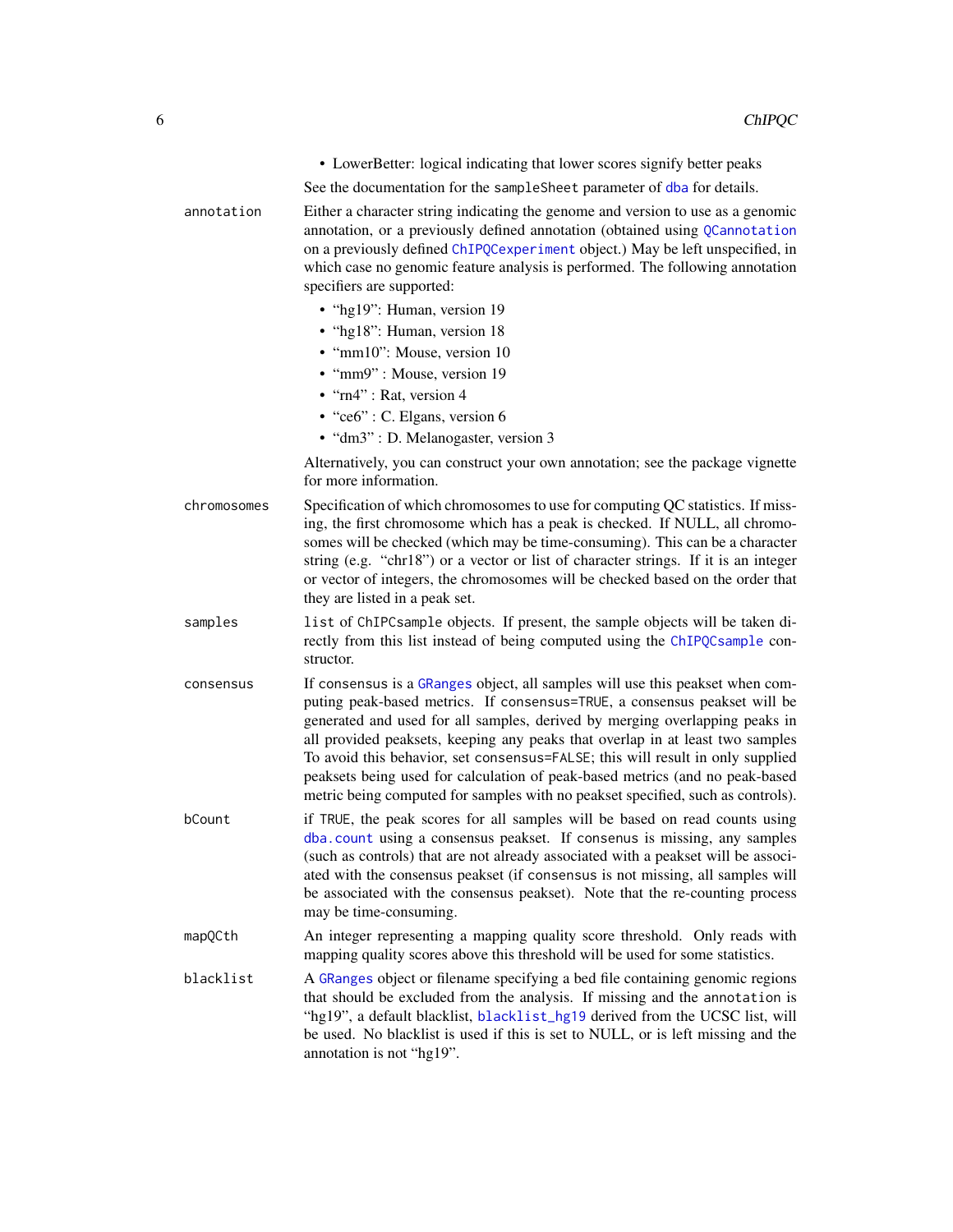#### <span id="page-6-0"></span>ChIPQC 7

| profileWin | An integer indicating the width, in base pairs, of the window to be used for peak<br>profiles. Peaks will be centered on their summits, and include half the window<br>size upstream and half downstream of this point. |
|------------|-------------------------------------------------------------------------------------------------------------------------------------------------------------------------------------------------------------------------|
|            | fragment Length An integer indicating the expected fragment length of the libraries. Optional, as<br>this value will be computed for each library.                                                                      |
| shifts     | A vector of values to try when computing optimal shift sizes.                                                                                                                                                           |
| $\ddots$   | additional parameters passed to dba. count if bCount=TRUE.                                                                                                                                                              |

# Details

ChIPQC first constructs a new [DBA-object](#page-0-0) object if one is not provided. Next it computes the annotation if one is not provided. The main loop constructs new [ChIPQCsample](#page-11-1) objects for each sample (and unique control sample).

# Value

A [ChIPQCexperiment](#page-8-1) object.

#### Note

ChIPQC uses [bplapply](#page-0-0) from the [BiocParallel](#page-0-0) package to build the [ChIPQCsample](#page-11-1) object in parallel, if supported. Control of the parallelization can be effected using [BiocParallel](#page-0-0) functions, such as [register](#page-0-0).

# Author(s)

Thomas Carroll and Rory Stark

# See Also

[ChIPQC-package,](#page-2-1) [ChIPQCexperiment,](#page-8-1) [ChIPQCsample,](#page-11-1) [DiffBind](#page-0-0)

```
## Not run: exampleExp = ChIPQC(samples,annotation="hg19")
data(example_QCexperiment)
exampleExp
```

```
## Not run: tamoxifen = ChIPQC(samples, ,annotation="hg19", consensus=TRUE, bCounts=T)
data(tamoxifen_QC)
tamoxifen
```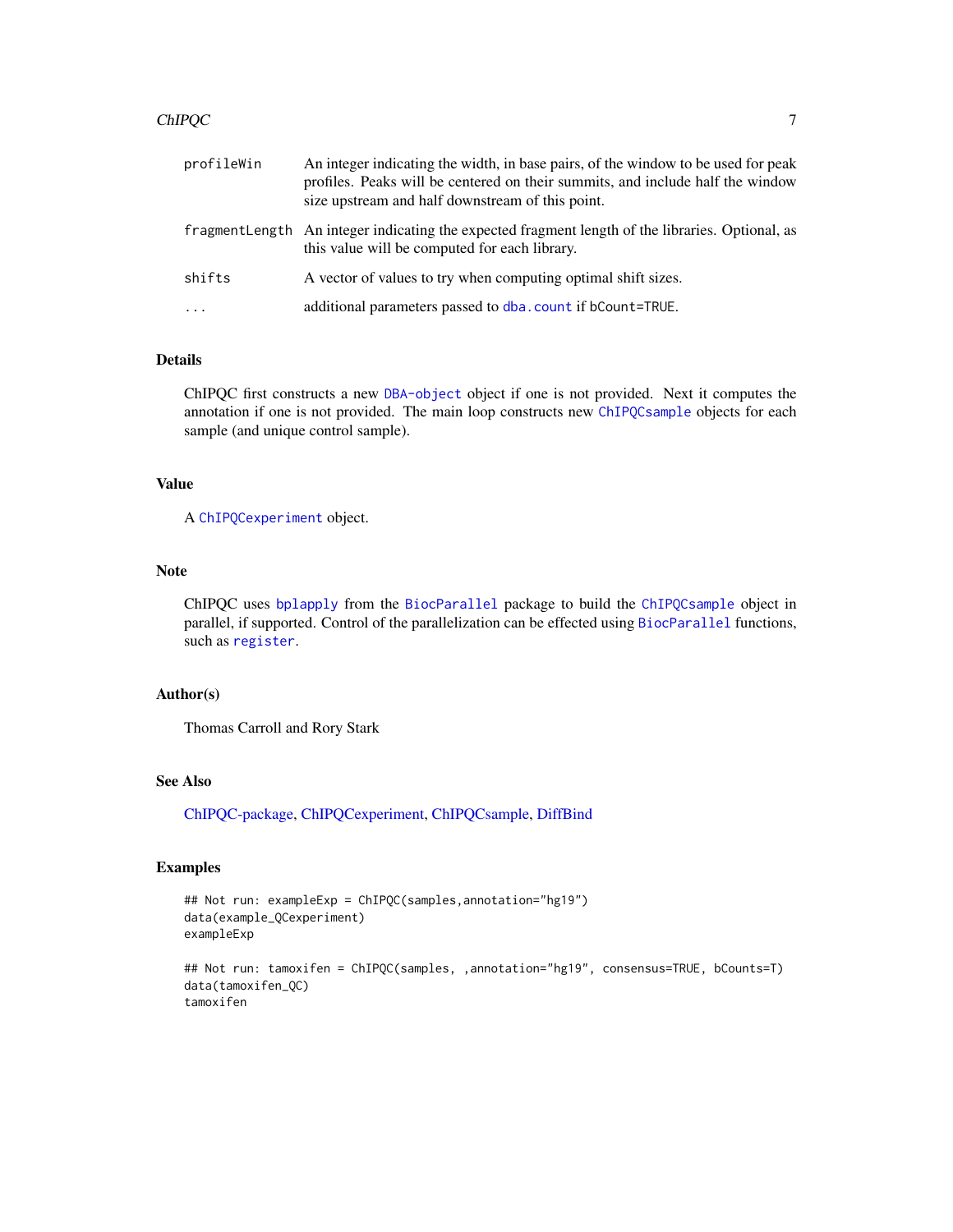<span id="page-7-0"></span>ChIPQC-data *Example data sets for* [ChIPQC](#page-4-1) *package, each containing a* [ChIPQCexperiment](#page-8-1) *object, as well as a pre-compiled blacklist for hg19.*

#### <span id="page-7-1"></span>Description

The tamoxifen\_QC example data set contains a [ChIPQCexperiment](#page-8-1) object named tamoxifen. This data set, based on Ross-Innes et al (2012), includes 11 ER ChIP libraries, and their input controls, divided into tamoxifen responsive and tamoxifen resistant sample groups. Only data for chromosome 18 (chr18) are included.

The example\_QCexperiment data set contains a [ChIPQCexperiment](#page-8-1) object named exampleExp. This data set, derived from ENCODE data, includes 6 ChIP libraries. Only data for chromosome 22 (chr22) are included.

blacklist\_hg19 data set includes a [GRanges](#page-0-0) object named blacklist\_hg19 containing blacklisted regions for the human genome, derived from the UCSC blacklist.

# Usage

```
data(tamoxifen_QC)
data(example_QCexperiment)
data(blacklist_hg19)
```
# Format

tamoxifen\_QC: A single [ChIPQCexperiment](#page-8-1) object named tamoxifen is loaded. This object is used for the [ChIPQC-package](#page-2-1) examples and vignette. This object can also be used with the [DiffBind](#page-0-0) package (see related data objects [tamoxifen](#page-7-1)).

example\_QCexperiment: A single [ChIPQCexperiment](#page-8-1) object named exampleExp is loaded. This object is used for the [ChIPQC-package](#page-2-1) examples and vignette.

blacklist\_hg19: A single [GRanges](#page-0-0) object named blacklist.hg19 that is used by default when processing hg19 data sets.

#### Source

Ross-Innes, C. S., Stark, R., Teschendorff, A. E., Holmes, K. A., Ali, H. R., Dunning, M. J., Brown, G. D., Gojis, O., Ellis, I. O., Green, A. R., Ali, S., Chin, S.-F., Palmieri, C., Caldas, C., and Carroll, J. S. (2012). Differential oestrogen receptor binding is associated with clinical outcome in breast cancer. Nature 481, 389-393.

```
data(tamoxifen_QC)
tamoxifen
plotRegi(tamoxifen)
```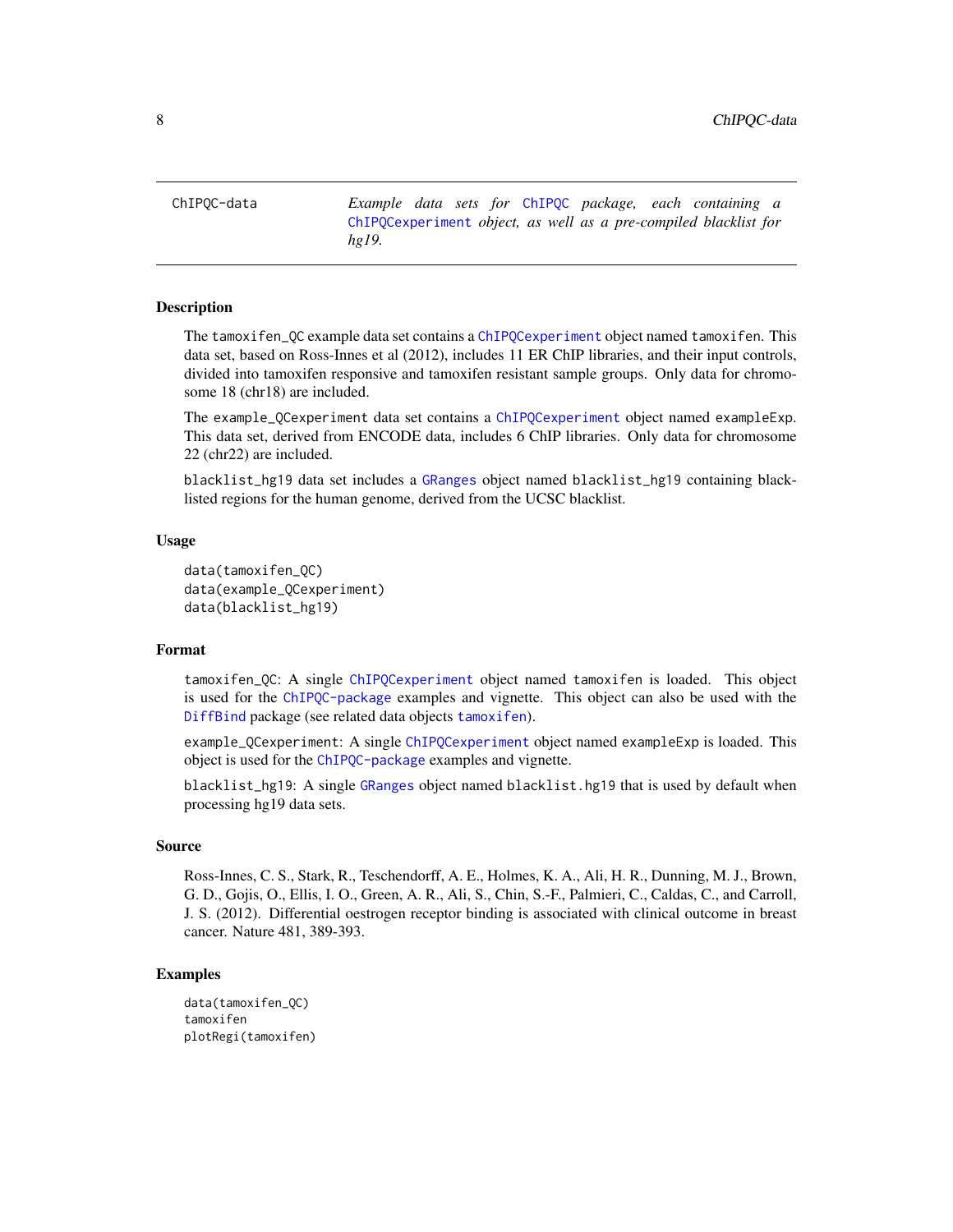# <span id="page-8-0"></span>ChIPQCexperiment-class 9

```
data(example_QCexperiment)
exampleExp
```
data(blacklist\_hg19) blacklist.hg19

# ChIPQCexperiment-class

*ChIPQCexperiment instances*

# <span id="page-8-1"></span>**Description**

The ChIPQCexperiment class is built around a list of [ChIPQCsample](#page-11-1) objects, each representing a ChIP or control sample in a ChIP-seq experiment. These objects are created using the [ChIPQC](#page-4-1) function.

#### **Slots**

.Data: Object of class "list": internal Samples: Object of class "list": List of [ChIPQCsample](#page-11-1) objects. DBA: Object of class "DBA": [DBA-object](#page-0-0) object (from package [DiffBind](#page-0-0)) annotation: Object of class "list" : annotation data

#### Extends

Class ["list"](#page-0-0).

#### Methods

QCmetadata signature(object = "ChIPQCexperiment"): see [QCmetadata](#page-32-1). QCmetrics signature(object = "ChIPQCexperiment"): see [QCmetrics](#page-33-1). QCsample signature(object = "ChIPQCexperiment"): see [QCsample](#page-34-1). QCcontrol signature(object = "ChIPQCexperiment"): see [QCcontrol](#page-31-1). QCannotation signature(object = "ChIPQCexperiment"): see [QCannotation](#page-30-1). QCdba signature(object = "ChIPQCexperiment"): see [QCdba](#page-32-2). [averagepeaksignal](#page-3-1) signature(object = "ChIPQCexperiment"): see averagepeaksignal. coveragehistogram signature(object = "ChIPQCexperiment"): see [coveragehistogram](#page-14-1). crosscoverage signature(object = "ChIPQCexperiment"): see [crosscoverage](#page-15-1). [flagtagcounts](#page-18-1) signature(object = "ChIPQCexperiment"): see flagtagcounts. [fragmentlength](#page-18-2) signature(object = "ChIPQCexperiment"): see fragmentlength. [FragmentLengthCrossCoverage](#page-35-1) signature(object = "ChIPQCexperiment"): see FragmentLengthCrossCoverage. [frip](#page-19-1) signature(object = "ChIPQCexperiment"): see frip. [mapped](#page-20-1) signature(object = "ChIPQCexperiment"): see mapped.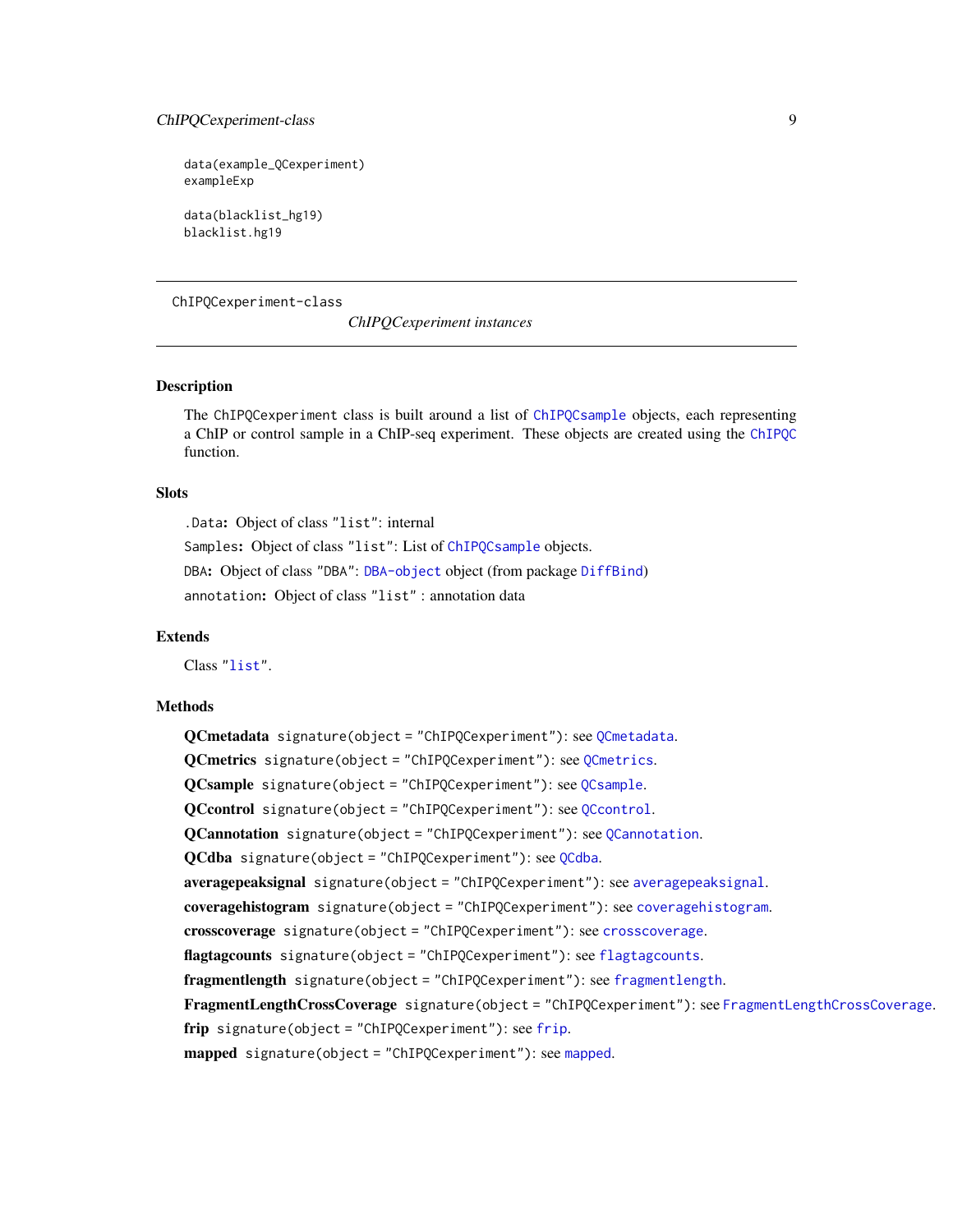```
reads signature(object = "ChIPQCexperiment"): see reads.
duplicates signature(object = "ChIPQCexperiment"): see duplicates.
duplicateRate signature(object = "ChIPQCexperiment"): see duplicateRate.
Normalisedaveragepeaksignal signature(object = "ChIPQCexperiment"): see Normalisedaveragepeaksignal.
peaks signature(object = "ChIPQCexperiment"):see peaks.
readlength signature(object = "ChIPQCexperiment"): see readlength.
ReadLengthCrossCoverage signature(object = "ChIPQCexperiment"): see ReadLengthCrossCoverage.
RelativeCrossCoverage signature(object = "ChIPQCexperiment"):see RelativeCrossCoverage.
ribl signature(object = "ChIPQCexperiment"): see ribl.
rip signature(object = "ChIPQCexperiment"): see rip.
show signature(object = "ChIPQCexperiment"): see show.
ssd signature(object = "ChIPQCexperiment"): see ssd.
regi signature(object = "ChIPQCexperiment"): see regi.
plotCC signature(object = "ChIPQCexperiment"): see plotCC.
plotCoverageHist signature(object = "ChIPQCexperiment"): see plotCoverageHist.
plotFribl signature(object = "ChIPQCexperiment"): see plotFribl.
plotPeakProfile signature(object = "ChIPQCexperiment"): see plotPeakProfile.
plotRap signature(object = "ChIPQCexperiment"): see plotRap.
plotRegi signature(object = "ChIPQCexperiment"): see plotRegi.
plotCorHeatmap signature(object = "ChIPQCexperiment"): see plotCorHeatmap.
plotPrincomp signature(object = "ChIPQCexperiment"): see plotPrincomp.
ChIPQCreport signature(object = "ChIPQCexperiment"): see ChIPQCreport.
```
#### Author(s)

Thomas Carroll and Rory Stark

#### See Also

[ChIPQC-package,](#page-2-1) [ChIPQCsample,](#page-11-1) [DiffBind](#page-0-0)

```
## Not run: exampleExp = ChIPQC(samples)
data(example_QCexperiment)
exampleExp
## Not run: tamoxifen = ChIPQC(samples, consensus=TRUE, bCounts=T)
data(tamoxifen_QC)
tamoxifen
```
<span id="page-9-0"></span>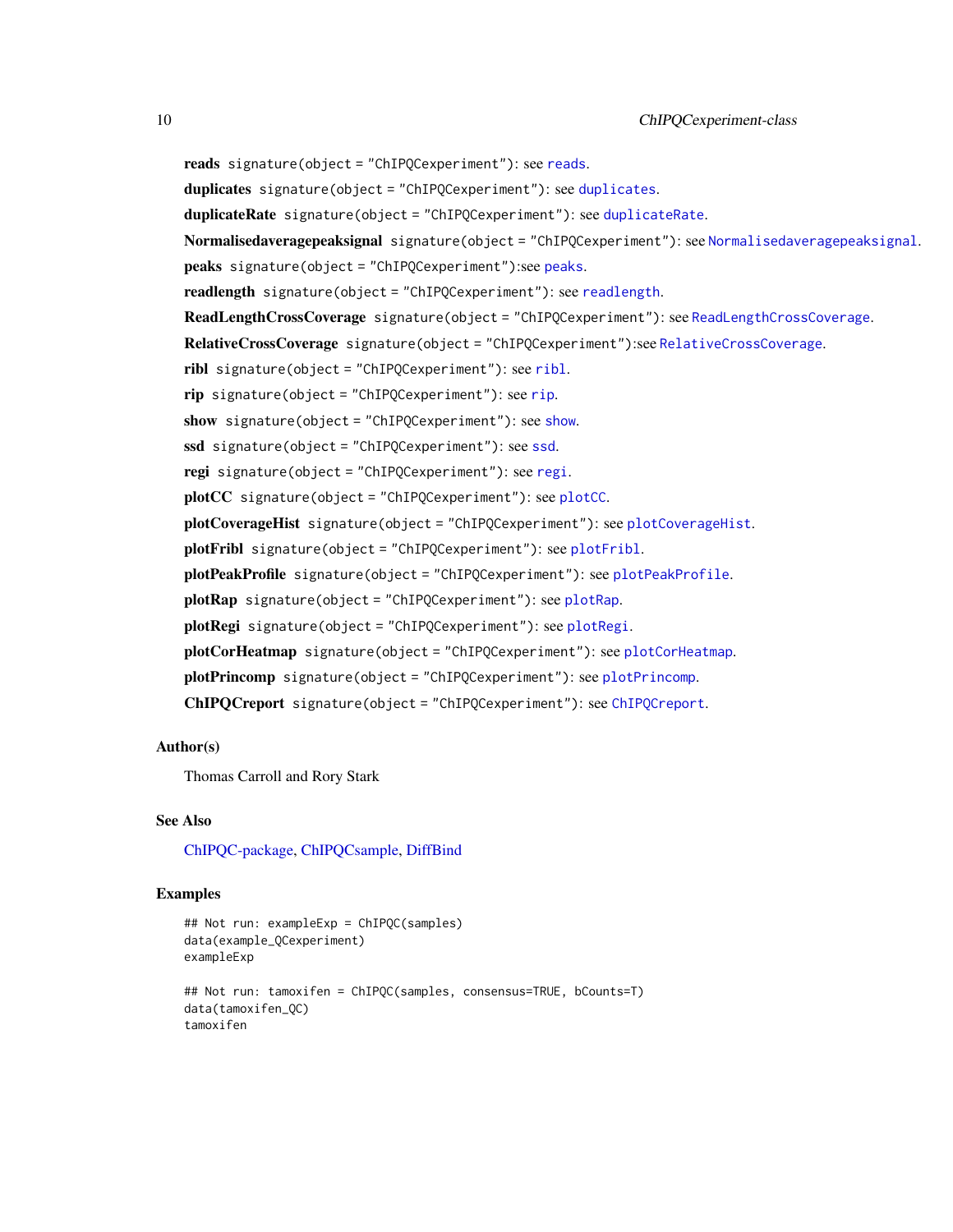<span id="page-10-0"></span>ChIPQCreport-methods *Generate a summary QC report*

# <span id="page-10-1"></span>Description

Generate an HTML summary QC report.

# Methods

signature(experiment = "ChIPQCexperiment", facet=TRUE, reportName="ChIPQC", reportFolder="ChIPQCreport Generates an summary QC report for the experiment in HTML format.

| experiment   | ChIPQCexperiment object                                                 |
|--------------|-------------------------------------------------------------------------|
| facet        | logical indicating whether or not to facet using experimental metadata. |
| reportName   | filename of main report file (.html).                                   |
| reportFolder | directory name where plot graphics will be saved                        |
| facetBy      | metadata fields to use for faceting                                     |
| colourBy     | metadata field to color by                                              |

signature(experiment = "list", facet=TRUE, reportName="ChIPQC", reportFolder="ChIPQCreport", facetBy=c Generates an summary QC report for a list of ChIPQCsample objects in HTML format.

| experiment   | list object                                                             |
|--------------|-------------------------------------------------------------------------|
| facet        | logical indicating whether or not to facet using experimental metadata. |
| reportName   | filename of main report file (.html).                                   |
| reportFolder | directory name where plot graphics will be saved                        |
| facetBy      | metadata fields to use for faceting                                     |
| colourBy     | metadata field to color by                                              |

signature(sample = "ChIPQCsample", reportName="ChIPQC", reportFolder="ChIPQCreport",) Generate a summary QC report for a sample in HTML format.

| sample     | ChIPQCsample object                                           |
|------------|---------------------------------------------------------------|
| reportName | filename of main report file (.html).                         |
|            | reportFolder directory name where plot graphics will be saved |

#### Note

ChIPQCreport uses Nozzle.R2 for generating HTML.

#### Author(s)

Thomas Carroll and Rory Stark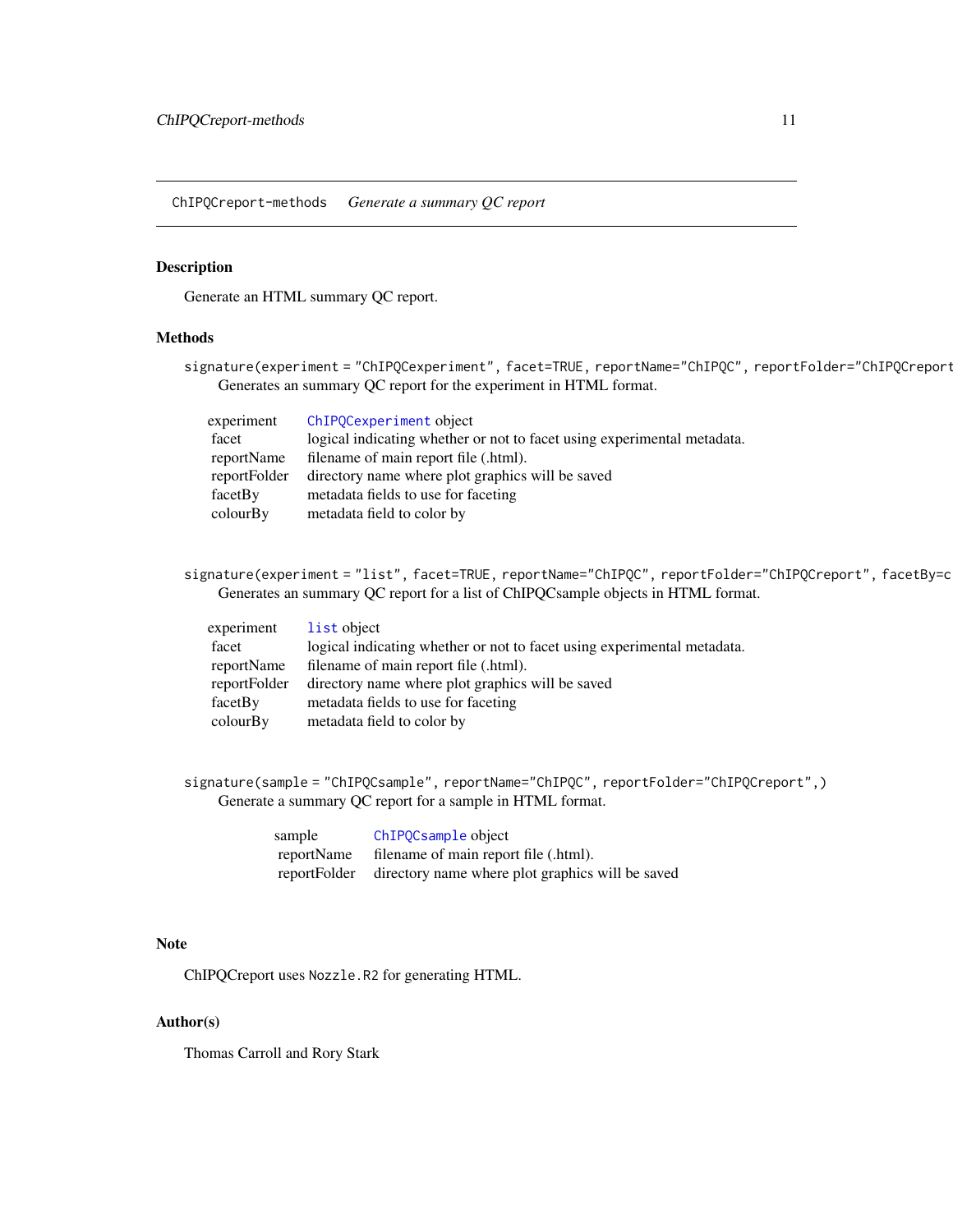# See Also

[ChIPQC-package,](#page-2-1) [ChIPQCexperiment,](#page-8-1) [ChIPQCsample](#page-11-1)

#### Examples

```
data(example_QCexperiment)
ChIPQCreport(exampleExp,facetBy=c("Tissue","Factor"))
#report in ChIPQCreport/Example.html
```

```
data(tamoxifen_QC)
ChIPQCreport(tamoxifen,facetBy="Tissue",colourBy="Condition")
#report in ChIPQCreport/ChIPQC.html
```

```
ChIPQCreport(tamoxifen,facetBy=c("Tissue","Condition"))
#report in ChIPQCreport/ChIPQC.html
```
ChIPQCsample-class *Class* "ChIPQCsample"

#### <span id="page-11-1"></span>Description

Object containing quality metrics computed for a ChIP-seq (or associated control) sample.

#### Objects from the Class

Objects can be created using the [ChIPQCsample](#page-11-1) function.

# Constructor Function

```
ChIPQCsample(reads, peaks, annotation, chromosomes = NULL, mapQCth = 15, blacklist, profileWin
= 400, fragmentLength = 125, shifts = 1:300, runCrossCor = FALSE,verboseT=FALSE)
```
- readscharacter string filename of .bam file
- peak[sGRanges](#page-0-0) object or character string filename of peaks. If present, peak-based metrics will be computed.
- annotation Either a character string indicating the genome and version to use as a genomic annotation, or a previously defined annotation (obtained using [QCannotation](#page-30-1) on a previously defined [ChIPQCexperiment](#page-8-1) object.) May be left unspecified, in which case no genomic feature analysis is performed. The following annotation specifiers are supported:

| " $hg20"$ | Human, version 20          |
|-----------|----------------------------|
| "hg19"    | Human, version 19          |
| "hg18"    | Human, version 18          |
| "mm10"    | Mouse, version 10          |
| "mm9"     | Mouse, version 19          |
| "rn4"     | Rat, version 4             |
| "ce6"     | C. Elgans, version 6       |
| "dm3"     | D. Melanogaster, version 3 |
|           |                            |

<span id="page-11-0"></span>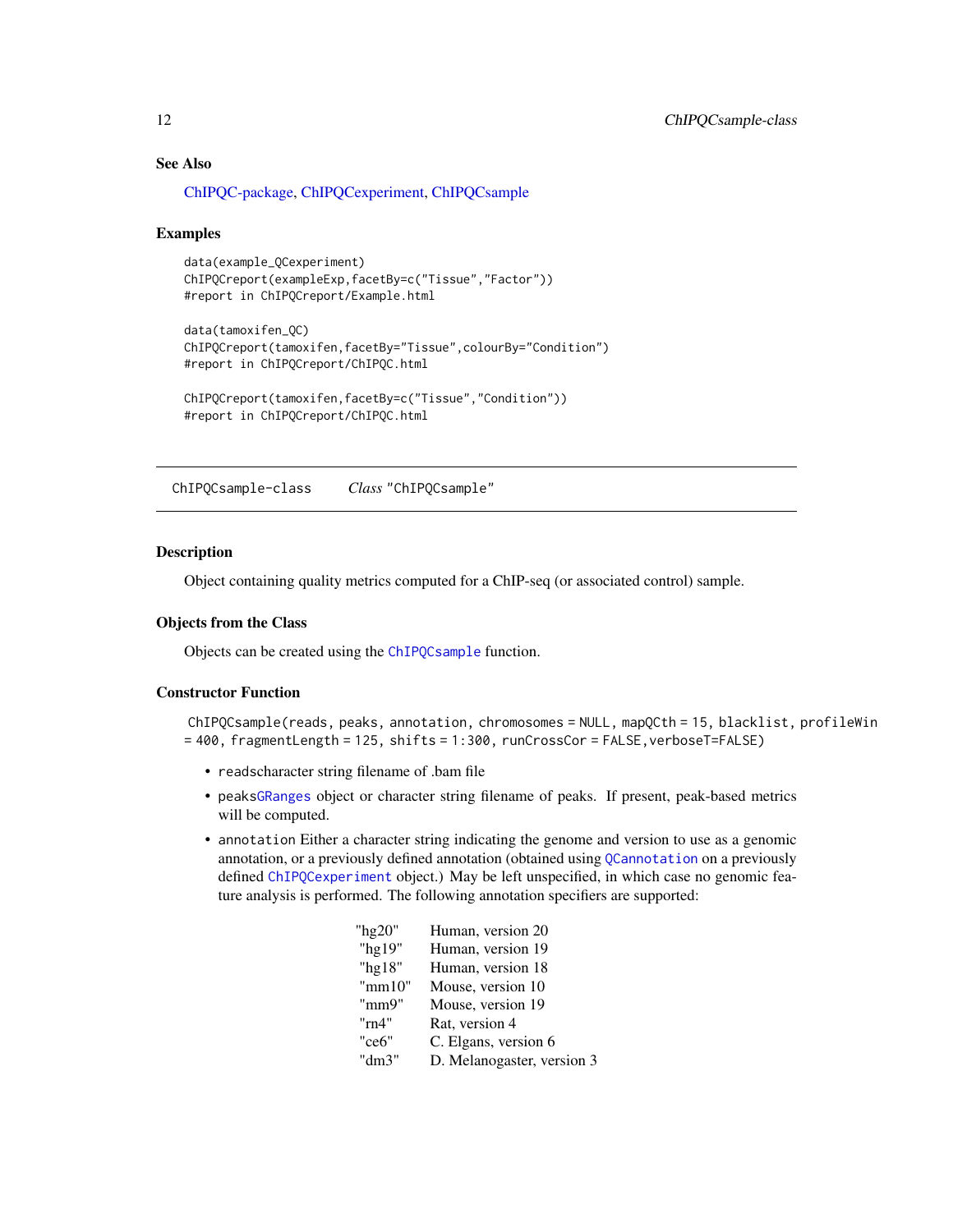<span id="page-12-0"></span>Alternatively, you can construct your own annotation; see the package Vignette for more information.

- chromosomes Specification of which chromosomes to use for computing QC statistics. If missing, the first chromosome which has a peak is checked. If NULL, all chromosomes will be checked (which may be time-consuming). This can be a character string (e.g. "chr18") or a vector or list of character strings. If it is an integer or vector of integers, the chromosomes will be checked based on the order that they are listed in a peak set.
- mapQCth An integer representing a mapping quality score threshold. Only reads with mapping quality scores above this threshold will be used for some statistics.
- blacklist A [GRanges](#page-0-0) object or filename specifying a bed file containing genomic regions that should be excluded from the analysis. If missing and the annotation is "hg19", a default blacklist, [blacklist\\_hg19](#page-7-1) derived from the UCSC list, will be used. No blacklist is used if this is set to NULL, or is left missing and the annotation is not "hg19".
- profileWin An integer indicating the width, in base pairs, of the window to be used for peak profiles. Peaks will be centered on their summits, and include half the window size upstream and half downstream of this point.
- fragmentLength An integer indicating the expected fragment length of the libraries. Optional, as this value will be computed.
- shifts A vector of values to try when computing optimal shift sizes.
- runCrossCor Compute cross-correlation in addition to cross-coverage. This will take more compute time, and is currently not used in the final report.
- verboseT TRUE or FALSE, specifying whether to report progress. Default is TRUE. When set to FALSE ChIPQC does not report any progress until complete.

#### Slots

AveragePeakSignal: Object of class "list" CrossCoverage: Object of class "numeric" CrossCorrelation: Object of class "numeric" SSD: Object of class "numeric" SSDBL: Object of class "numeric" CountsInPeaks: Object of class "numeric" CountsInBlackList: Object of class "numeric" CountsInFeatures: Object of class "list" PropInFeatures: Object of class "list" CoverageHistogram: Object of class "numeric" FlagAndTagCounts: Object of class "numeric" readlength: Object of class "numeric" seqnames: Object of class "Rle" ranges: Object of class "IRanges" strand: Object of class "Rle" elementMetadata: Object of class "DataFrame" seqinfo: Object of class "Seqinfo" metadata: Object of class "list"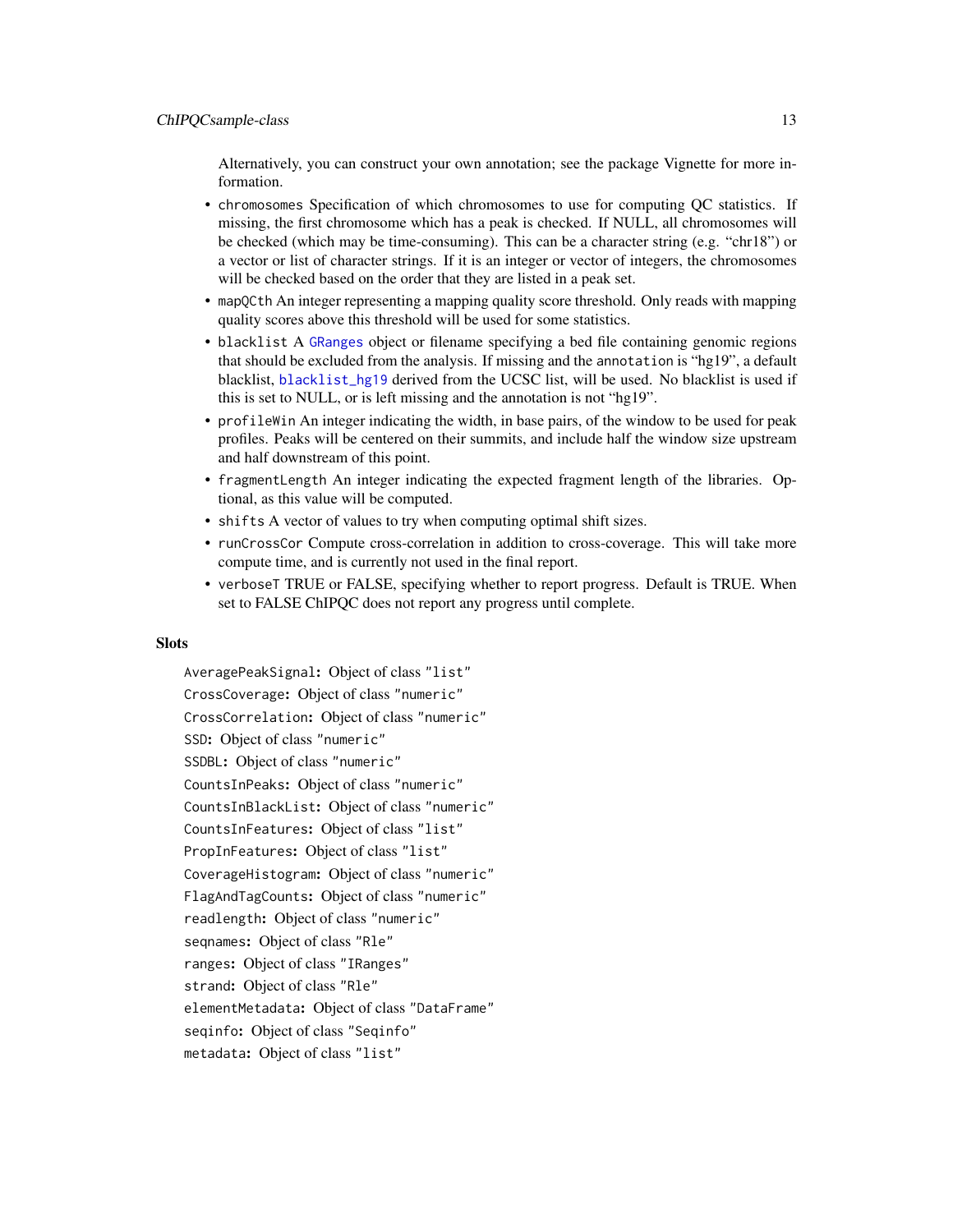#### <span id="page-13-0"></span>Extends

Class ["GRanges"](#page-0-0)

#### Methods

averagepeaksignal signature(object = "ChIPQCsample"): see [averagepeaksignal](#page-3-1). coveragehistogram signature(object = "ChIPQCsample"): see [coveragehistogram](#page-14-1). crosscoverage signature(object = "ChIPQCsample"): see [crosscoverage](#page-15-1). [flagtagcounts](#page-18-1) signature(object = "ChIPQCsample"): see flagtagcounts. fragmentlength signature(object = "ChIPQCsample"): see [fragmentlength](#page-18-2). FragmentLengthCrossCoverage signature(object = "ChIPQCsample"): see [FragmentLengthCrossCoverage](#page-35-1). [frip](#page-19-1) signature(object = "ChIPQCsample"): see frip. [mapped](#page-20-1) signature(object = "ChIPQCsample"): see mapped. reads signature(object = "ChIPQCsample"): see [reads](#page-36-1). [duplicates](#page-17-1) signature(object = "ChIPQCsample"): see duplicates. [duplicateRate](#page-16-1) signature(object = "ChIPQCsample"): see duplicateRate. [Normalisedaveragepeaksignal](#page-21-1) signature(object = "ChIPQCsample"): see Normalisedaveragepeaksignal. peaks signature(object = "ChIPQCsample"):see [peaks](#page-22-1). readlength signature(object = "ChIPQCsample"): see [readlength](#page-34-2). ReadLengthCrossCoverage signature(object = "ChIPQCsample"): see [ReadLengthCrossCoverage](#page-36-2). RelativeCrossCoverage signature(object = "ChIPQCsample"):see [RelativeCrossCoverage](#page-38-1). ribl signature(object = "ChIPQCsample"): see [ribl](#page-39-1). rip signature(object = "ChIPQCsample"): see [rip](#page-40-1). [show](#page-0-0) signature(object = "ChIPQCsample"): see show. [ssd](#page-40-2) signature(object = "ChIPQCsample"): see ssd. regi signature(object = "ChIPQCsample"): see [regi](#page-37-1). plotCC signature(object = "ChIPQCsample"): see [plotCC](#page-22-2). plotCoverageHist signature(object = "ChIPQCsample"): see [plotCoverageHist](#page-24-1). [plotFribl](#page-25-1) signature(object = "ChIPQCsample"): see plotFribl. plotPeakProfile signature(object = "ChIPQCsample"): see [plotPeakProfile](#page-26-1). [plotRap](#page-28-1) signature(object = "ChIPQCsample"): see plotRap. plotRegi signature(object = "ChIPQCsample"): see [plotRegi](#page-29-1).

#### Author(s)

Thomas Carroll and Rory Stark

#### References

Carroll TS, Liang Z, Salama R, Stark R and Santiago Id (in press). Impact of artefact removal on ChIP quality metrics in ChIP-seq and ChIP-exo data. Frontiers in Genetics.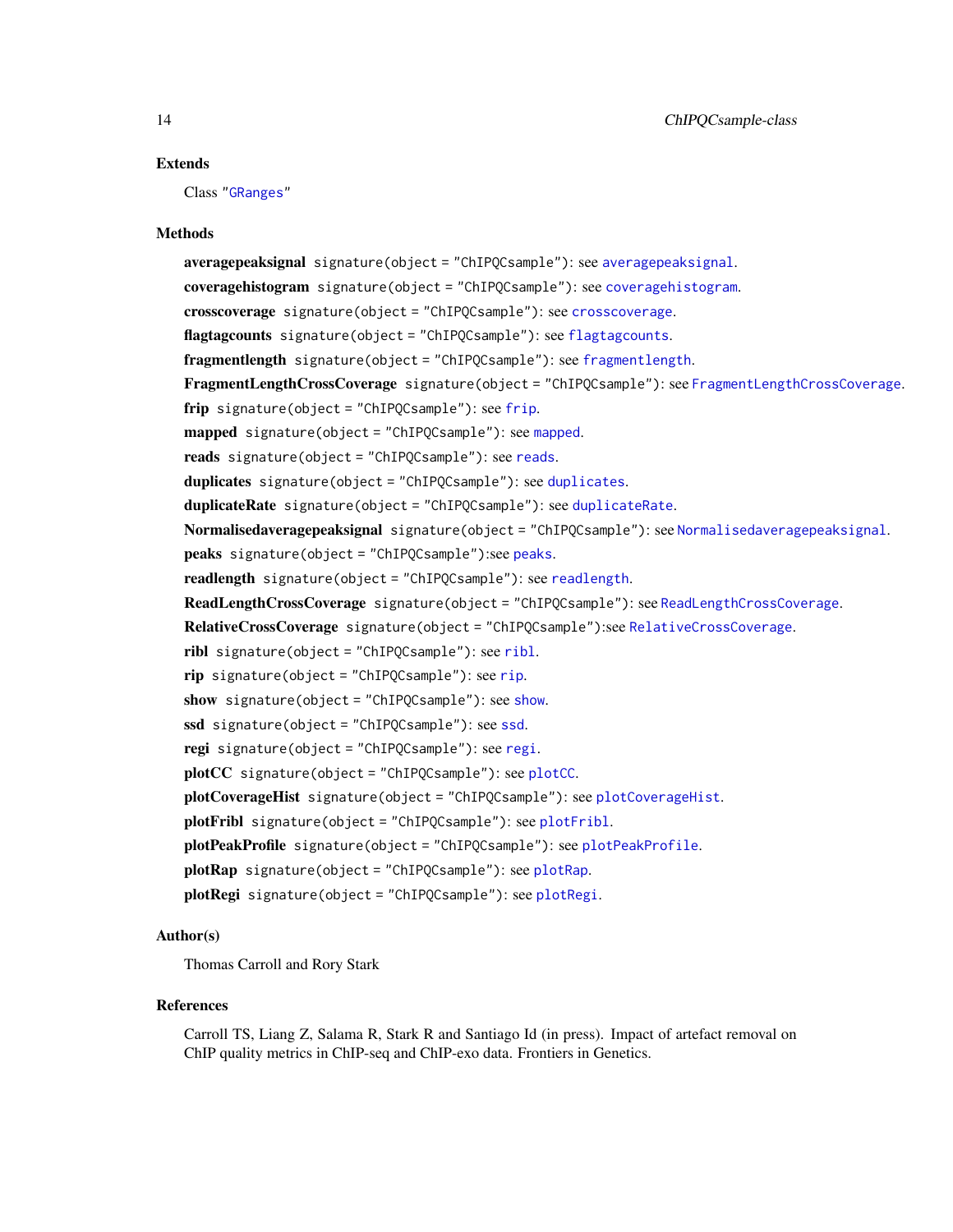<span id="page-14-0"></span>coveragehistogram-methods 15

#### See Also

[ChIPQC-package,](#page-2-1) [ChIPQCsample](#page-11-1)

# Examples

```
bamFile <- system.file("extdata", "ex1.bam",
                        package="Rsamtools")
ex1 <- ChIPQCsample(bamFile,annotation=NULL)
readlength(ex1)
fragmentlength(ex1)
```
coveragehistogram-methods

*Retrieve histogram data representing densities of coverage pileups*

# <span id="page-14-1"></span>**Description**

Retrieve histogram data representing densities of coverage pileups.

#### Methods

- signature(object = "ChIPQCexperiment") Retrieve a matrix of coverage histogram data for all samples in a ChIP-seq experiment. Each column represents a sample, and each row a pileup height, with the value representing the number of basepair positions that report this pileup height.
- signature(object = "list") Retrieve a matrix of coverage histogram data for all ChIPQCsamples in a list. Each column represents a sample, and each row a pileup height, with the value representing the number of basepair positions that report this pileup height.
- signature(object = "ChIPQCsample") Retrieve a vector representing coverage histogram data for a sample. Values represent the number of base pairs positions that report the pileup value. The value in position 1 of the vector the contains the number of examined basepair positions that are overlapped by exactly zero reads, while position 2 shows the number of basepair positions overlapped by exactly one read, etc.

#### Author(s)

Thomas Carroll and Rory Stark

# See Also

[ChIPQC-package,](#page-2-1) [ChIPQCexperiment,](#page-8-1) [ChIPQCsample](#page-11-1)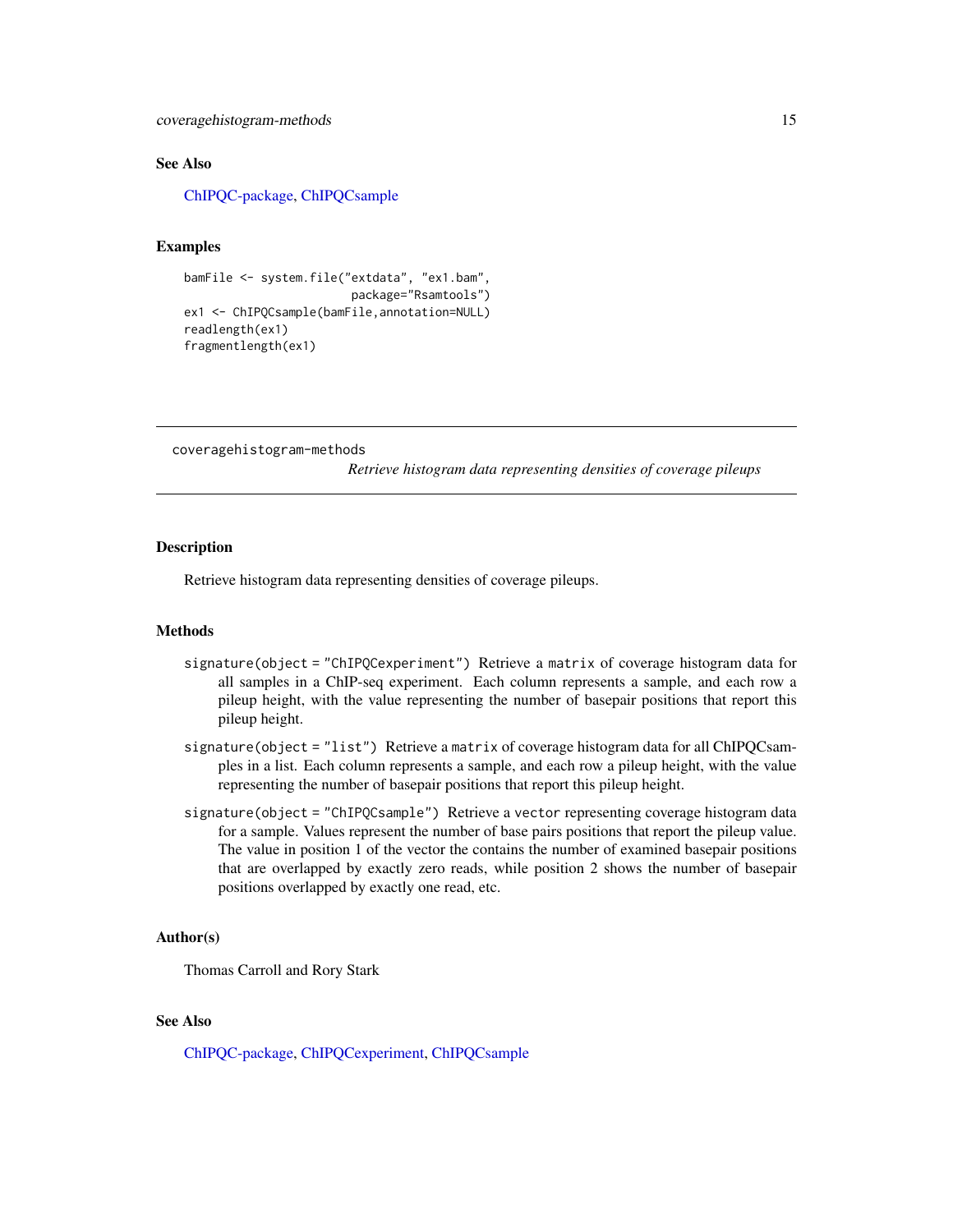# Examples

```
data(example_QCexperiment)
CTCFcoverage = coveragehistogram(QCsample(exampleExp,1))
length(CTCFcoverage)
plot(log10(CTCFcoverage),type='l',ylab="log10 Density",
                          xlab="Pileup")
```

```
allcoverages = coveragehistogram(exampleExp)
dim(allcoverages)
for(i in 1:ncol(allcoverages)) lines(log10(allcoverages[,i]),col=i)
```
crosscoverage-methods *Retrieve the cross coverage values for a range of shift sizes*

#### <span id="page-15-1"></span>**Description**

Retrieves the cross-coverage values for a range of shift sizes.

# Methods

- signature(object = "ChIPQCexperiment") Retrieve a matrix of cross-coverage data for all samples in an ChIP-seq experiment. Each column represents a sample, and each row a shift size, with the value representing the cross-coverage using that size read.
- signature(object = "list") Retrieve a matrix of cross-coverage data for all samples in a list of ChIPQCsample objects. Each column represents a sample, and each row a shift size, with the value representing the cross-coverage using that size read.
- signature(object = "ChIPQCsample") Retrieve a vector of cross-coverage data for a sample. Each position in the vector corresponds to a shift size, with the value representing the crosscoverage using that size read.

#### Author(s)

Thomas Carroll and Rory Stark

#### See Also

[ChIPQC-package,](#page-2-1) [ChIPQCexperiment,](#page-8-1) [ChIPQCsample](#page-11-1)

# Examples

```
data(example_QCexperiment)
CTCFcoverage = crosscoverage(QCsample(exampleExp,1))
length(CTCFcoverage)
plot(CTCFcoverage, type='l',
     ylab="Cross-coverage",
     xlab="Fragment length")
```
allcoverages = crosscoverage(exampleExp)

<span id="page-15-0"></span>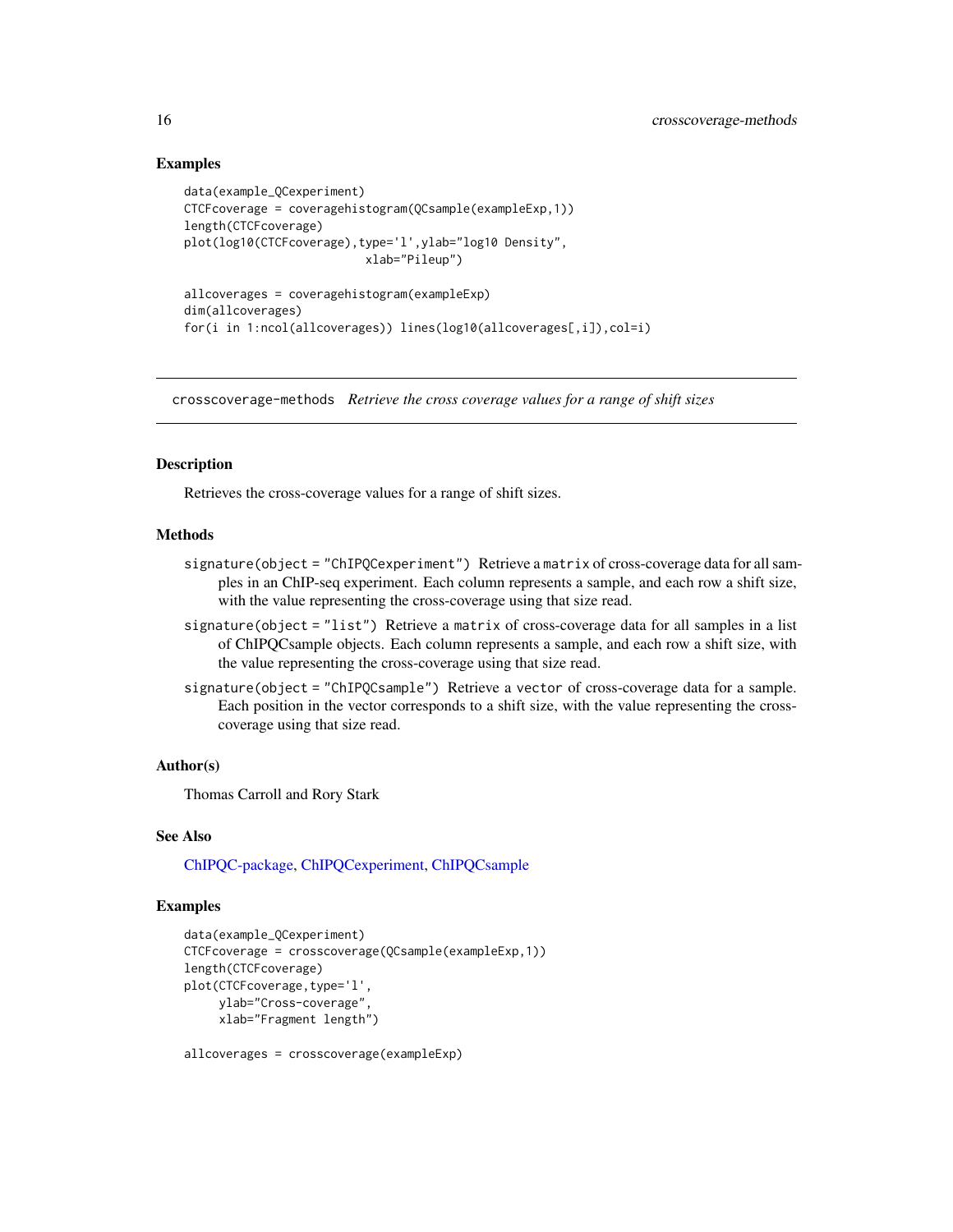```
dim(allcoverages)
for(i in 1:ncol(allcoverages)) lines(allcoverages[,i],col=i)
```
duplicateRate-methods *Retrieve duplication rates*

#### <span id="page-16-1"></span>Description

Retrieve duplication rates.

#### Methods

- signature(object = "ChIPQCexperiment", bFiltered) Retrieve a vector of the duplication rates for each sample in an experiment. A read is considered duplicated if another read maps to the same genomic location; the duplication rate is the number of duplicated reads divided by the total number of reads for a sample. If bFiltered=TRUE (or is missing), only reads that pass the mapping quality filter for each sample are included. if bFiltered=FALSE, all reads for each sample will be included.
- signature(object = "list", bFiltered) Retrieve a vector of the duplication rates for each sample in a list of ChIPQCsample objects. A read is considered duplicated if another read maps to the same genomic location; the duplication rate is the number of duplicated reads divided by the total number of reads for a sample. If bFiltered=TRUE (or is missing), only reads that pass the mapping quality filter for each sample are included. if bFiltered=FALSE, all reads for each sample will be included.
- signature(object = "ChIPQCsample", bFiltered) Retrieve the duplication rate for a sample. A read is considered duplicated if another read maps to the same genomic location; the duplication rate is the number of duplicated reads divided by the total number of reads for the sample. If bFiltered=TRUE (or is missing), only reads that pass the mapping quality filter for the sample are included. if bFiltered=FALSE, all reads for the sample will be included.

#### Author(s)

Thomas Carroll and Rory Stark

#### See Also

[ChIPQC-package,](#page-2-1) [ChIPQCexperiment,](#page-8-1) [ChIPQCsample](#page-11-1)

```
data(example_QCexperiment)
duplicateRate(exampleExp)
duplicateRate(QCsample(exampleExp,1))
```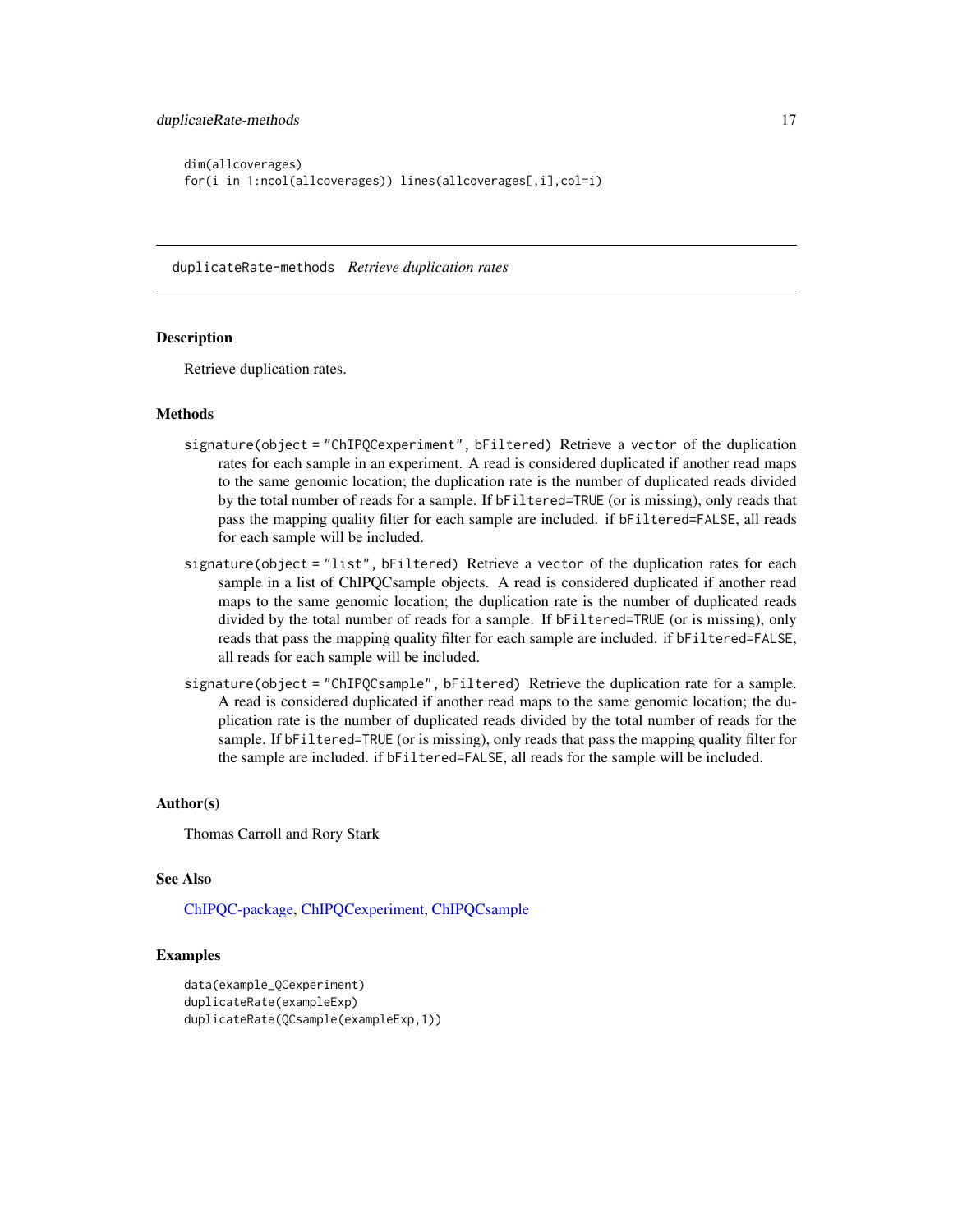<span id="page-17-0"></span>duplicates-methods *Retrieve numbers of duplicate reads.*

# <span id="page-17-1"></span>Description

Retrieve the numbers of duplicate reads.

#### Methods

- signature(object = "ChIPQCexperiment", bFiltered) Retrieve a vector of the numbers of duplicate reads for each sample in an experiment. A read is considered duplicated if another read maps to the same genomic location. If bFiltered=TRUE (or is missing), this will be the number of duplicates that pass the mapping quality filter for each sample. if bFiltered=FALSE, it will be the total number of duplicates for each sample.
- signature(object = "list", bFiltered) Retrieve a vector of the numbers of duplicate reads for each sample in a list of ChIPQCsample objects. A read is considered duplicated if another read maps to the same genomic location. If bFiltered=TRUE (or is missing), this will be the number of duplicates that pass the mapping quality filter for each sample. if bFiltered=FALSE, it will be the total number of duplicates for each sample.
- signature(object = "ChIPQCsample", bFiltered) Retrieve the number of duplicates for a sample. A read is considered duplicated if another read maps to the same genomic location. If bFiltered=TRUE (or is missing), this will be the number of duplicates that pass the mapping quality filter. if bFiltered=FALSE, it will be the total number of duplicates for the sample.

#### Author(s)

Thomas Carroll and Rory Stark

# See Also

[ChIPQC-package,](#page-2-1) [ChIPQCexperiment,](#page-8-1) [ChIPQCsample](#page-11-1)

```
data(example_QCexperiment)
duplicates(exampleExp)
duplicates(QCsample(exampleExp,1))
```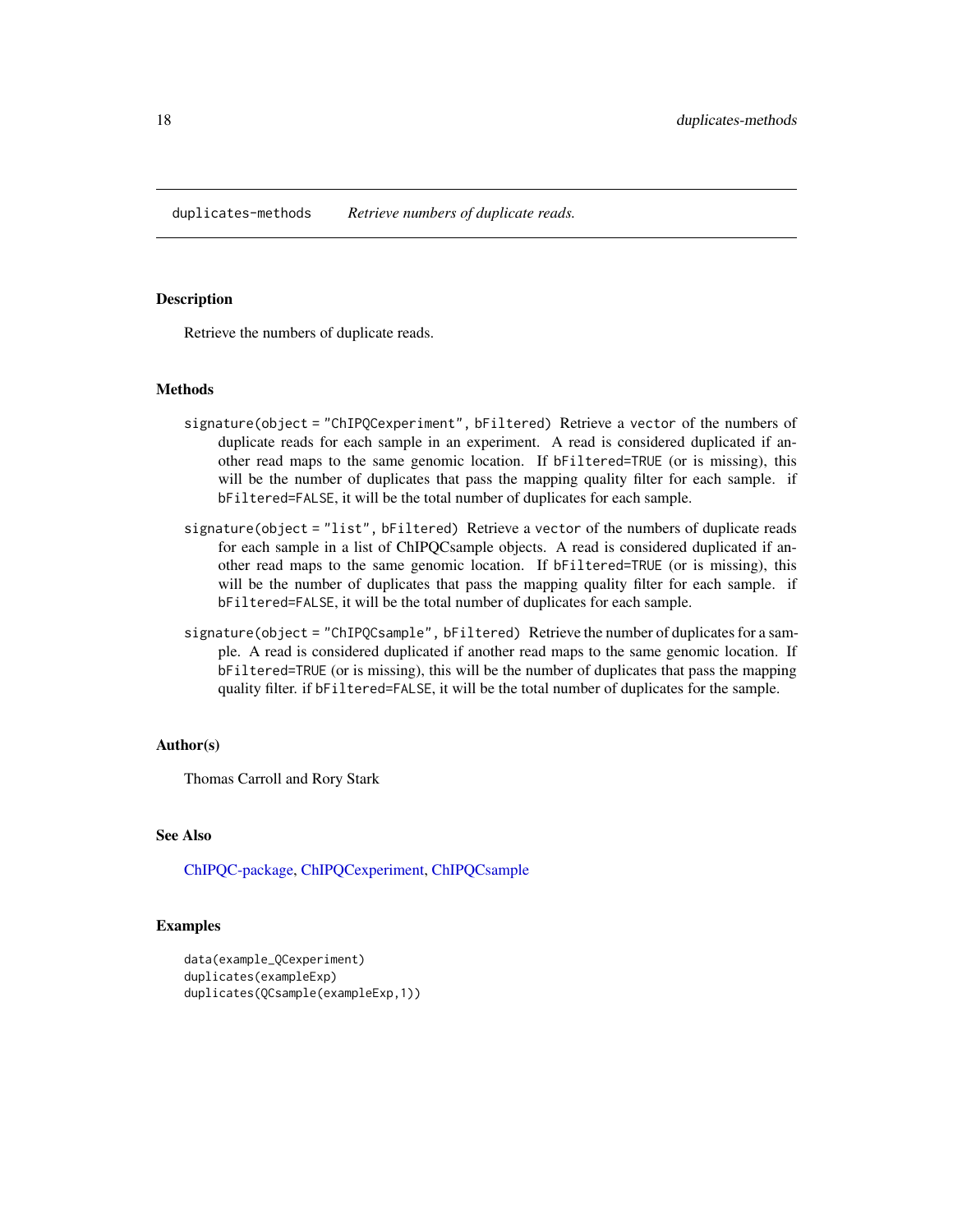<span id="page-18-0"></span>flagtagcounts-methods *Retrieve numbers of reads that pass various filters*

#### <span id="page-18-1"></span>Description

Retrieve numbers of reads that pass various filters

# **Methods**

- signature(object = "ChIPQCexperiment") Retrieve a matrix of counts passing various filters for all the samples in an experiment. Each column represents the counts in a sample.
- signature(object = "list") Retrieve a matrix of counts passing various filters for all the samples in a list of ChIPQCsample objects. Each column represents the counts in a sample.
- signature(object = "ChIPQCsample") Retrieve a vector of counts passing various filters. The values are:

| UnMapped        | Number of reads that are not mapped (aligned)                                                 |
|-----------------|-----------------------------------------------------------------------------------------------|
| Mapped          | Number of reads that are mapped (aligned)                                                     |
| Duplicates      | Number of reads that align to exactly the same place as another read                          |
| <b>MapOPass</b> | Number of reads with a mapping quality score greater than or equal to the specified threshold |
| MapOPassandDup  | Number of reads that are mapped (aligned) and not duplicates                                  |

#### Author(s)

Thomas Carroll and Rory Stark

# See Also

[ChIPQC-package,](#page-2-1) [ChIPQCexperiment,](#page-8-1) [ChIPQCsample](#page-11-1)

# Examples

```
data(example_QCexperiment)
flagtagcounts(exampleExp)
flagtagcounts(QCsample(exampleExp,1))
```
fragmentlength-methods

*Retrieve the estimated fragment length*

# <span id="page-18-2"></span>Description

Retrieve the estimated fragment length.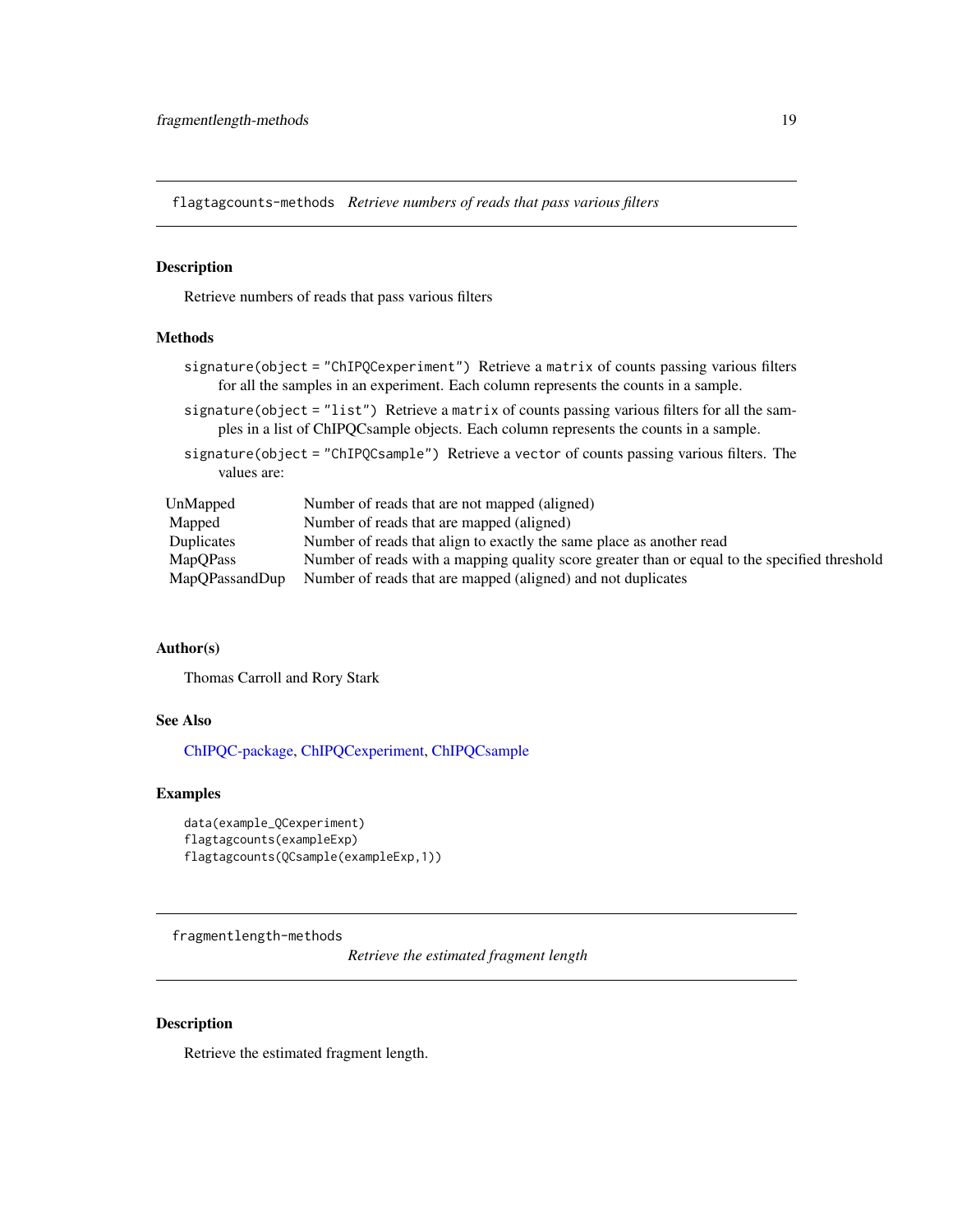# <span id="page-19-0"></span>Methods

- signature(object = "ChIPQCexperiment") Retrieve a vector of estimated fragments sizes, one for each sample in the experiment.
- signature(object = "list") Retrieve a vector of estimated fragments sizes, one for each sample in a list of ChIPQCsample objects.
- signature(object = "ChIPQCsample", width) Retrieve the estimated fragment length for a sample. If width is missing, the readlength derived from the bam file is used as the read length.

# Author(s)

Thomas Carroll and Rory Stark

#### See Also

[ChIPQC-package,](#page-2-1) [ChIPQCexperiment,](#page-8-1) [ChIPQCsample](#page-11-1)

#### Examples

```
data(example_QCexperiment)
fragmentlength(exampleExp)
fragmentlength(QCsample(exampleExp,1))
```
frip-methods *Retrieve fraction of reads in peaks*

# <span id="page-19-1"></span>Description

Retrieve the fraction of reads in peaks

#### Methods

- signature(object = "ChIPQCexperiment") Retrieve a vector of values representing the proportion of reads that overlap peaks for each sample in an experiment.
- signature(object = "list") Retrieve a vector of values representing the proportion of reads that overlap peaks for each sample in a list of ChIPQCsample objects.
- signature(object = "ChIPQCsample") Retrieve a value representing the proportion of reads that overlap the peaks for a sample.

#### Author(s)

Thomas Carroll and Rory Stark

# See Also

[ChIPQC-package,](#page-2-1) [ChIPQCexperiment,](#page-8-1) [ChIPQCsample](#page-11-1)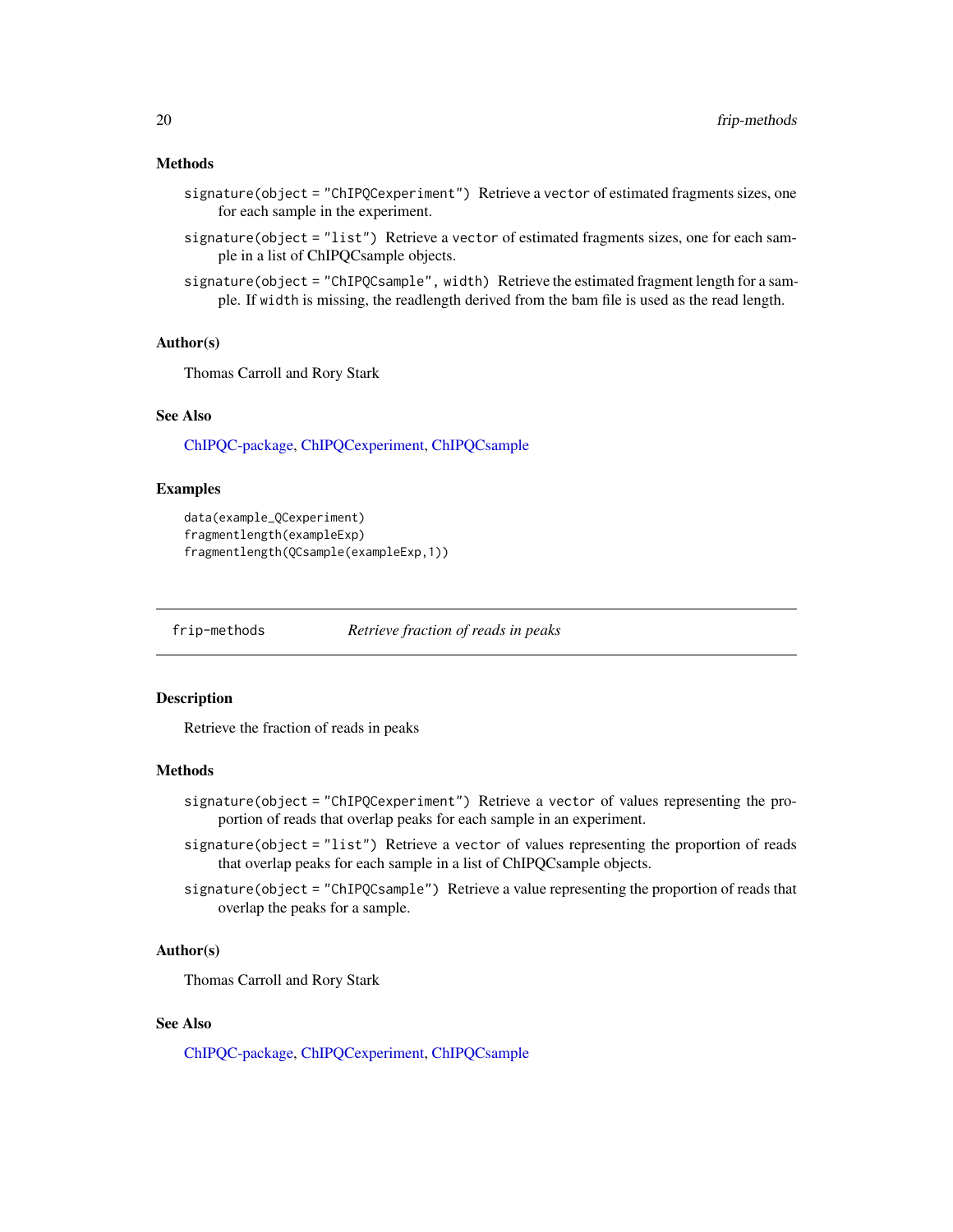# <span id="page-20-0"></span>mapped-methods 21

# Examples

```
data(example_QCexperiment)
frip(exampleExp)
frip(QCsample(exampleExp,1))
```
mapped-methods *Retrieve numbers of mapped reads*

# <span id="page-20-1"></span>Description

Retrieve the numbers of mapped reads.

# Methods

- signature(object = "ChIPQCexperiment") Retrieve a vector of the numbers of mapped (aligned) reads for each sample in an experiment.
- signature(object = "list") Retrieve a vector of the numbers of mapped (aligned) reads for each sample in a list of ChIPQCsample objects.
- signature(object = "ChIPQCsample") Retrieve the number of mapped (aligned) reads in a sample.

#### Author(s)

Thomas Carroll and Rory Stark

# See Also

[ChIPQC-package,](#page-2-1) [ChIPQCexperiment,](#page-8-1) [ChIPQCsample](#page-11-1)

```
data(example_QCexperiment)
mapped(exampleExp)
mapped(QCsample(exampleExp,1))
```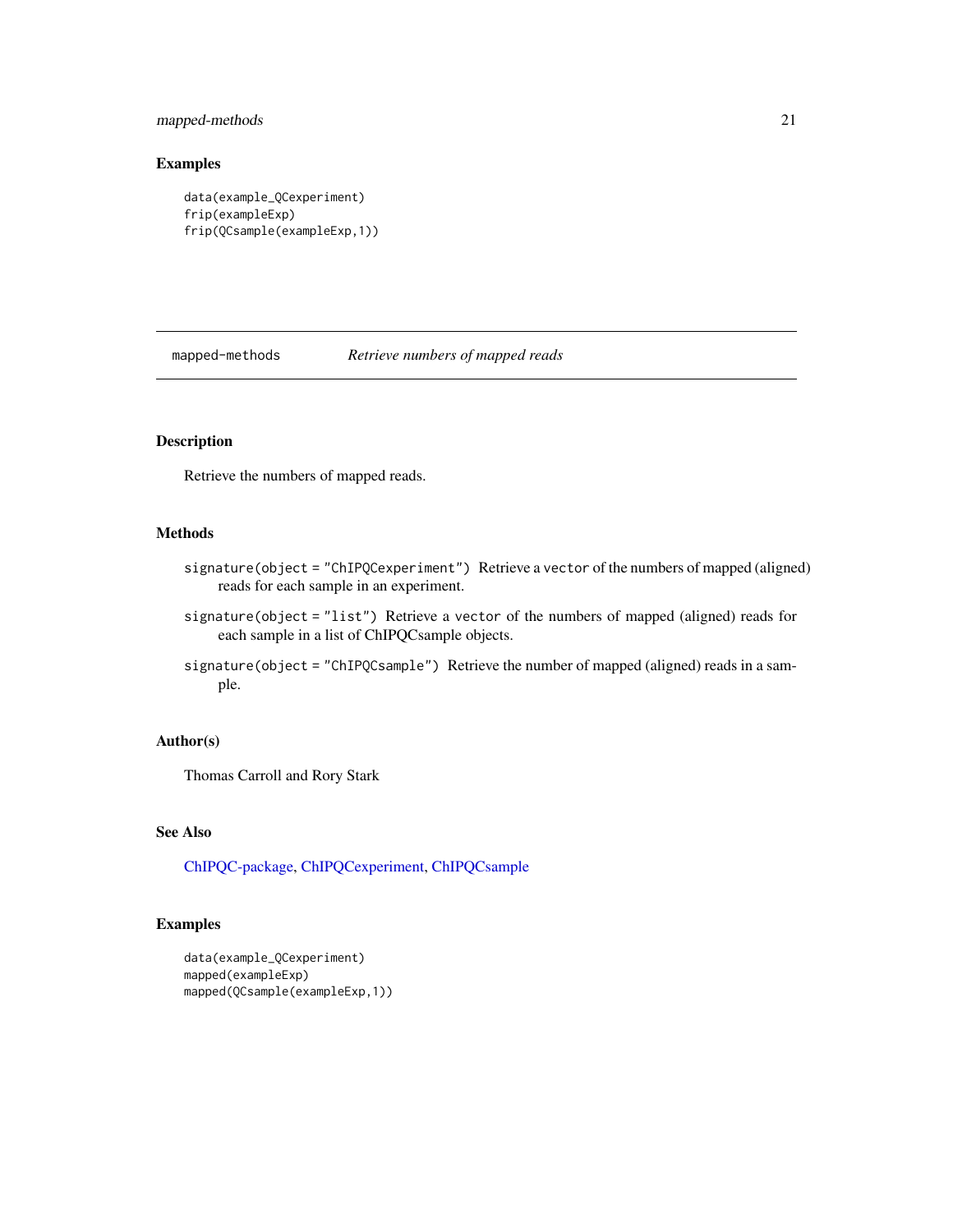<span id="page-21-0"></span>Normalisedaveragepeaksignal-methods

*Retrieve normalised average peak profiles*

# <span id="page-21-1"></span>Description

Retrieve normalised average peak profiles

# Methods

- signature(object = "ChIPQCexperiment") Retrieve a matrix of normalised average peak signal data for all samples in a ChIP-seq experiment. Each column represents a sample, and each row a base pair position, centered on peak summits.
- signature(object = "list") Retrieve a matrix of normalised average peak signal data for all samples in a list of ChIPQCsample objects. Each column represents a sample, and each row a base pair position, centered on peak summits.
- signature(object = "ChIPQCsample") Retrieve a vector representing the normalised average peak profile for a sample. Each column represents a basepair position, centered on the peak summits.

# Author(s)

Thomas Carroll and Rory Stark

# See Also

[ChIPQC-package,](#page-2-1) [ChIPQCexperiment,](#page-8-1) [ChIPQCsample](#page-11-1)

```
data(example_QCexperiment)
CTCFprofile = Normalisedaveragepeaksignal(QCsample(exampleExp,1))
length(CTCFprofile)
plot(CTCFprofile,type='l',ylab="normalised mean pileup")
```

```
allprofiles = Normalisedaveragepeaksignal(exampleExp)
dim(allprofiles)
for(i in 1:ncol(allprofiles)) lines(allprofiles[,i],col=i)
```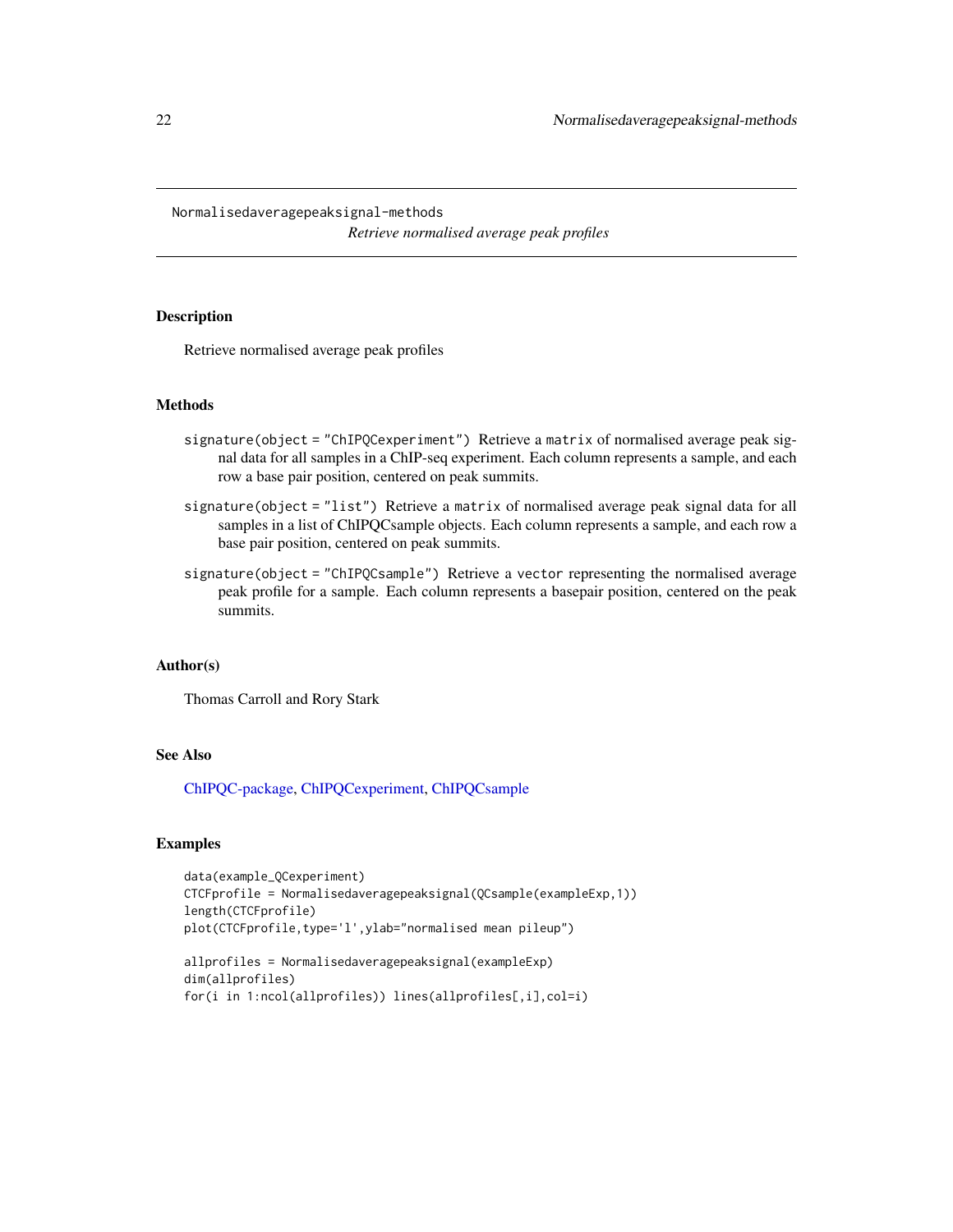<span id="page-22-0"></span>peaks-methods *Retrieve peaks*

#### <span id="page-22-1"></span>**Description**

Retrieve peaks.

#### Methods

- signature(object = "ChIPQCexperiment") Retrieve a [GRangesList](#page-0-0) of the peaks associated with all the samples in an experiment.
- signature(object = "list") Retrieve a [GRangesList](#page-0-0) of the peaks associated with all the samples in a list of ChIPQCsample objects.
- signature(object = "ChIPQCsample") Retrieve a [GRanges](#page-0-0) object containing the peaks associated with a sample.

### Author(s)

Thomas Carroll and Rory Stark

# See Also

[ChIPQC-package,](#page-2-1) [ChIPQCexperiment,](#page-8-1) [ChIPQCsample](#page-11-1)

# Examples

```
data(example_QCexperiment)
expPeaks = peaks(exampleExp)
length(expPeaks)
peaks(QCsample(exampleExp,1))
```
plotCC-methods *Generate Cross-Coverage plots*

#### <span id="page-22-2"></span>Description

Generate Cross-Coverage plots.

#### Methods

- signature(object = "ChIPQCexperiment", method) Generate cross-coverage plots for all the samples in an experiment.
- signature(object = "list", method) Generate cross-coverage plots for list of samples in an experiment.
- signature(object = "ChIPQCsample", methods) Generate cross-coverage plots for a sample. Supported methods include: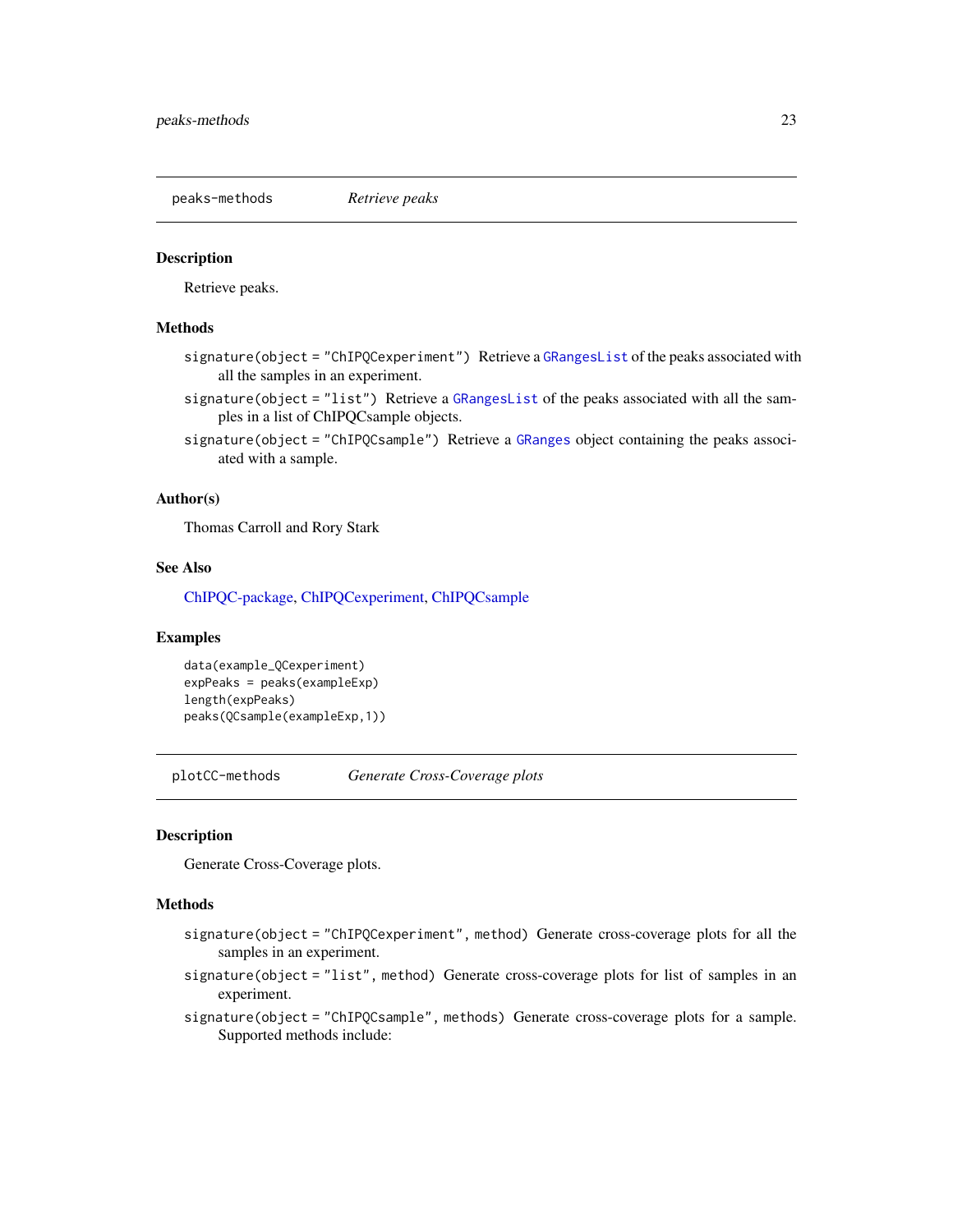"Coverage" [default] Coverage plot

# <span id="page-23-0"></span>Note

plotCC uses ggplot2 for plotting, and returns a ggplot2 plot dataframe.

#### Author(s)

Thomas Carroll and Rory Stark

# See Also

[ChIPQC-package,](#page-2-1) [ChIPQCexperiment,](#page-8-1) [ChIPQCsample](#page-11-1)

# Examples

```
data(example_QCexperiment)
plotCC(exampleExp)
plotCC(exampleExp,excludedBox=TRUE)
plotCC(QCsample(exampleExp,1))
plotCC(QCsample(exampleExp)[1:4])
```
plotCorHeatmap-methods

*Generate Correlation Heatmap for ChIP samples*

# <span id="page-23-1"></span>Description

Generates correlation heatmap for ChIP samples.

# Methods

signature(object = "ChIPQCexperiment", attributes, ...) Generate correlation heatmap, including clustering dendrogram, for all the samples in an experiment that are associated with a peakset.

attributes character string, or vector of character strings, representing metadata field names, for use in labeling ... additional parameters passed to [dba.plotHeatmap](#page-0-0)

# Note

plotCorHeatmap uses [dba.plotHeatmap](#page-0-0) for plotting.

# Author(s)

Rory Stark and Thomas Carroll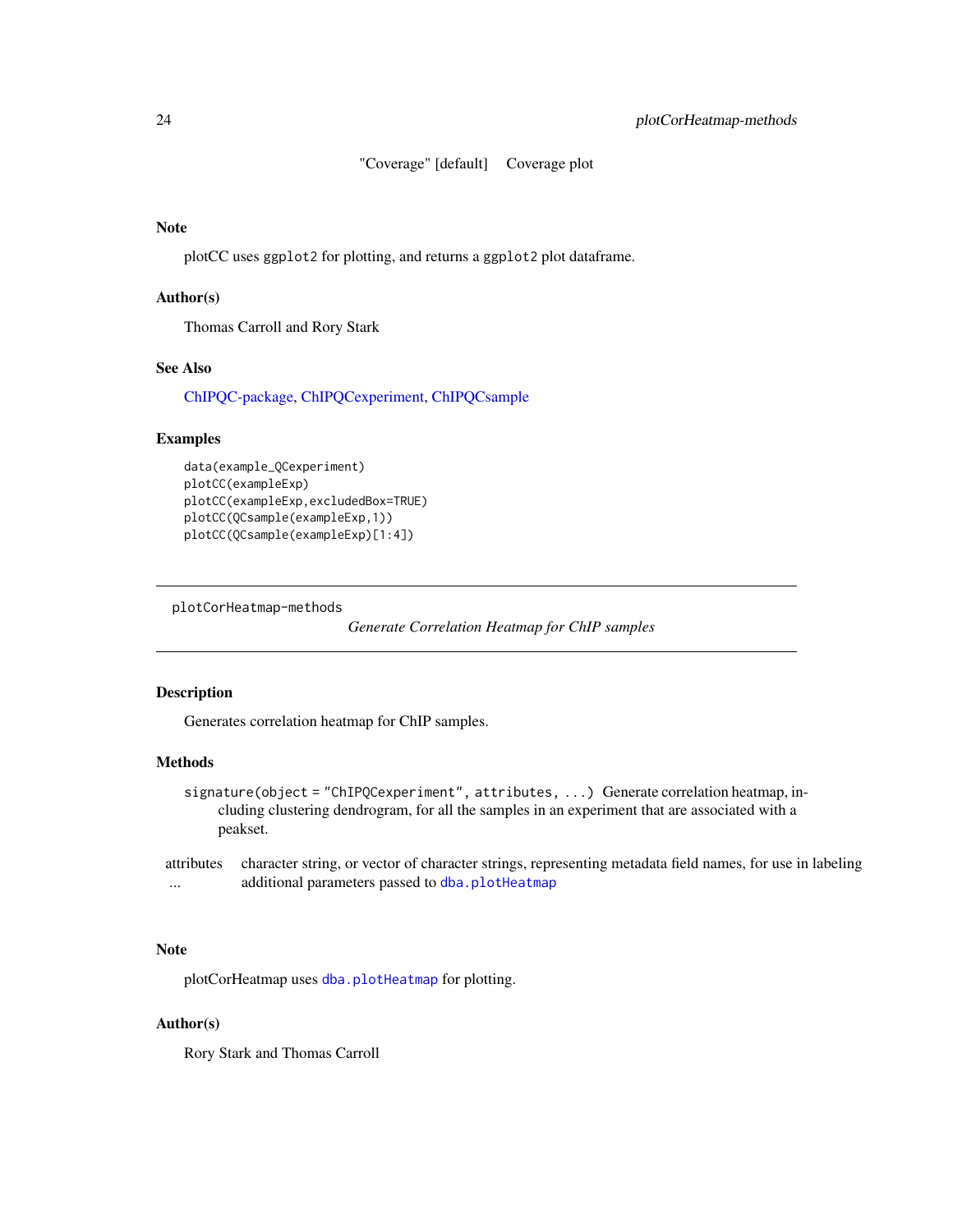# <span id="page-24-0"></span>plotCoverageHist-methods 25

# See Also

[ChIPQC-package,](#page-2-1) [ChIPQCexperiment,](#page-8-1) [dba.plotHeatmap](#page-0-0)

# Examples

```
data(tamoxifen_QC)
plotCorHeatmap(tamoxifen,attributes=c("Tissue","Condition","Replicate"))
```
plotCoverageHist-methods

*Generate coverage histogram plot*

# <span id="page-24-1"></span>Description

Generate coverage histogram plot.

# Methods

- signature(object = "ChIPQCexperiment") Generate coverage histogram plots for all the samples in an experiment.
- signature(object = "list") Generate coverage histogram plots for all the samples in a list of ChIPQCsamples.

signature(object = "ChIPQCsample") Generate coverage histogram plots for a sample.

# Note

Uses ggplot2 for plotting, and returns a ggplot2 plot dataframe.

#### Author(s)

Thomas Carroll and Rory Stark

# See Also

[ChIPQC-package,](#page-2-1) [ChIPQCexperiment,](#page-8-1) [ChIPQCsample](#page-11-1)

```
data(example_QCexperiment)
plotCoverageHist(exampleExp,facetBy=c("Tissue","Factor"))
plotCoverageHist(QCsample(exampleExp,1))
```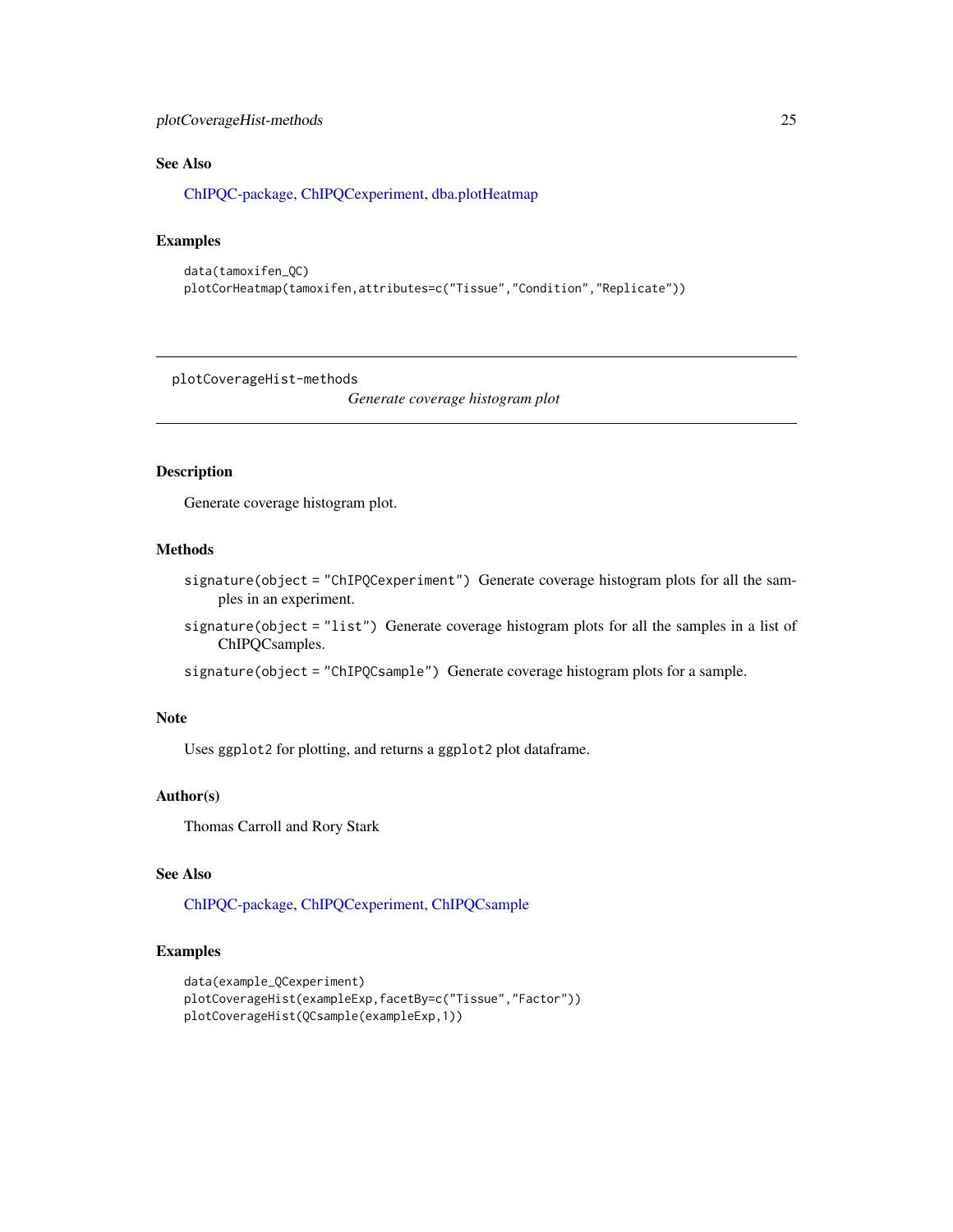<span id="page-25-0"></span>plotFribl-methods *Generate fraction of reads in blacklist plot*

#### <span id="page-25-1"></span>Description

Generate fraction of reads in blacklist plot.

#### Methods

- signature(object = "ChIPQCexperiment", type="barstacked",facet=T, facetBy=c("Tissue","Factor"),AsPerc Generate fraction of reads in blacklist plots for all the samples in an experiment.
- signature(object = "list", type="barstacked",facet=T, facetBy=c("Sample"),AsPercent=TRUE) Generate fraction of reads in blacklist plots for all the samples in a list of ChIPQCsample objects..
- signature(object = "ChIPQCsample", type="barstacked", AsPercent=TRUE) Generate fraction of reads in blacklist plots for a sample.

#### Note

plotFribl uses ggplot2 for plotting, and returns a ggplot2 plot dataframe.

#### Author(s)

Thomas Carroll and Rory Stark

# See Also

[ChIPQC-package,](#page-2-1) [ChIPQCexperiment,](#page-8-1) [ChIPQCsample](#page-11-1)

# Examples

```
data(example_QCexperiment)
plotFribl(exampleExp)
plotFribl(QCsample(exampleExp,1))
```
plotFrip-methods *Generate fraction of reads in peaks plot*

#### Description

Generate fraction of reads in peaks plot.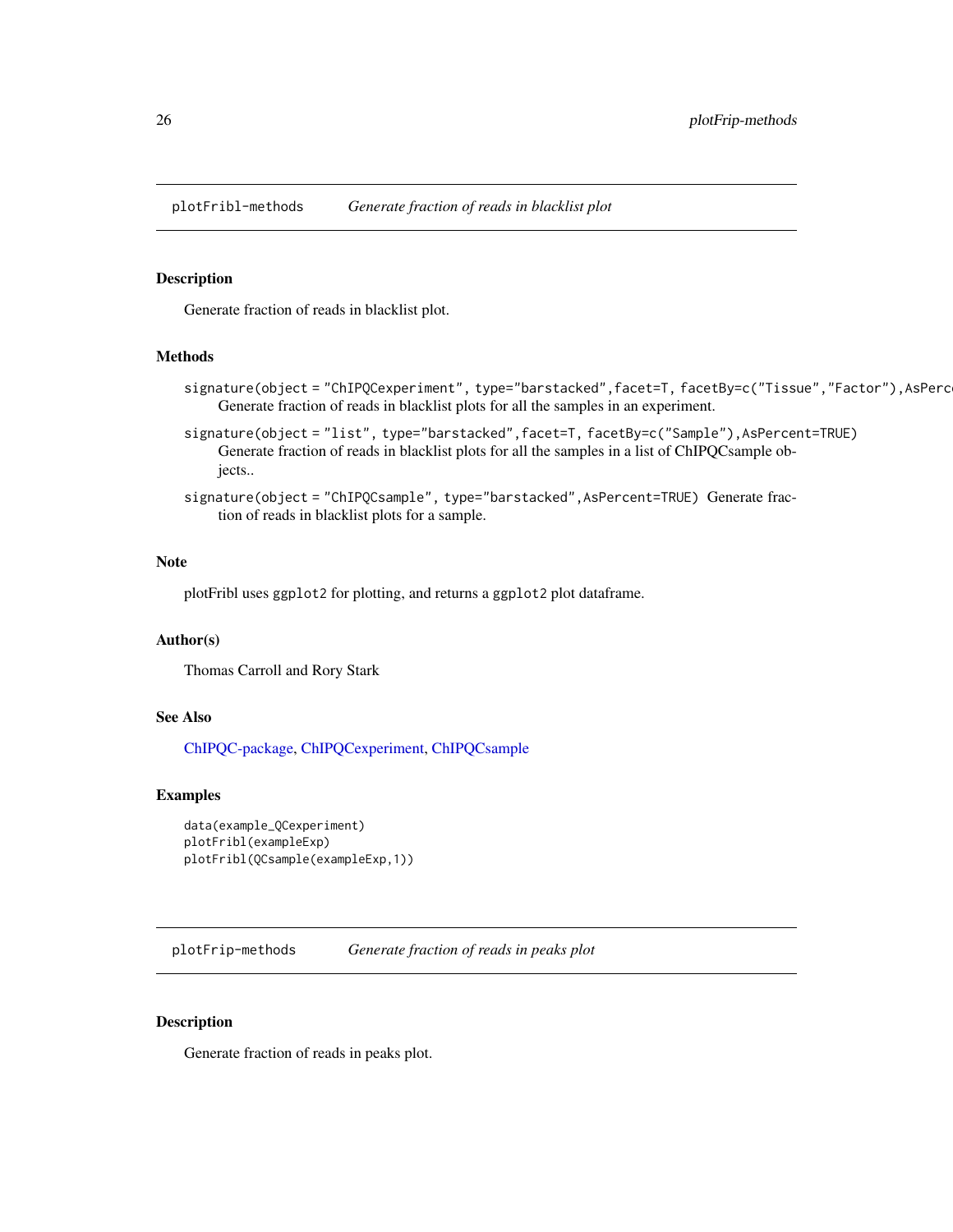#### <span id="page-26-0"></span>Methods

- signature(object = "ChIPQCexperiment", type="barstacked",facet=T, facetBy=c("Tissue","Factor"),AsPerc Generate fraction of reads in peaks plots for all the samples in an experiment.
- signature(object = "list", type="barstacked",facet=T, facetBy=c("Sample"),AsPercent=TRUE) Generate fraction of reads in peaks plots for all the samples in a list of ChIPQCsample objects.
- signature(object = "ChIPQCsample",type="barstacked",facet=T,facetBy=c("Tissue","Factor"),AsPercent=1 Generate fraction of reads in peaks plots for a sample.

# Note

plotFrip usesggplot2 for plotting, and returns a ggplot2 plot dataframe.

#### Author(s)

Thomas Carroll and Rory Stark

#### See Also

[ChIPQC-package,](#page-2-1) [ChIPQCexperiment,](#page-8-1) [ChIPQCsample](#page-11-1)

#### Examples

```
data(example_QCexperiment)
plotFrip(exampleExp)
plotFrip(QCsample(exampleExp,1))
```
plotPeakProfile-methods

*Generate peak profile plots*

#### <span id="page-26-1"></span>Description

Generate peak profile plots.

#### Methods

- signature(object = "ChIPQCexperiment", method) Generate peak profile plots for all the samples in an experiment.
- signature(object = "list", method) Generate peak profile plots for all the samples in a list of ChIPQCsample objects..

signature(object = "ChIPQCsample", method) Generate peak profile plots for a sample.

#### Note

plotPeakProfile uses ggplot2 for plotting, and returns a ggplot2 plot dataframe.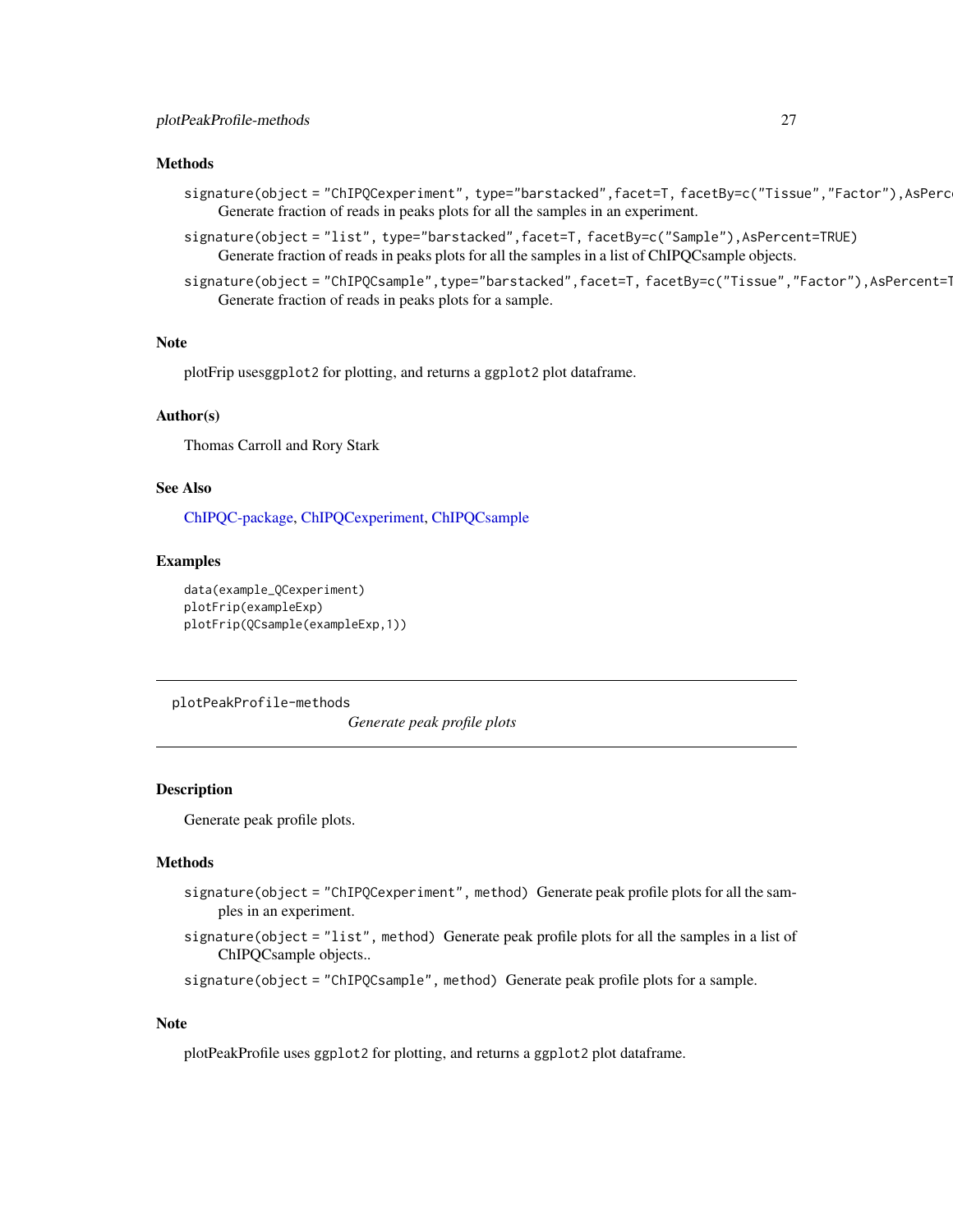#### Author(s)

Thomas Carroll and Rory Stark

#### See Also

[ChIPQC-package,](#page-2-1) [ChIPQCexperiment,](#page-8-1) [ChIPQCsample](#page-11-1)

#### Examples

```
data(example_QCexperiment)
plotCoverageHist(exampleExp,facetBy=c("Tissue","Factor"))
plotCoverageHist(QCsample(exampleExp,1))
data(tamoxifen_QC)
plotCoverageHist(tamoxifen,facetBy=c("Tissue","Condition"))
```
plotPrincomp-methods *Generate Principal Components Analysis plot for ChIP samples*

# <span id="page-27-1"></span>Description

Generate principal components analysis plot for ChIP samples.

#### Methods

- signature(object = "ChIPQCexperiment", attributes, ...) Generate principal components analysis plot, for all the samples in an experiment that are associated with a peakset.
- attributes character string, or vector of character strings, representing metadata field names, for use grouping samples by colo ... additional parameters passed to [dba.plotPCA](#page-0-0)

# Note

plotPrincomp uses [dba.plotPCA](#page-0-0) for plotting.

# Author(s)

Rory Stark and Thomas Carroll

# See Also

[ChIPQC-package,](#page-2-1) [ChIPQCexperiment,](#page-8-1) [dba.plotPCA](#page-0-0)

```
data(tamoxifen_QC)
plotPrincomp(tamoxifen,attributes=c("Condition"))
```
<span id="page-27-0"></span>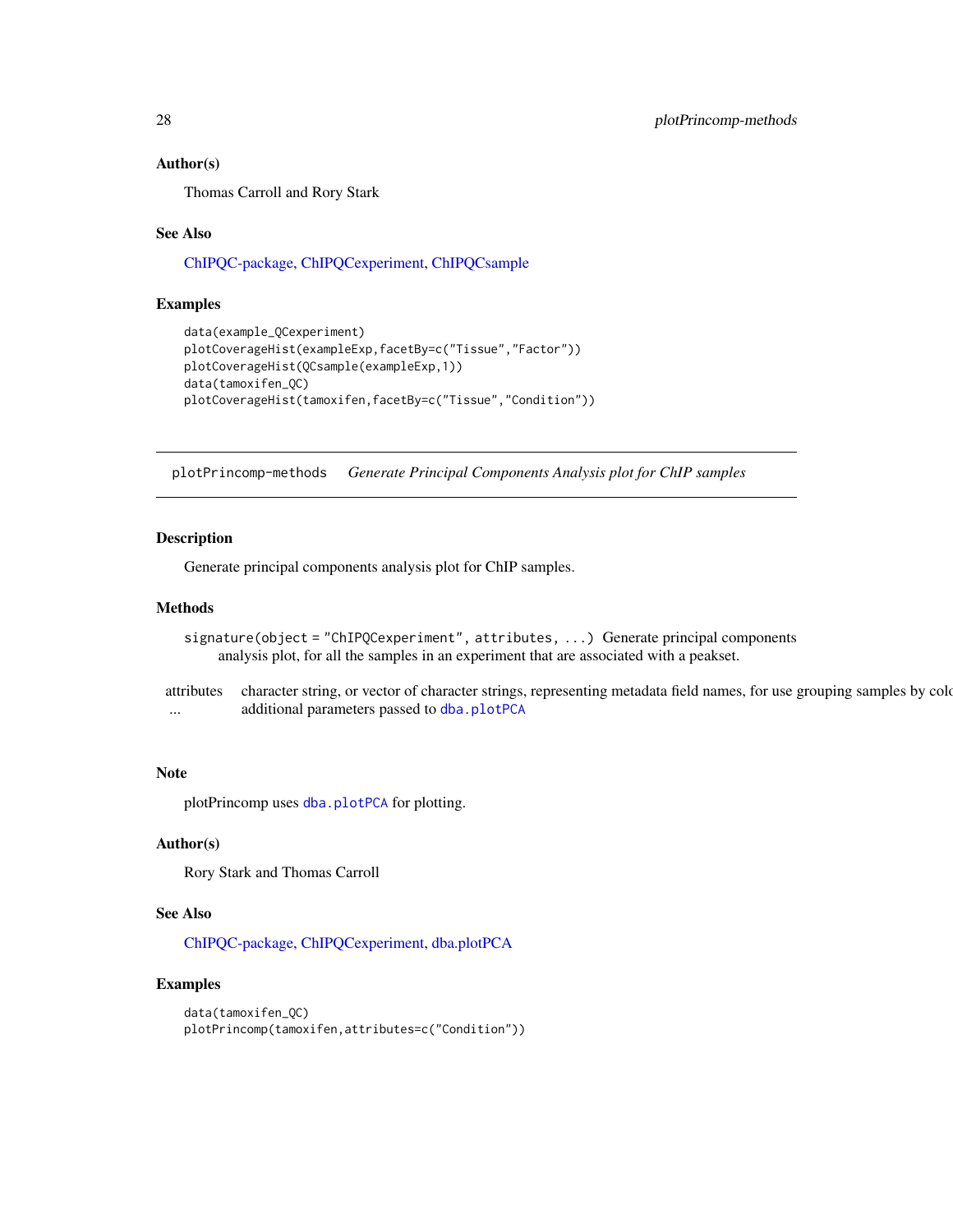<span id="page-28-0"></span>plotRap-methods *Generate reads in peaks plot*

# <span id="page-28-1"></span>Description

Generate reads in peaks plot.

# Methods

- signature(object = "ChIPQCexperiment", type="barstacked",facet=T, facetBy=c("Tissue","Factor")) Generate reads in peaks plots for all the samples in an experiment.
- signature(object = "list", type="barstacked",facet=T, facetBy=c("Sample")) Generate reads in peaks plots for all the samples in a list of ChIPQCsample objects.
- signature(object = "ChIPQCexperiment", type="barstacked",facet=T,facetBy=c("Tissue","Factor")) Generate reads in peaks plots for all the samples in an experiment.
- signature(object = "ChIPQCsample",type="barstacked",facet=T,facetBy=c("Tissue","Factor")) Generate reads in peaks plots for a sample.

# Note

plotRap uses ggplot2 for plotting, and returns a ggplot2 plot dataframe.

# Author(s)

Thomas Carroll and Rory Stark

# See Also

[ChIPQC-package,](#page-2-1) [ChIPQCexperiment,](#page-8-1) [ChIPQCsample](#page-11-1)

```
data(example_QCexperiment)
plotRap(exampleExp,facetBy=c("Tissue","Factor"))
plotRap(QCsample(exampleExp,1))
```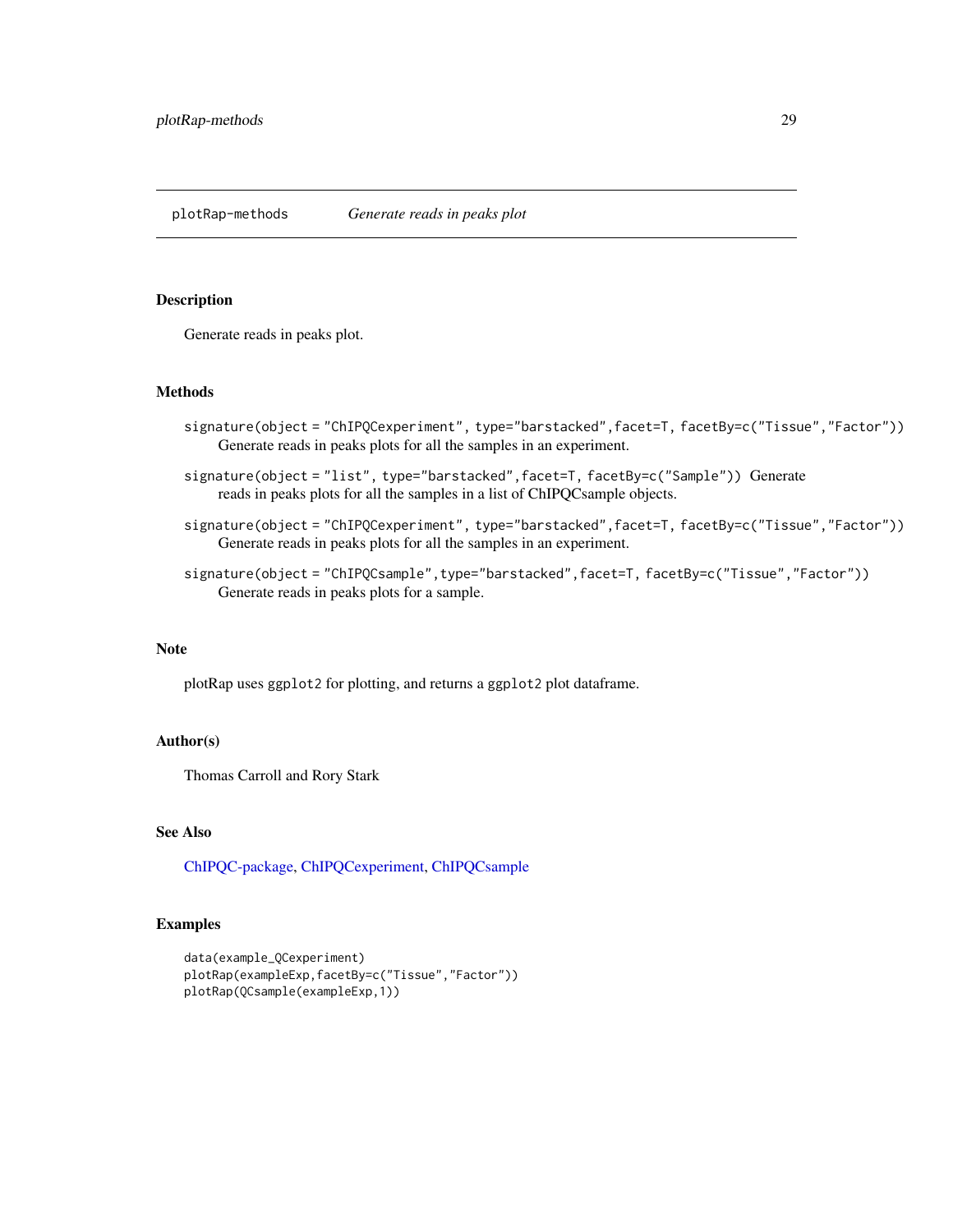<span id="page-29-0"></span>

#### <span id="page-29-1"></span>Description

Generate relative enrichment of genomic features plot.

#### Methods

- signature(object = "ChIPQCexperiment", facet=T, facetBy=c("Tissue","Factor")) Generate relative enrichment of genomic features plots for all the samples in an experiment.
- signature(object = "list", facet=T, facetBy=c("Sample")) Generate relative enrichment of genomic features plots for all the samples in a list of ChIPQCsample objects.
- signature(object = "ChIPQCsample") Generate relative enrichment of genomic features plots for a sample.

#### Note

plotRegi uses ggplot2 for plotting, and returns a ggplot2 plot dataframe.

# Author(s)

Thomas Carroll and Rory Stark

#### See Also

[ChIPQC-package,](#page-2-1) [ChIPQCexperiment,](#page-8-1) [ChIPQCsample](#page-11-1)

#### Examples

```
data(example_QCexperiment)
plotRegi(exampleExp,facetBy=c("Tissue","Factor"))
plotRegi(QCsample(exampleExp,1))
data(tamoxifen_QC)
plotRegi(tamoxifen,facetBy=c("Tissue","Condition"))
```
plotSSD-methods *Generate SSD plot*

#### Description

Generate SSD metric plot. If blacklists supplied, will generate SSD prior and post blacklisting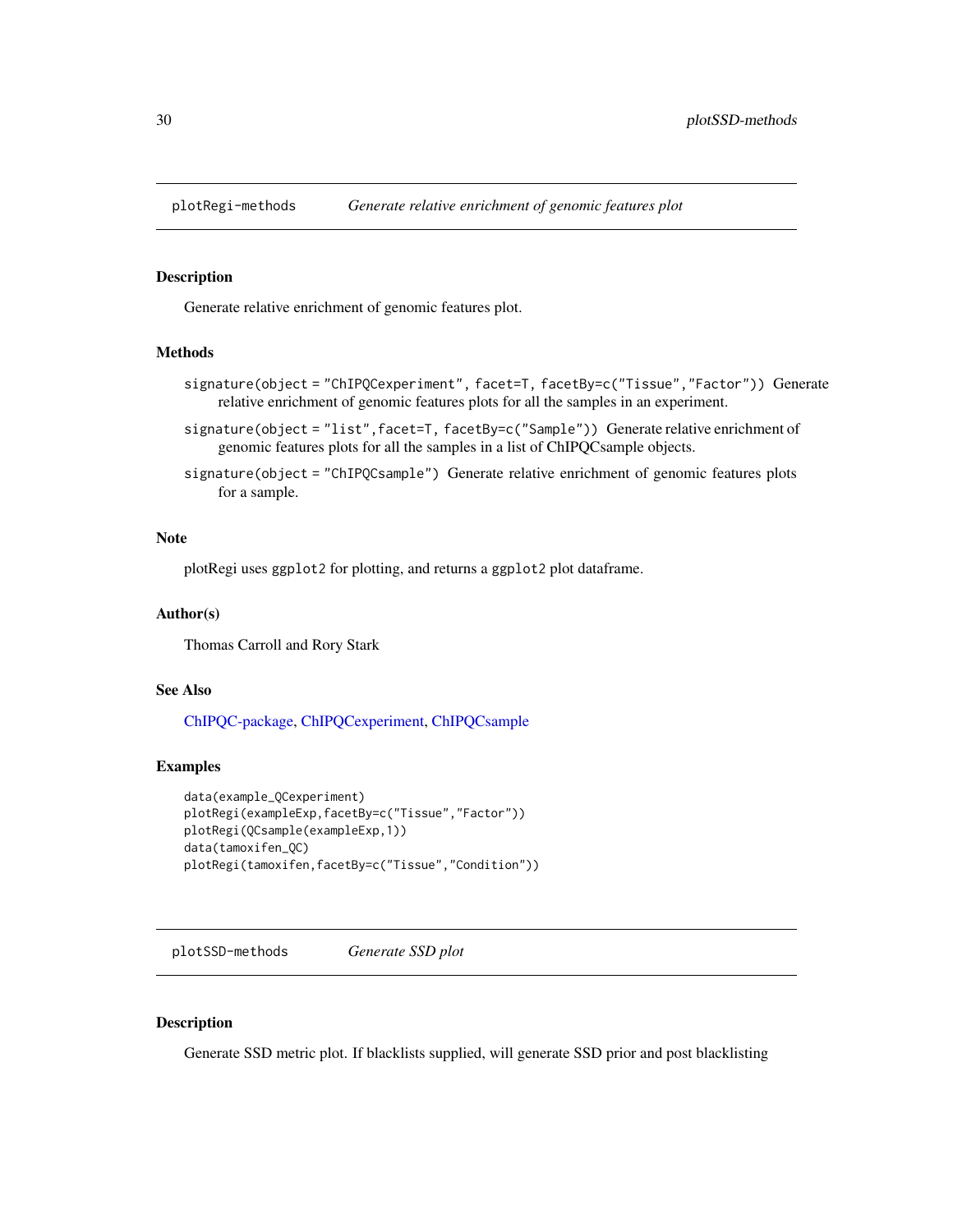#### <span id="page-30-0"></span>Methods

- signature(object = "ChIPQCexperiment", facet=T, facetBy=c("Tissue","Factor")) Generate SSD metric plot for all samples in experiment. If blacklists supplied, will generate SSD prior and post blacklisting
- signature(object = "list", facet=T, facetBy=c("Tissue", "Factor")) Generate SSD metric plot for list of samples in experiment. If blacklists supplied, will generate SSD prior and post blacklisting
- signature(object = "ChIPQCsample") Generate SSD metric plot for single sample. If blacklists supplied, will generate SSD prior and post blacklisting

#### **Note**

plotSSD uses ggplot2 for plotting, and returns a ggplot2 plot gg object.

# Author(s)

Thomas Carroll and Rory Stark

#### See Also

[ChIPQC-package,](#page-2-1) [ChIPQCexperiment,](#page-8-1) [ChIPQCsample](#page-11-1)

#### Examples

```
data(example_QCexperiment)
plotSSD(exampleExp,facetBy=c("Tissue","Factor"))
plotSSD(QCsample(exampleExp,1))
plotSSD(QCsample(exampleExp)[1:3])
data(tamoxifen_QC)
plotSSD(tamoxifen,facetBy=c("Tissue","Condition"))
```
QCannotation-methods *Retrieve an annotation description, or a processed annotation*

# <span id="page-30-1"></span>Description

Retrieve an annotation description, or a processed annotation, from a [ChIPQCexperiment](#page-8-1) object.

# Methods

signature(object = "ChIPQCexperiment", bRetrieve=FALSE) Retrieve the annotation. If bRetrieve=FALSE (default), the character string describing the annotation is returned (currently only "hg19" is supported). If bRetrieve=TRUE, a processed annotation is returned (in the form of a list). This can be used in subsequent calls to [ChIPQC](#page-4-1) and/or ChIPQC sample for efficiency purposes.

# Author(s)

Rory Stark and Thomas Carroll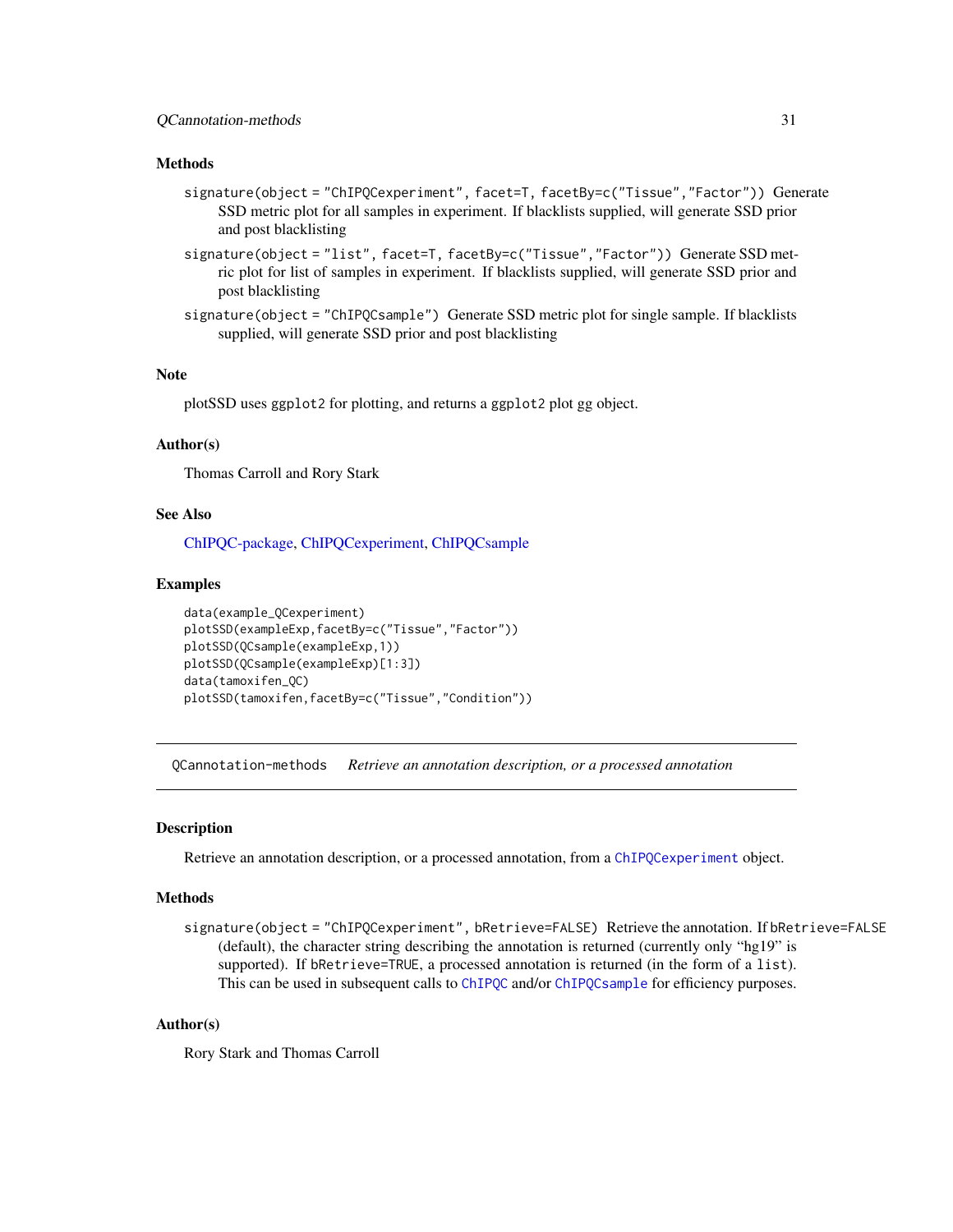# See Also

[ChIPQC-package,](#page-2-1) [ChIPQCsample,](#page-11-1) [ChIPQCexperiment](#page-8-1)

# Examples

```
data(example_QCexperiment)
QCannotation(exampleExp)
```
QCcontrol-methods *Retrieve control objects associated with a sample*

#### <span id="page-31-1"></span>Description

Retrieve the [ChIPQCsample](#page-11-1) objects representing controls, or a specific ChIPQCsample representing the control for a specific sample, from a [ChIPQCexperiment](#page-8-1) object.

# Methods:

signature(object = "ChIPQCexperiment", sampleID) Get the control sample (as a [ChIPQCsample](#page-11-1) object) associated with a ChIP sample, or, if sampleID is missing, a list of all samples used as controls. sampleID is a character string or an integer.

# Author(s)

Rory Stark and Thomas Carroll

# See Also

[ChIPQC-package,](#page-2-1) [ChIPQCsample,](#page-11-1) [ChIPQCexperiment](#page-8-1)

```
data(tamoxifen_QC)
controls = QCcontrol(tamoxifen)
length(controls)
names(controls)
controls[[1]]
bt474control = QCcontrol(tamoxifen,"BT4741")
bt474control
```
<span id="page-31-0"></span>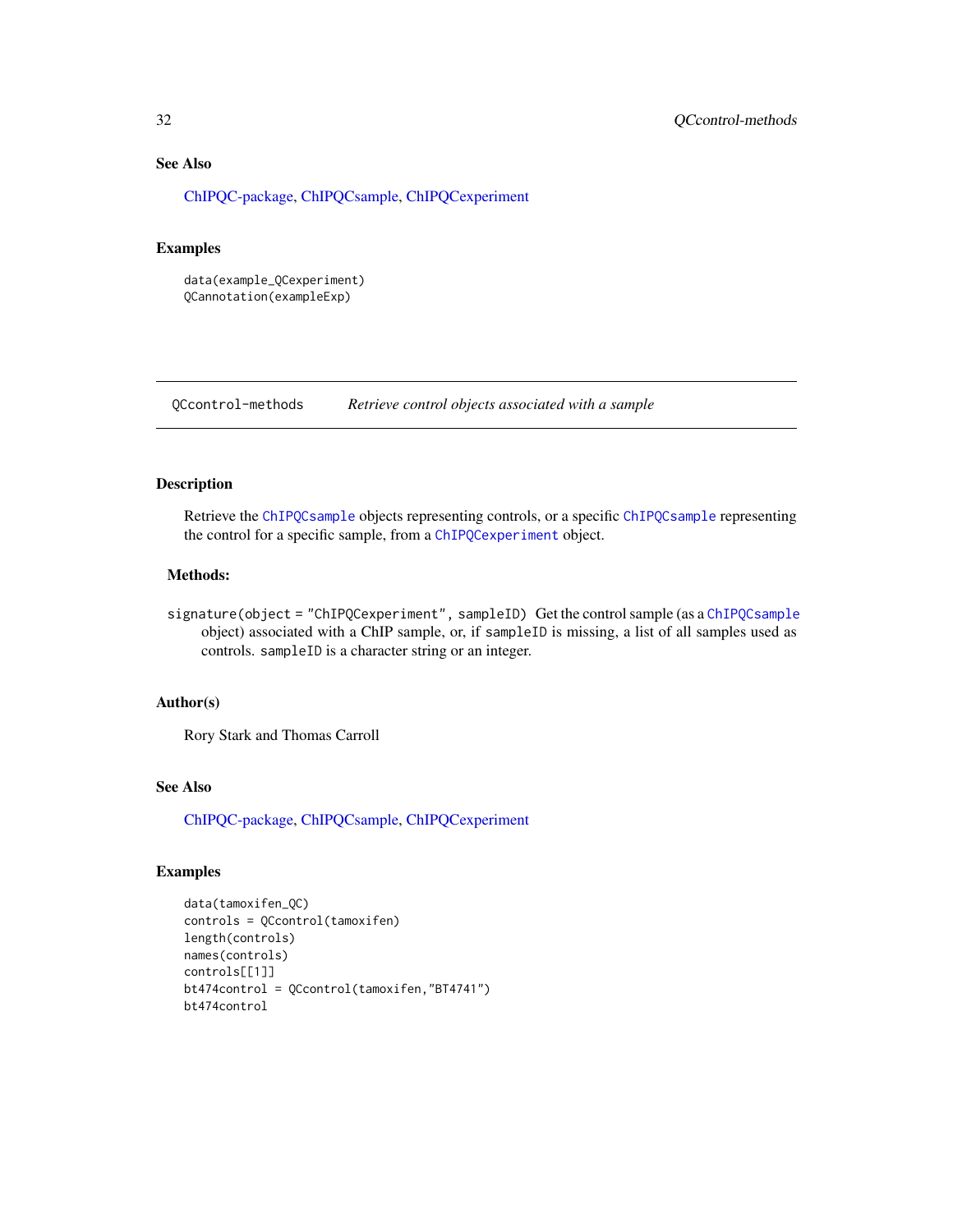<span id="page-32-0"></span>

# <span id="page-32-2"></span>Description

Retrieve the [DBA-object](#page-0-0) object associated with a [ChIPQCexperiment](#page-8-1) object.

#### Methods:

signature(object = "ChIPQCexperiment") Retrieves the [DBA-object](#page-0-0) object associated with a [ChIPQCexperiment](#page-8-1). This object can be used with [DiffBind](#page-0-0) functions to further analyse a ChIP-seq experiment, including performing a differential binding analysis.

#### Author(s)

Rory Stark and Thomas Carroll

# See Also

[ChIPQC-package,](#page-2-1) [ChIPQCexperiment,](#page-8-1) [DiffBind,](#page-0-0) [dba](#page-0-0)

#### Examples

```
data(tamoxifen_QC)
tamoxifenDBA = QCdba(tamoxifen)
## library(DiffBind)
## tamoxifenDBA
```
QCmetadata-methods *Retrieve metadata associated with an experiment*

#### <span id="page-32-1"></span>Description

Retrieve metadata for a [ChIPQCexperiment](#page-8-1) object.

### Methods:

- signature(object = "ChIPQCexperiment") Retrieve a data frame containing metadata for all the samples in a ChIP-seq experiment represented by a [ChIPQCexperiment](#page-8-1) object.
- signature(object = "list") Retrieve a data frame containing metadata for all the samples in a list of ChIPQCsample objects.

#### Author(s)

Rory Stark and Thomas Carroll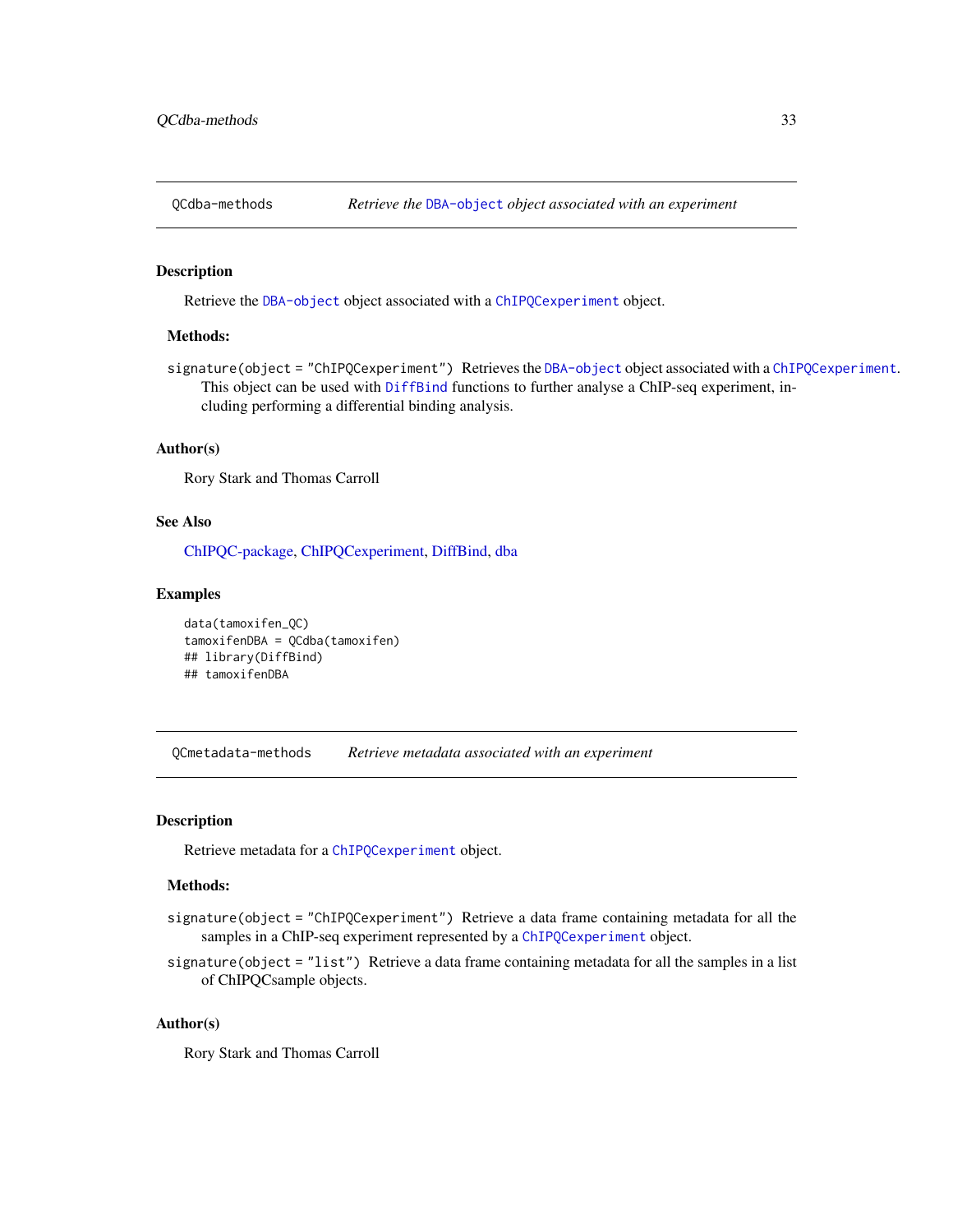# See Also

[ChIPQC-package,](#page-2-1) [ChIPQCsample,](#page-11-1) [ChIPQCexperiment](#page-8-1)

#### Examples

```
data(tamoxifen_QC)
meta = QCmetadata(tamoxifen)
meta
```
QCmetrics-methods *Retrieve consolidated set of QC metrics*

# <span id="page-33-1"></span>Description

Retrieves a consolidated set of QC metrics.

# Methods

- signature(object = "ChIPQCexperiment") Retrieves a matrix of QC metrics for all the samples in an experiment, with a column of values for each sample.
- signature(object = "list") Retrieves a matrix of QC metrics for all the samples in a list of ChIPQCsample objects, with a column of values for each sample.

signature(object = "ChIPQCsample") Retrieves a vector of QC metrics for a sample.

#### Author(s)

Rory Stark and Thomas Carroll

# See Also

[ChIPQC-package,](#page-2-1) [ChIPQCsample,](#page-11-1) [ChIPQCexperiment](#page-8-1)

# Examples

data(example\_QCexperiment) QCmetrics(exampleExp)

data(tamoxifen\_QC) QCmetrics(tamoxifen)

QCmetrics(QCsample(tamoxifen,1))

<span id="page-33-0"></span>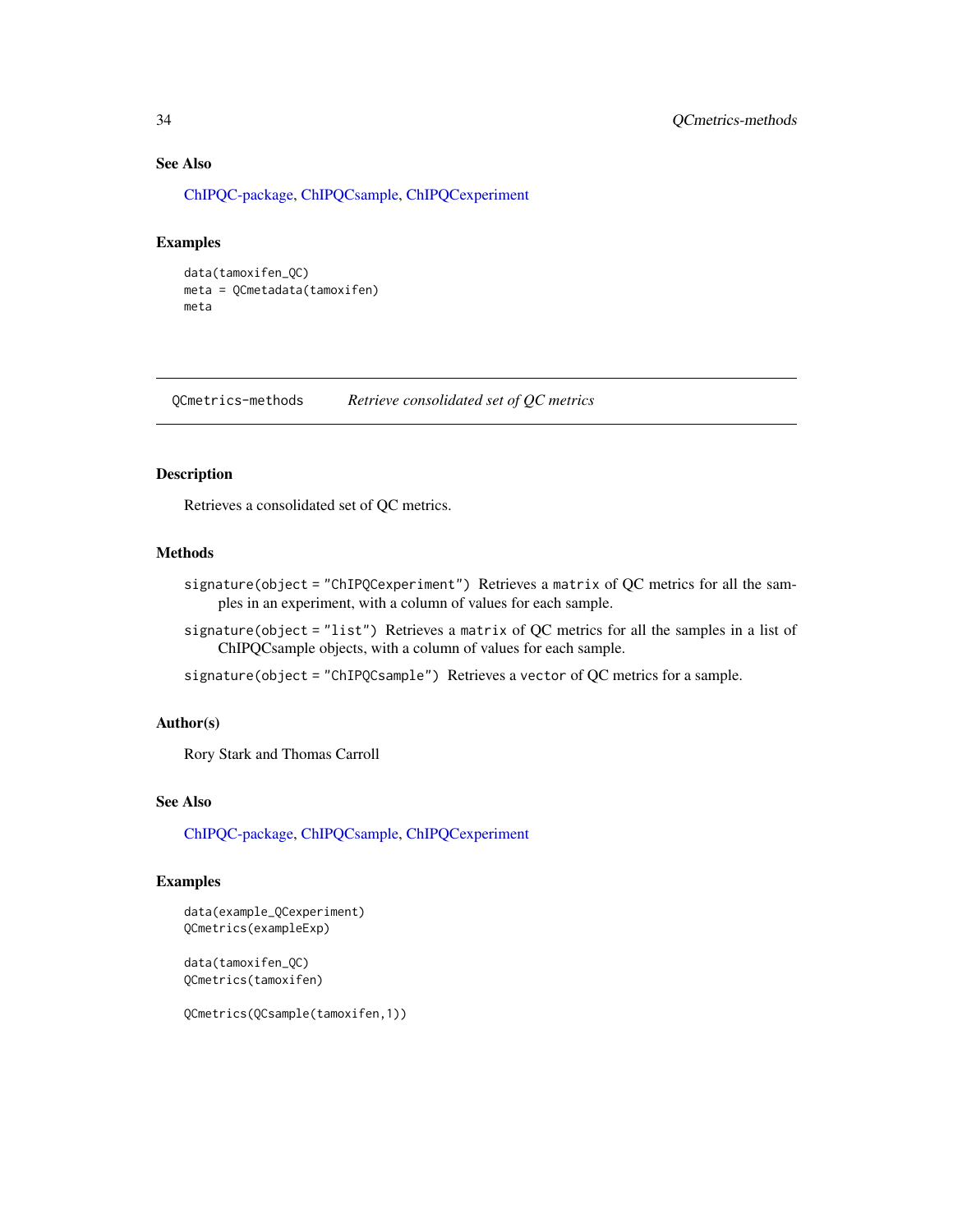<span id="page-34-0"></span>QCsample-methods *Retrieve sample objects associated with an experiment*

#### <span id="page-34-1"></span>**Description**

Retrieves a list of [ChIPQCsample](#page-11-1) objects, or one specific [ChIPQCsample](#page-11-1) object, from a [ChIPQCexperiment](#page-8-1) object.

# **Methods**

signature(object = "ChIPQCexperiment", sampleID) If sampleID is missing or equal to 0, the full list of [ChIPQCsample](#page-11-1) objects is returned. If sampleID is an integer n, the ChIPQCsample object corresponding to the nth sample is returned. If sampleID is a character string, the [ChIPQCsample](#page-11-1) object corresponding to the sample with that ID is returned.

# Author(s)

Rory Stark and Thomas Carroll

#### See Also

[ChIPQC-package,](#page-2-1) [ChIPQCsample,](#page-11-1) [ChIPQCexperiment](#page-8-1)

#### Examples

```
data(example_QCexperiment)
samples = QCsample(exampleExp)
length(samples)
names(samples)
samples$CTCF_1
```
readlength-methods *Retrieve read length values*

#### <span id="page-34-2"></span>Description

Retrieve read length values.

#### Methods

- signature(object = "ChIPQCexperiment") Retrieve a vector of read length values, one for each sample in an experiment.
- signature(object = "list") Retrieve a vector of read length values, one for each sample in a list of ChIPQCsample objects.
- signature(object = "ChIPQCsample") Retrieve the read length value for a sample.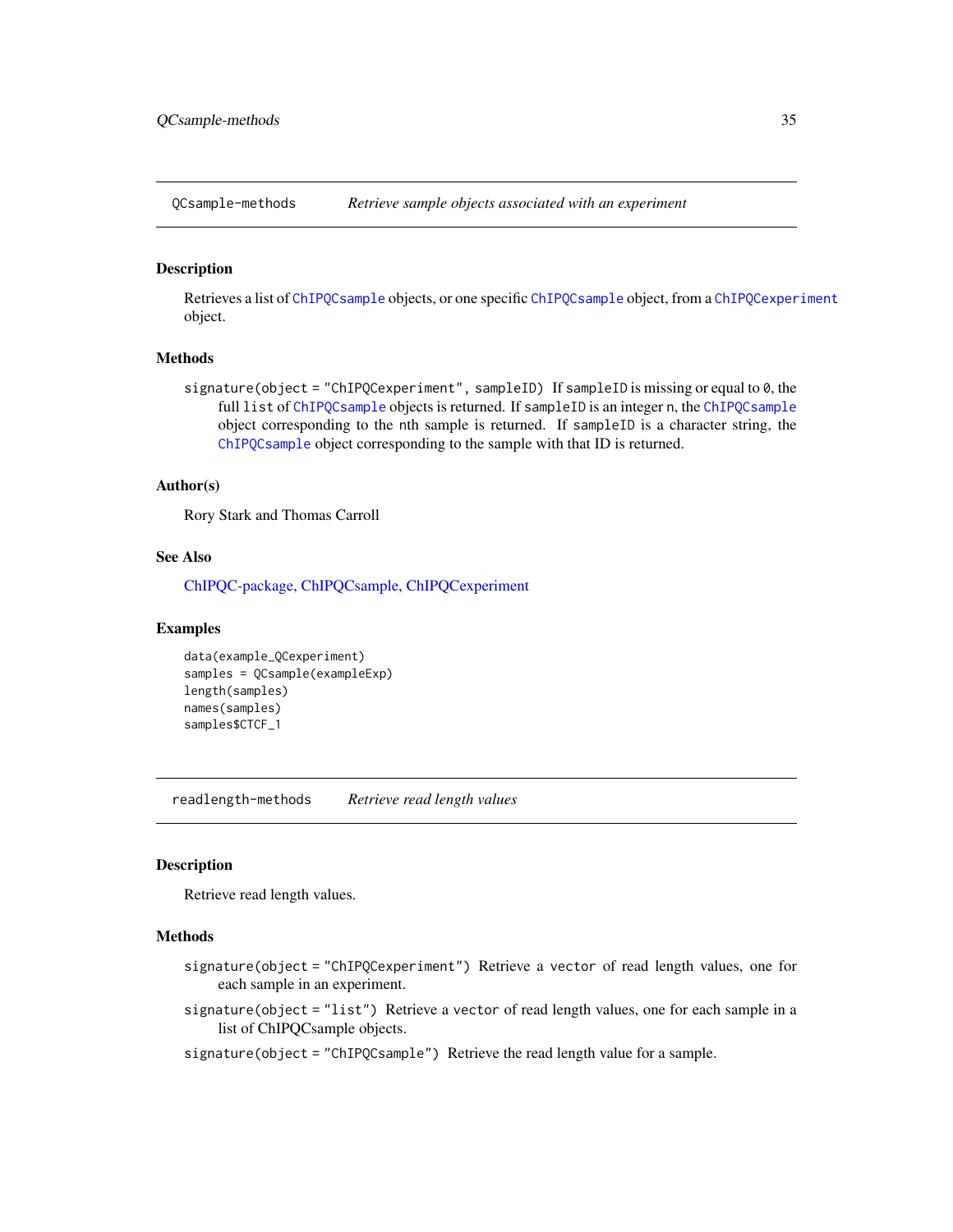#### <span id="page-35-0"></span>Author(s)

Thomas Carroll and Rory Stark

#### See Also

[ChIPQC-package,](#page-2-1) [ChIPQCexperiment,](#page-8-1) [ChIPQCsample](#page-11-1)

#### Examples

```
data(example_QCexperiment)
readlength(exampleExp)
readlength(QCsample(exampleExp,1))
```
ReadLengthFragmentLengthCrossCoverage-methods

*Retrieve the cross coverage values when extending reads to the optimal fragment length.*

#### <span id="page-35-1"></span>**Description**

Retrieve the cross coverage values when extending reads to the optimal fragment length.

#### Methods

- signature(object = "ChIPQCexperiment") Retrieve a vector of cross-coverage values for all samples in a ChIP-seq experiment, when all reads are shifted by the optimal fragment length (the maximum cross-coverage value).
- signature(object = "list") Retrieve a vector of cross-coverage values for all samples in a list of ChIPQCsample objects, when all reads are shifted by the optimal fragment length (the maximum cross-coverage value).
- signature(object = "ChIPQCsample") Retrieve the cross-coverage value for a sample, when all reads are shifted by the optimal fragment length (the maximum cross-coverage value).

#### Author(s)

Thomas Carroll and Rory Stark

# See Also

[ChIPQC-package,](#page-2-1) [ChIPQCexperiment,](#page-8-1) [ChIPQCsample](#page-11-1)

```
data(example_QCexperiment)
FragmentLengthCrossCoverage(exampleExp)
FragmentLengthCrossCoverage(QCsample(exampleExp,1))
```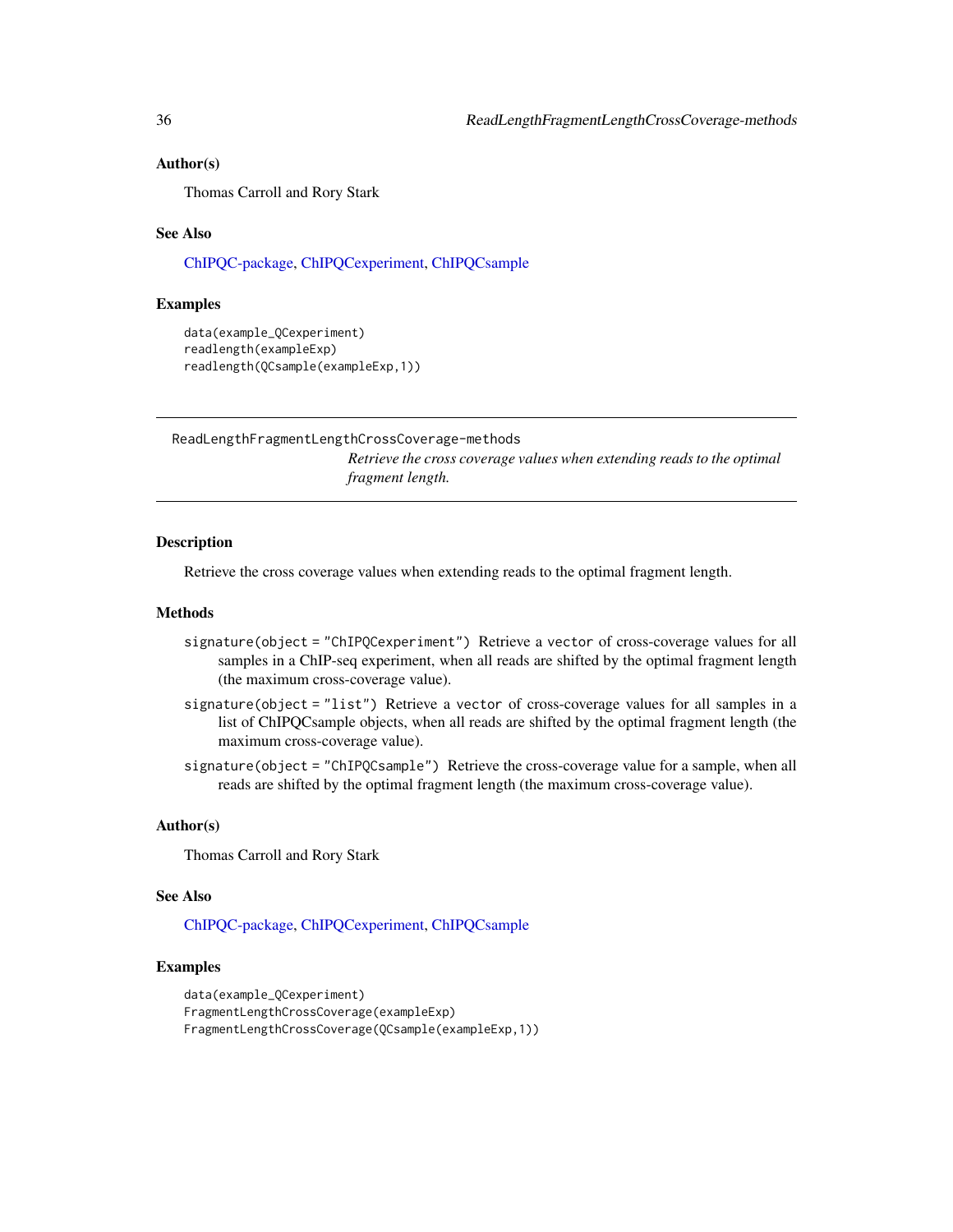<span id="page-36-0"></span>ReadLengthReadLengthCrossCoverage-methods *Retrieve the cross coverage values without extending reads*

# <span id="page-36-2"></span>Description

Retrieve the cross coverage values without extending reads.

#### Methods

- signature(object = "ChIPQCexperiment") Retrieve a vector of cross-coverage values for all samples in a ChIP-seq experiment, with no shift.
- signature(object = "list") Retrieve a vector of cross-coverage values for all samples in a list of ChIPQCsample objects, with no shift.
- signature(object = "ChIPQCsample") Retrieve the cross-coverage value for a sample, with no shift.

#### Author(s)

Thomas Carroll and Rory Stark

# See Also

[ChIPQC-package,](#page-2-1) [ChIPQCexperiment,](#page-8-1) [ChIPQCsample](#page-11-1)

# Examples

```
data(example_QCexperiment)
ReadLengthCrossCoverage(exampleExp)
ReadLengthCrossCoverage(QCsample(exampleExp,1))
```
reads-methods *Retrieve numbers of reads*

# <span id="page-36-1"></span>Description

Retrieve the numbers of reads.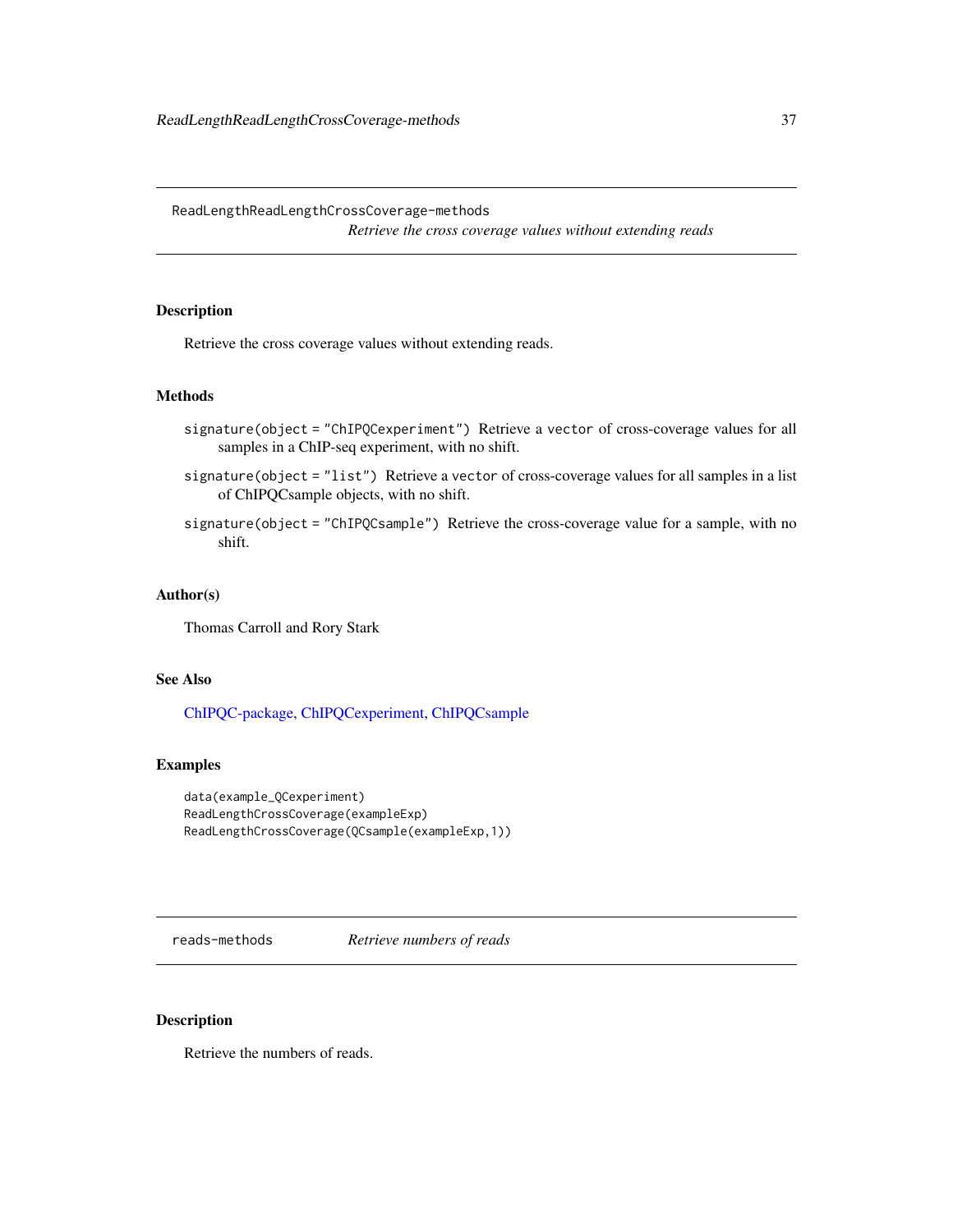#### <span id="page-37-0"></span>Methods

- signature(object = "ChIPQCexperiment", bFiltered) Retrieve a vector of the numbers of reads for each sample in an experiment. If bFiltered=TRUE (or is missing), this will be the number of reads that pass the mapping quality filter for each sample. if bFiltered=FALSE, it will be the total number of reads for each sample.
- signature(object = "list", bFiltered) Retrieve a vector of the numbers of reads for each sample in a list of ChIPQCsample objects. If bFiltered=TRUE (or is missing), this will be the number of reads that pass the mapping quality filter for each sample. if bFiltered=FALSE, it will be the total number of reads for each sample.
- signature(object = "ChIPQCsample", bFiltered) Retrieve the number of reads for a sample. If bFiltered=TRUE (or is missing), this will be the number of reads that pass the mapping quality filter. if bFiltered=FALSE, it will be the total number of reads for the sample.

#### Author(s)

Thomas Carroll and Rory Stark

#### See Also

[ChIPQC-package,](#page-2-1) [ChIPQCexperiment,](#page-8-1) [ChIPQCsample](#page-11-1)

#### Examples

```
data(example_QCexperiment)
reads(exampleExp)
reads(QCsample(exampleExp,1))
```
regi-methods *Retrieve genomic profile information*

#### <span id="page-37-1"></span>**Description**

Retrieve genomic profile information in terms of relative enrichment over background genomic distribution.

# Methods

- signature(object = "ChIPQCexperiment") Retrieve a matrix of relative enrichment values for a variety of genomic features. Each column represents the enrichment values for one sample in the experiment.
- signature(object = "list") Retrieve a matrix of relative enrichment values for a variety of genomic features. Each column represents the enrichment values for one sample in a list of ChIPQCsample objects.
- signature(object = "ChIPQCsample") Retrieve a vector of relative enrichment values for a variety of genomic features for a sample. Relative enrichment is computed as the proportion of reads overlapping a genomic feature type compared to the overall proportion of base pairs in the genome comprising those features. Genomic features include: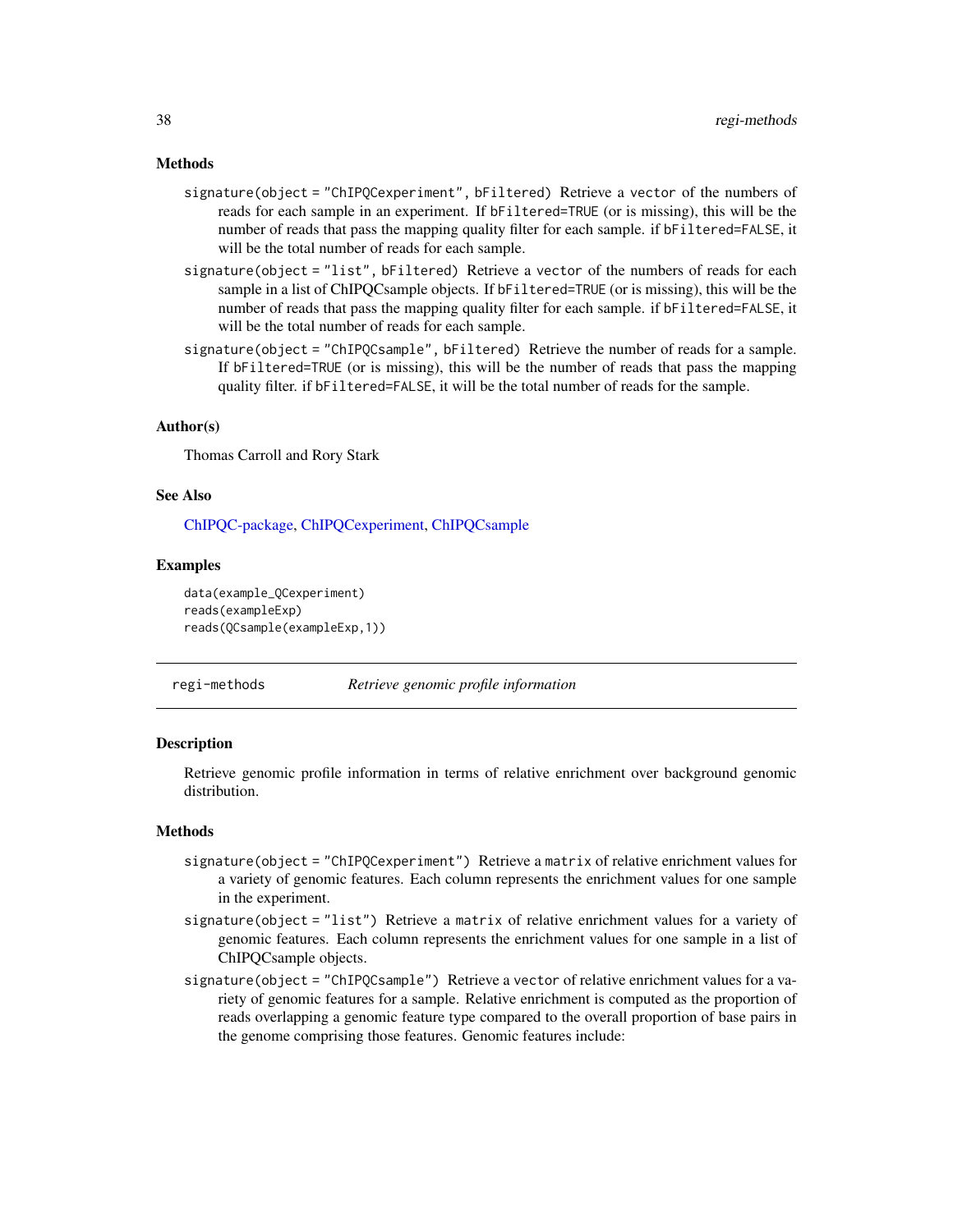# <span id="page-38-0"></span>RelativeCrossCoverage-methods 39

| 3UTRs                | 3' UTRs                                                                                  |
|----------------------|------------------------------------------------------------------------------------------|
| 5UTRs                | $5'$ UTRs                                                                                |
| Introns              | Intronic (non-coding) portions of gene bodies                                            |
| <b>Transcripts</b>   | Transcribed regions, including exons                                                     |
| Promoters500         | 500bp regions immediately upstream of annotated TSSs                                     |
| Promoters2000to500   | 2500bp regions from 2000bp immediately upstream of annotated TSSs to 500bp downstream    |
| Promoters20000to2000 | 22000bp regions from 20000bp immediately upstream of annotated TSSs to 2000bp downstream |

# Author(s)

Thomas Carroll and Rory Stark

# See Also

[ChIPQC-package,](#page-2-1) [ChIPQCexperiment,](#page-8-1) [ChIPQCsample](#page-11-1)

#### Examples

```
data(example_QCexperiment)
genomicprofile = regi(exampleExp)
heatmap(genomicprofile)
regi(QCsample(exampleExp,1))
```
RelativeCrossCoverage-methods

*Retrieve the relative cross coverage values for a range of shift sizes*

#### <span id="page-38-1"></span>Description

Retrieve the relative cross-coverage values for a range of shift sizes

# **Methods**

- signature(object = "ChIPQCexperiment") Retrieve a vector of relative cross-coverage values for all samples in a ChIP-seq experiment, computed based on the maximal value (when extending the reads to the optimal fragment length) versus the cross-coverage values using nonextended reads.
- signature(object = "list") Retrieve a vector of relative cross-coverage values for all samples in a list of ChIPQCsample objects, computed based on the maximal value (when extending the reads to the optimal fragment length) versus the cross-coverage values using non-extended reads.
- signature(object = "ChIPQCsample") Retrieve the relative cross-coverage value for a sample, computed based on the maximal value (when extending the reads to the optimal fragment length) versus the cross-coverage values using non-extended reads.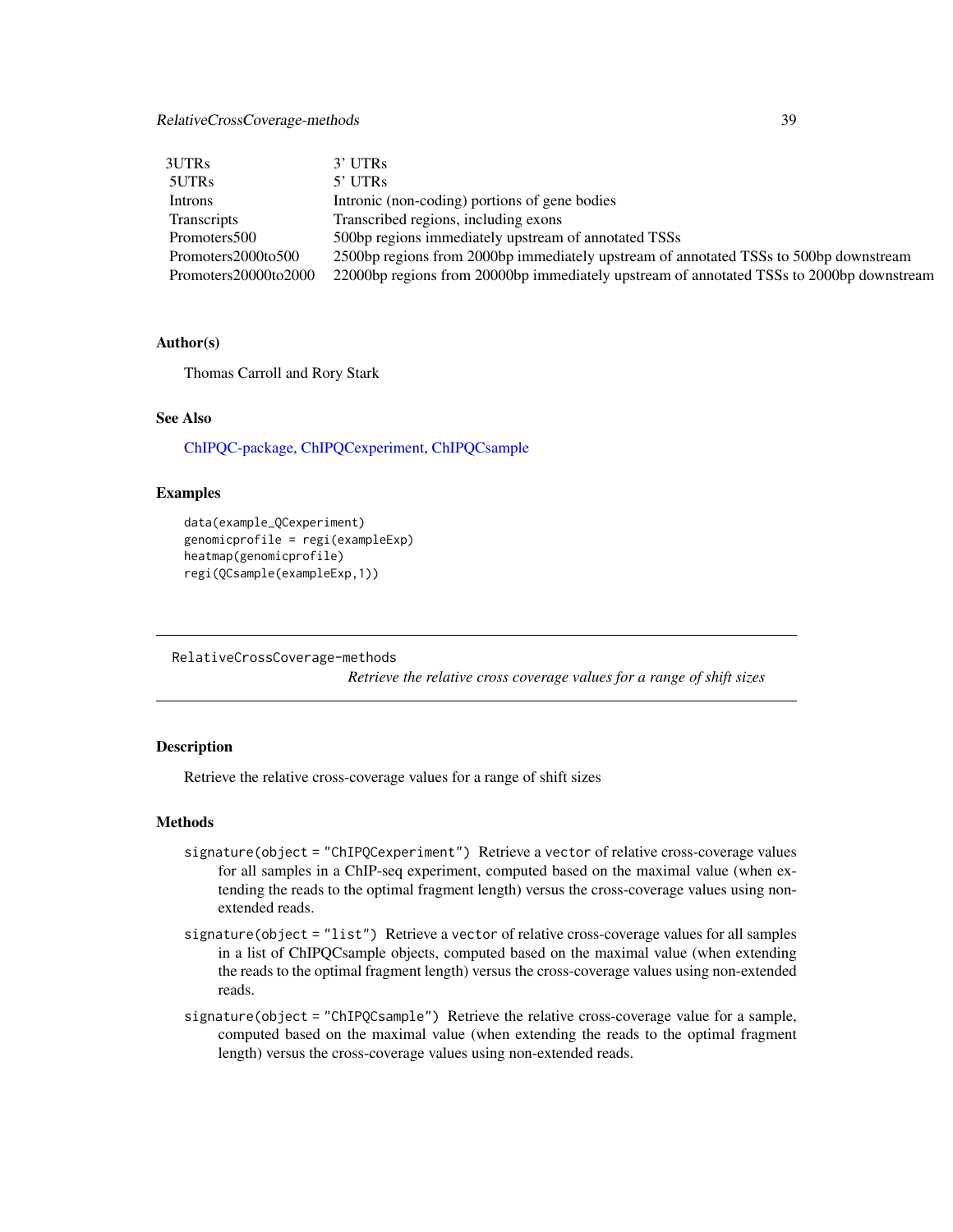#### Author(s)

Thomas Carroll and Rory Stark

# See Also

[ChIPQC-package,](#page-2-1) [ChIPQCexperiment,](#page-8-1) [ChIPQCsample](#page-11-1)

# Examples

```
data(example_QCexperiment)
RelativeCrossCoverage(exampleExp)
RelativeCrossCoverage(QCsample(exampleExp,1))
```
#### ribl-methods *Retrieve numbers of reads overlapping blacklisted regions*

# <span id="page-39-1"></span>Description

Retrieve the numbers of reads overlapping blacklisted regions.

#### Methods

- signature(object = "ChIPQCexperiment") Retrieve a vector of the numbers of reads overlapping blacklisted regions for each sample in an experiment.
- signature(object = "list") Retrieve a vector of the numbers of reads overlapping blacklisted regions for each sample in a list of ChIPQCsample objects.
- signature(object = "ChIPQCsample") Retrieve the number of reads overlapping blacklisted regions in a sample.

#### Author(s)

Thomas Carroll and Rory Stark

#### See Also

[ChIPQC-package,](#page-2-1) [ChIPQCexperiment,](#page-8-1) [ChIPQCsample](#page-11-1)

```
data(example_QCexperiment)
ribl(exampleExp)
ribl(QCsample(exampleExp,1))
```
<span id="page-39-0"></span>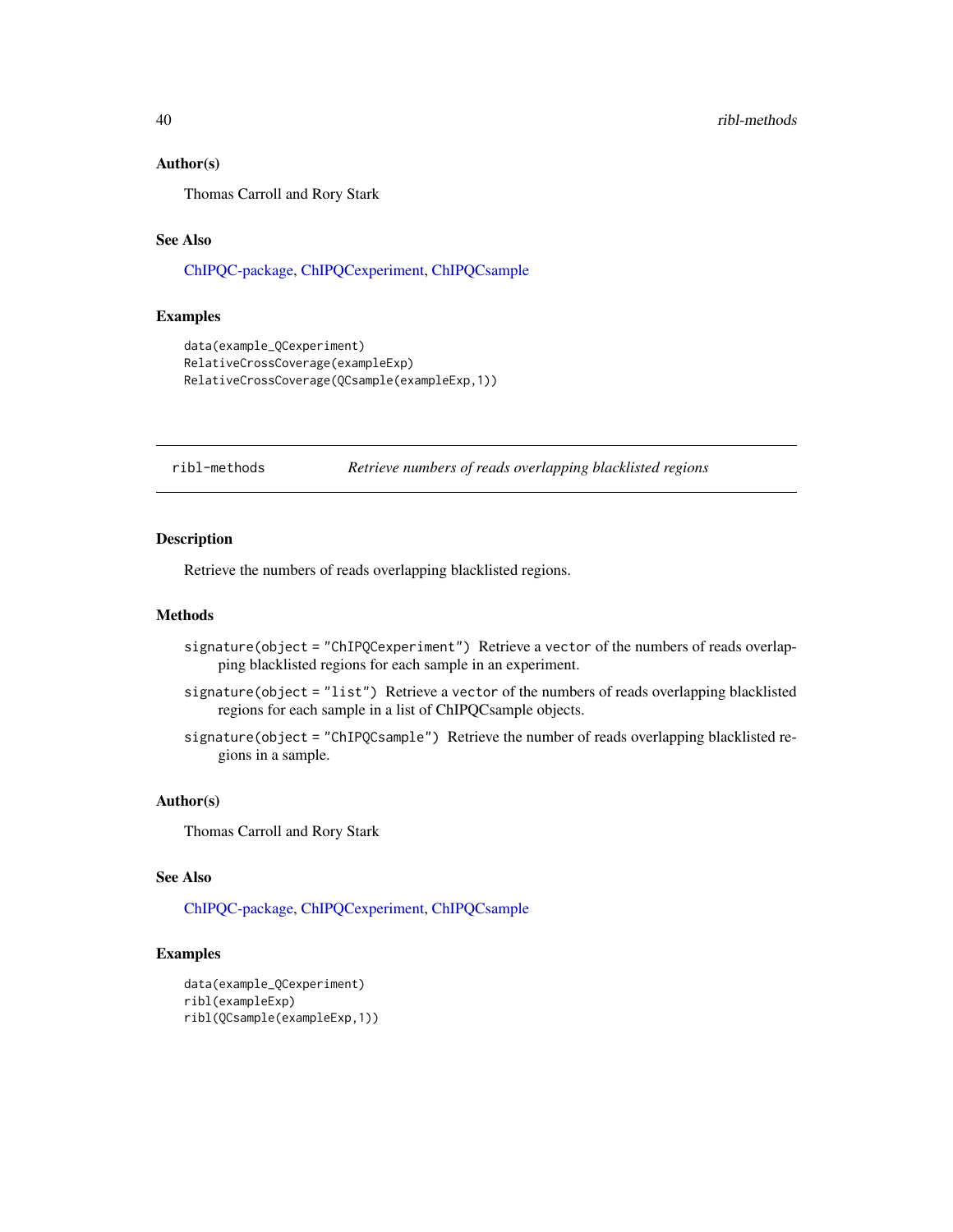<span id="page-40-0"></span>

#### <span id="page-40-1"></span>Description

Retrieve the numbers of reads overlapping peaks.

#### Methods

- signature(object = "ChIPQCexperiment") Retrieve a vector of the numbers of reads overlapping peaks for each sample in an experiment.
- signature(object = "list") Retrieve a vector of the numbers of reads overlapping peaks for each sample in a list of ChIPQCsample objects.
- signature(object = "ChIPQCsample") Retrieve the number of reads overlapping peaks in a sample.

#### Author(s)

Thomas Carroll and Rory Stark

#### See Also

[ChIPQC-package,](#page-2-1) [ChIPQCexperiment,](#page-8-1) [ChIPQCsample](#page-11-1)

#### Examples

```
data(example_QCexperiment)
rip(exampleExp)
rip(QCsample(exampleExp,1))
```
ssd-methods *Retrieve SSD (squared sum of deviations) values of peak coverage*

#### <span id="page-40-2"></span>**Description**

Retrieve SSD (squared sum of deviations) values of peak coverage density.

#### **Methods**

- signature(object = "ChIPQCexperiment") Retrieve a vector of SSD values, one for each sample in an experiment.
- signature(object = "list") Retrieve a vector of SSD values, one for each sample in a list of ChIPQCsample objects.
- signature(object = "ChIPQCsample") Retrieve the SSD (squared sum of deviations) for a sample, computed from the standard deviation of the [coveragehistogram](#page-14-1).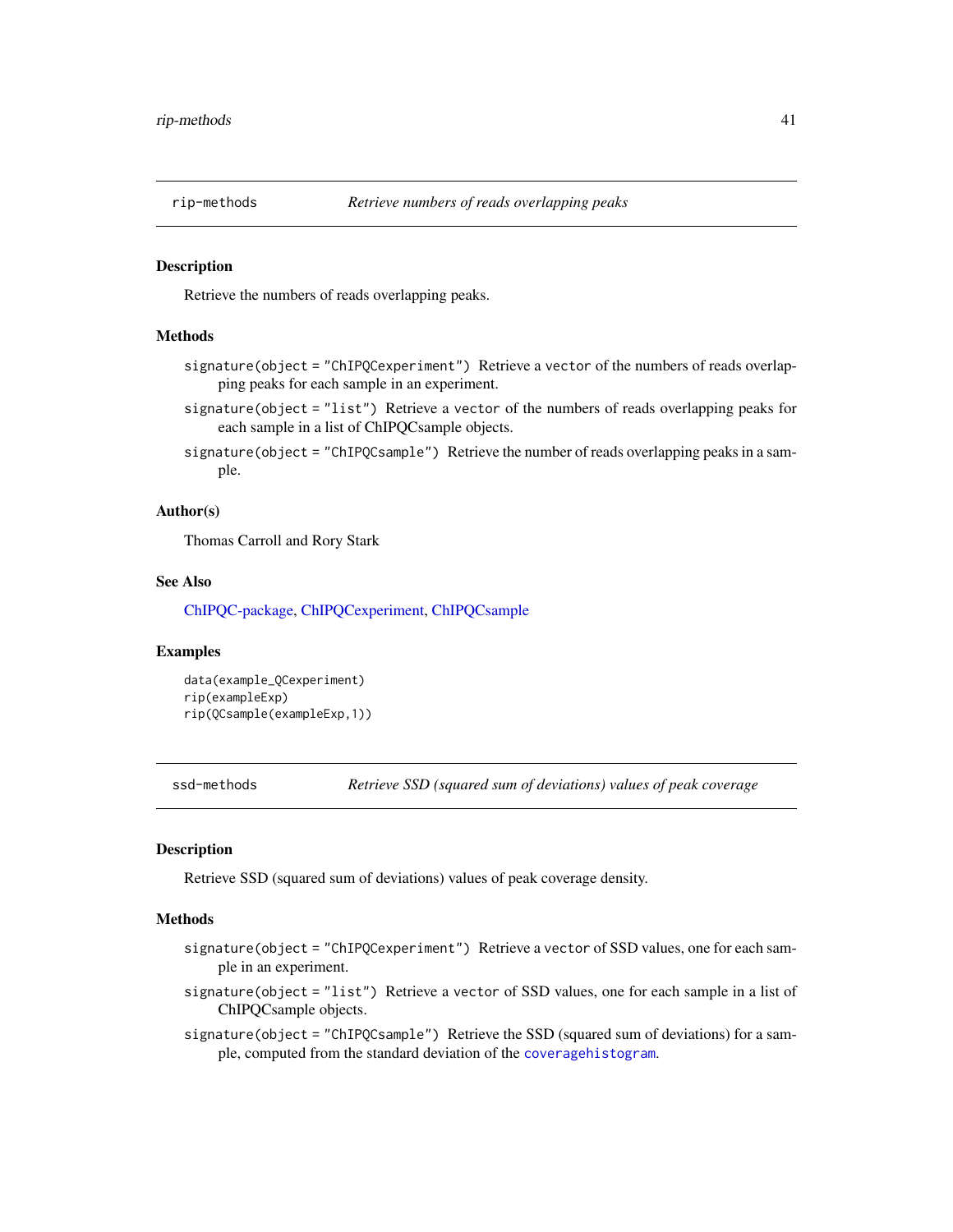# <span id="page-41-0"></span>42 ssd-methods

# Note

uses the SSD calculation from the chipseq package.

# Author(s)

Thomas Carroll and Rory Stark

# See Also

[ChIPQC-package,](#page-2-1) [ChIPQCexperiment,](#page-8-1) [ChIPQCsample](#page-11-1)

# Examples

data(example\_QCexperiment) ssd(exampleExp) ssd(QCsample(exampleExp,1))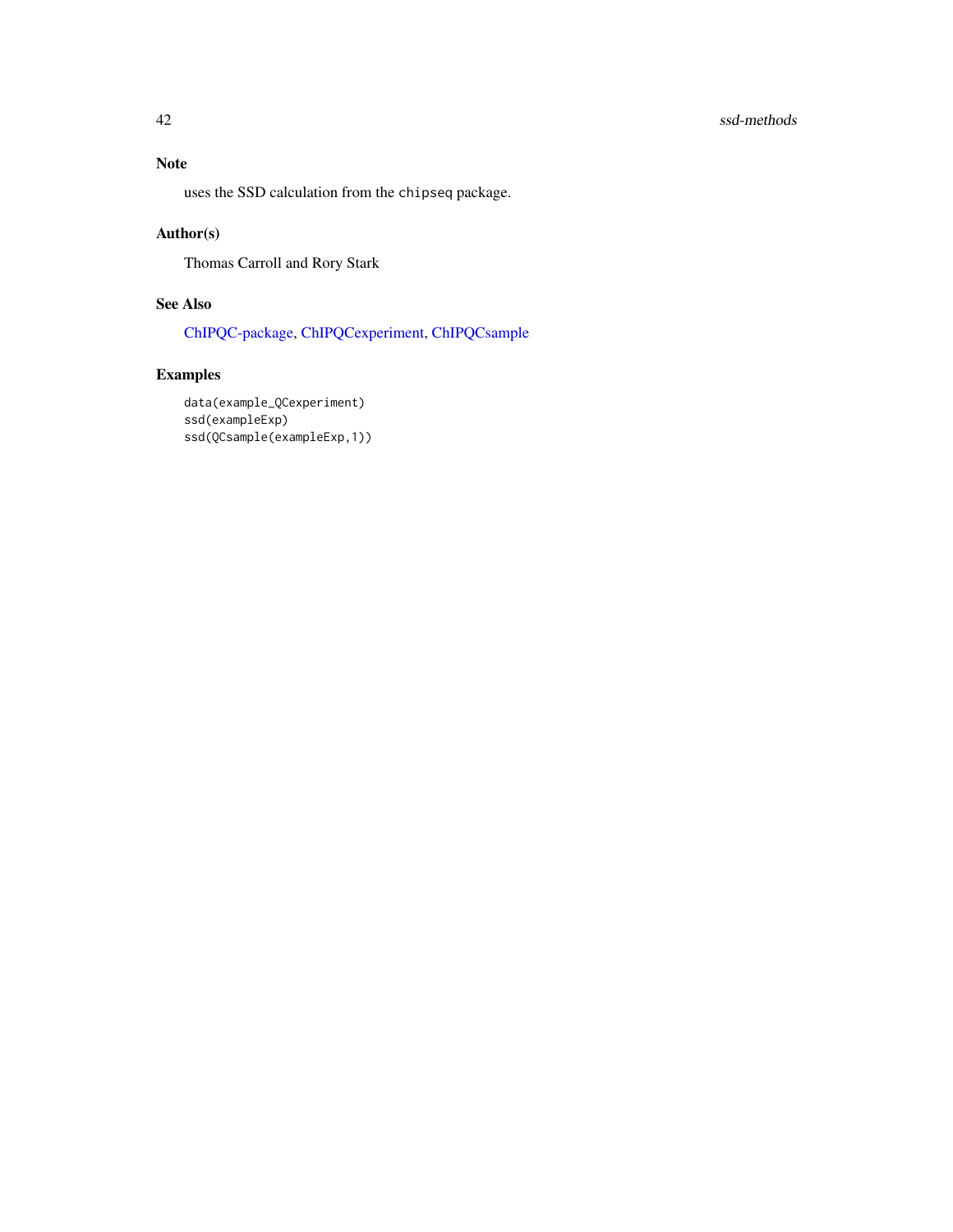# <span id="page-42-0"></span>**Index**

∗ classes ChIPQCexperiment-class, [9](#page-8-0) ChIPQCsample-class, [12](#page-11-0) ∗ datasets ChIPQC-data, [8](#page-7-0) ∗ methods averagepeaksignal-methods, [4](#page-3-0) ChIPQCreport-methods, [11](#page-10-0) coveragehistogram-methods, [15](#page-14-0) crosscoverage-methods, [16](#page-15-0) duplicateRate-methods, [17](#page-16-0) duplicates-methods, [18](#page-17-0) flagtagcounts-methods, [19](#page-18-0) fragmentlength-methods, [19](#page-18-0) frip-methods, [20](#page-19-0) mapped-methods, [21](#page-20-0) Normalisedaveragepeaksignal-methods, [22](#page-21-0) peaks-methods, [23](#page-22-0) plotCC-methods, [23](#page-22-0) plotCorHeatmap-methods, [24](#page-23-0) plotCoverageHist-methods, [25](#page-24-0) plotFribl-methods, [26](#page-25-0) plotFrip-methods, [26](#page-25-0) plotPeakProfile-methods, [27](#page-26-0) plotPrincomp-methods, [28](#page-27-0) plotRap-methods, [29](#page-28-0) plotRegi-methods, [30](#page-29-0) plotSSD-methods, [30](#page-29-0) QCannotation-methods, [31](#page-30-0) QCcontrol-methods, [32](#page-31-0) QCdba-methods, [33](#page-32-0) QCmetadata-methods, [33](#page-32-0) QCmetrics-methods, [34](#page-33-0) QCsample-methods, [35](#page-34-0) readlength-methods, [35](#page-34-0) ReadLengthFragmentLengthCrossCoverage-met<mark>CbDBQ</mark>Creport,list-method [36](#page-35-0)

#### [37](#page-36-0)

reads-methods, [37](#page-36-0) regi-methods, [38](#page-37-0) RelativeCrossCoverage-methods, [39](#page-38-0) ribl-methods, [40](#page-39-0) rip-methods, [41](#page-40-0) ssd-methods, [41](#page-40-0)

averagepeaksignal, *[9](#page-8-0)*, *[14](#page-13-0)* averagepeaksignal *(*averagepeaksignal-methods*)*, [4](#page-3-0) averagepeaksignal,ChIPQCexperiment-method *(*averagepeaksignal-methods*)*, [4](#page-3-0) averagepeaksignal,ChIPQCsample-method *(*averagepeaksignal-methods*)*, [4](#page-3-0) averagepeaksignal,list-method *(*averagepeaksignal-methods*)*, [4](#page-3-0) averagepeaksignal-methods, [4](#page-3-0)

BiocParallel, *[7](#page-6-0)* blacklist\_hg19, *[6](#page-5-0)*, *[13](#page-12-0)* blacklist\_hg19 *(*ChIPQC-data*)*, [8](#page-7-0) bplapply, *[7](#page-6-0)*

```
ChIPQC, 3, 5, 8, 9, 31
ChIPQC-data, 8
ChIPQC-package, 3, 4, 7, 10, 12, 15–42
ChIPQCexperiment, 3–8, 11, 12, 15–42
ChIPQCexperiment
        (ChIPQCexperiment-class), 9
ChIPQCexperiment-class, 9
ChIPQCreport, 10
ChIPQCreport (ChIPQCreport-methods), 11
ChIPQCreport,ChIPQCexperiment-method
        (ChIPQCreport-methods), 11
ChIPQCreport,ChIPQCsample-method
        (ChIPQCreport-methods), 11
        (ChIPQCreport-methods), 11
```
ReadLengthReadLengthCrossCoverage-methodsChIPQCreport-methods, [11](#page-10-0)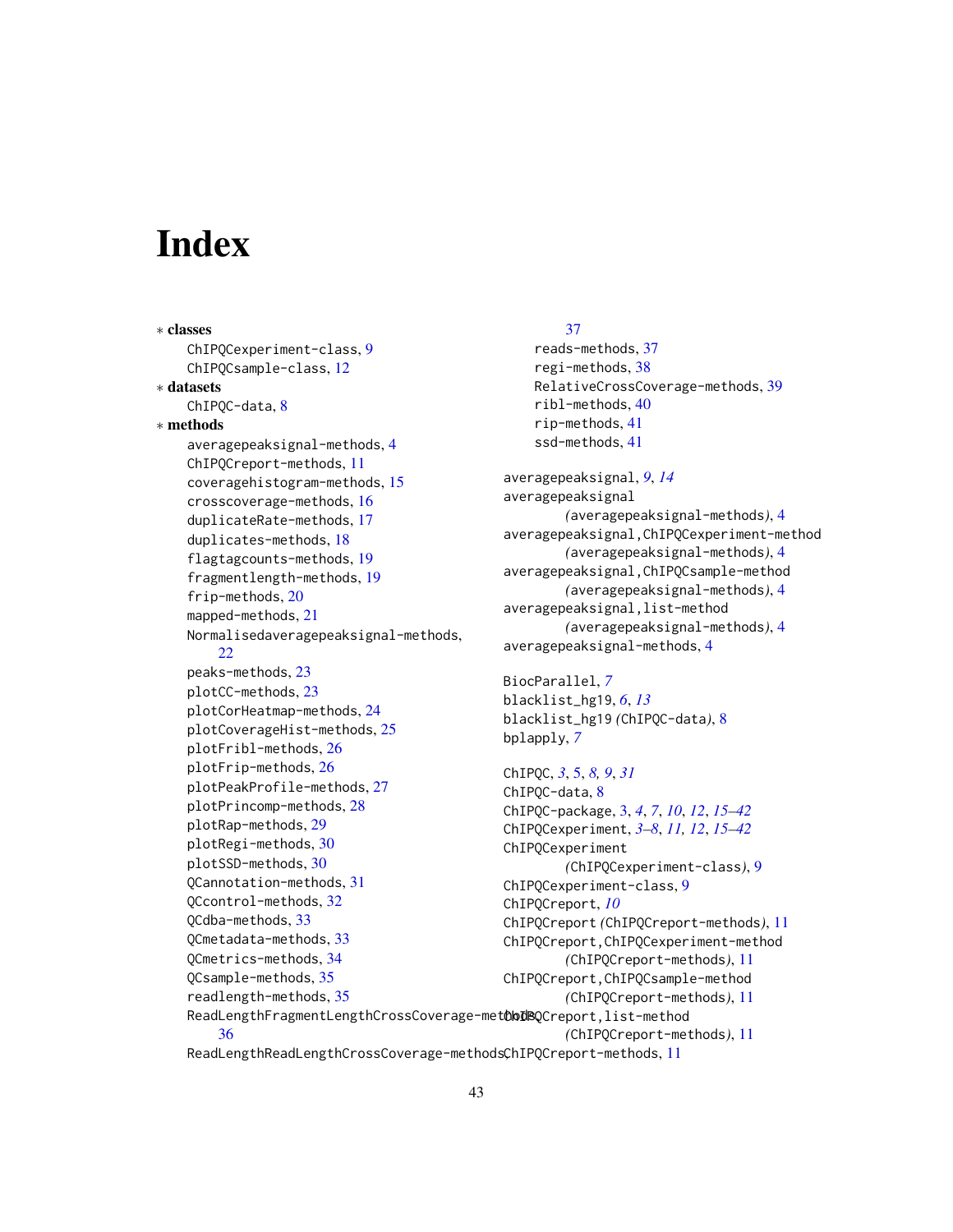ChIPQCsample, *[3,](#page-2-0) [4](#page-3-0)*, *[6,](#page-5-0) [7](#page-6-0)*, *[9–](#page-8-0)[12](#page-11-0)*, *[15–](#page-14-0)[32](#page-31-0)*, *[34–](#page-33-0)[42](#page-41-0)* ChIPQCsample *(*ChIPQCsample-class*)*, [12](#page-11-0) ChIPQCsample-class, [12](#page-11-0) coveragehistogram, *[9](#page-8-0)*, *[14](#page-13-0)*, *[41](#page-40-0)* coveragehistogram *(*coveragehistogram-methods*)*, [15](#page-14-0) coveragehistogram,ChIPQCexperiment-method *(*coveragehistogram-methods*)*, [15](#page-14-0) coveragehistogram,ChIPQCsample-method *(*coveragehistogram-methods*)*, [15](#page-14-0) coveragehistogram,list-method *(*coveragehistogram-methods*)*, [15](#page-14-0) coveragehistogram-methods, [15](#page-14-0) crosscoverage, *[9](#page-8-0)*, *[14](#page-13-0)* crosscoverage *(*crosscoverage-methods*)*,

[16](#page-15-0) crosscoverage,ChIPQCexperiment-method *(*crosscoverage-methods*)*, [16](#page-15-0) crosscoverage,ChIPQCsample-method *(*crosscoverage-methods*)*, [16](#page-15-0) crosscoverage,list-method *(*crosscoverage-methods*)*, [16](#page-15-0) crosscoverage-methods, [16](#page-15-0)

dba, *[6](#page-5-0)*, *[33](#page-32-0)* DBA-object, *[33](#page-32-0)* dba.count, *[6,](#page-5-0) [7](#page-6-0)* dba.peakset, *[5](#page-4-0)* dba.plotHeatmap, *[24,](#page-23-0) [25](#page-24-0)* dba.plotPCA, *[28](#page-27-0)* DiffBind, *[3](#page-2-0)*, *[5](#page-4-0)*, *[7](#page-6-0)[–10](#page-9-0)*, *[33](#page-32-0)* duplicateRate, *[10](#page-9-0)*, *[14](#page-13-0)* duplicateRate *(*duplicateRate-methods*)*, [17](#page-16-0) duplicateRate,ChIPQCexperiment-method *(*duplicateRate-methods*)*, [17](#page-16-0) duplicateRate,ChIPQCsample-method *(*duplicateRate-methods*)*, [17](#page-16-0) duplicateRate,list-method *(*duplicateRate-methods*)*, [17](#page-16-0) duplicateRate-methods, [17](#page-16-0) duplicates, *[10](#page-9-0)*, *[14](#page-13-0)* duplicates *(*duplicates-methods*)*, [18](#page-17-0) duplicates,ChIPQCexperiment-method *(*duplicates-methods*)*, [18](#page-17-0) duplicates,ChIPQCsample-method *(*duplicates-methods*)*, [18](#page-17-0) duplicates,list-method

*(*duplicates-methods*)*, [18](#page-17-0)

duplicates-methods, [18](#page-17-0) example\_QCexperiment *(*ChIPQC-data*)*, [8](#page-7-0) exampleExp *(*ChIPQC-data*)*, [8](#page-7-0) flagtagcounts, *[9](#page-8-0)*, *[14](#page-13-0)* flagtagcounts *(*flagtagcounts-methods*)*, [19](#page-18-0) flagtagcounts,ChIPQCexperiment-method *(*flagtagcounts-methods*)*, [19](#page-18-0) flagtagcounts,ChIPQCsample-method *(*flagtagcounts-methods*)*, [19](#page-18-0) flagtagcounts,list-method *(*flagtagcounts-methods*)*, [19](#page-18-0) flagtagcounts-methods, [19](#page-18-0) fragmentlength, *[9](#page-8-0)*, *[14](#page-13-0)* fragmentlength *(*fragmentlength-methods*)*, [19](#page-18-0) fragmentlength,ChIPQCexperiment-method *(*fragmentlength-methods*)*, [19](#page-18-0) fragmentlength,ChIPQCsample-method *(*fragmentlength-methods*)*, [19](#page-18-0) fragmentlength,list-method *(*fragmentlength-methods*)*, [19](#page-18-0) fragmentlength-methods, [19](#page-18-0) FragmentLengthCrossCoverage, *[9](#page-8-0)*, *[14](#page-13-0)* FragmentLengthCrossCoverage *(*ReadLengthFragmentLengthCrossCoverage-methods*)*, [36](#page-35-0) FragmentLengthCrossCoverage,ChIPQCexperiment-method *(*ReadLengthFragmentLengthCrossCoverage-methods*)*, [36](#page-35-0) FragmentLengthCrossCoverage,ChIPQCsample-method *(*ReadLengthFragmentLengthCrossCoverage-methods*)*, [36](#page-35-0) FragmentLengthCrossCoverage,list-method *(*ReadLengthFragmentLengthCrossCoverage-methods*)*, [36](#page-35-0) FragmentLengthCrossCoverage-methods *(*ReadLengthFragmentLengthCrossCoverage-methods*)*, [36](#page-35-0) frip, *[9](#page-8-0)*, *[14](#page-13-0)* frip *(*frip-methods*)*, [20](#page-19-0) frip,ChIPQCexperiment-method *(*frip-methods*)*, [20](#page-19-0) frip,ChIPQCsample-method *(*frip-methods*)*, [20](#page-19-0) frip,list-method *(*frip-methods*)*, [20](#page-19-0) frip-methods, [20](#page-19-0)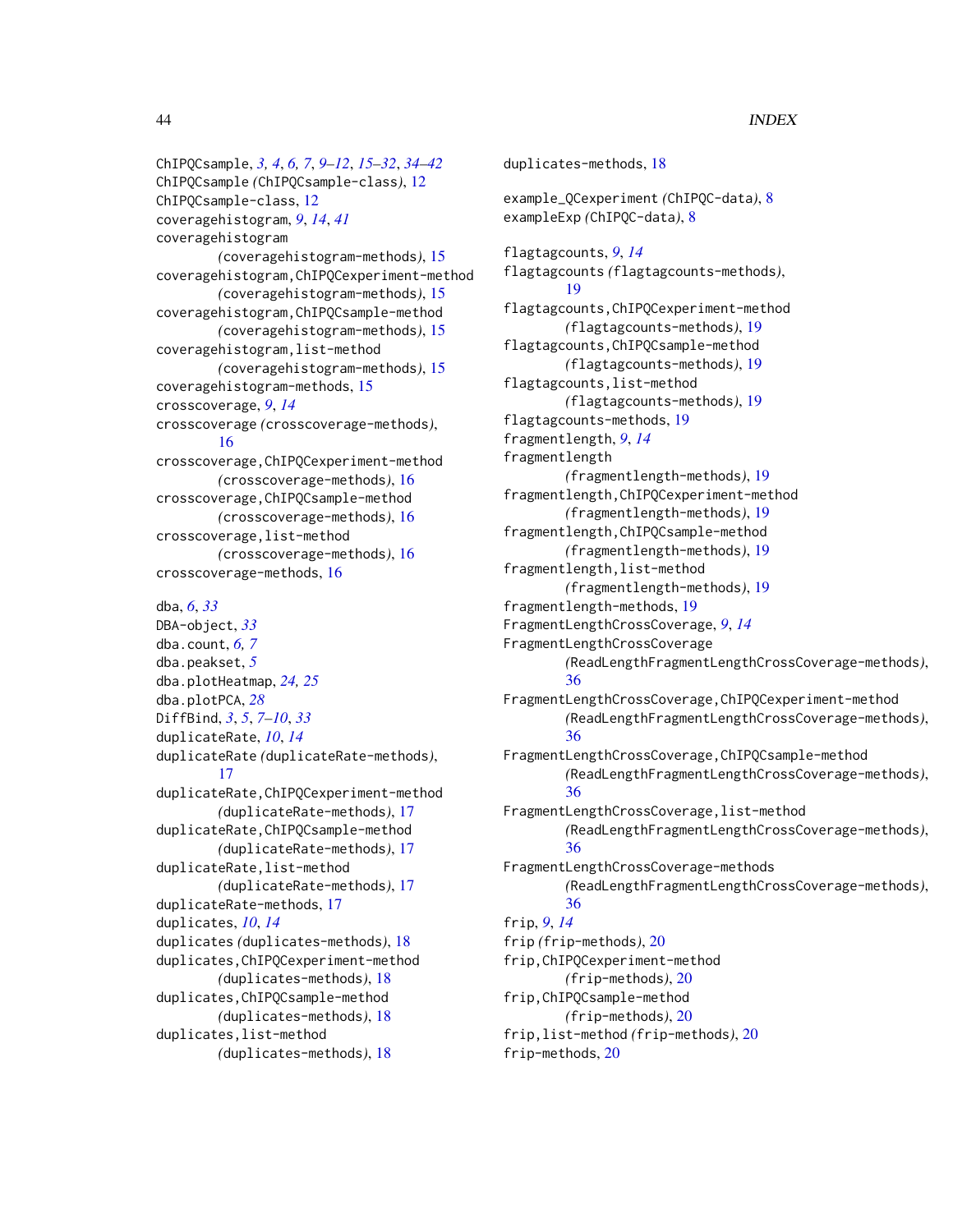#### INDEX 45

GRanges, *[6](#page-5-0)*, *[8](#page-7-0)*, *[12](#page-11-0)[–14](#page-13-0)*, *[23](#page-22-0)* GRangesList, *[23](#page-22-0)* list, *[9](#page-8-0)*, *[11](#page-10-0)* mapped, *[9](#page-8-0)*, *[14](#page-13-0)* mapped *(*mapped-methods*)*, [21](#page-20-0) mapped,ChIPQCexperiment-method *(*mapped-methods*)*, [21](#page-20-0) mapped,ChIPQCsample-method *(*mapped-methods*)*, [21](#page-20-0) mapped,list-method *(*mapped-methods*)*, [21](#page-20-0) mapped-methods, [21](#page-20-0) Normalisedaveragepeaksignal, *[10](#page-9-0)*, *[14](#page-13-0)* Normalisedaveragepeaksignal *(*Normalisedaveragepeaksignal-methods*)*, plotFribl,ChIPQCexperiment-method [22](#page-21-0) plotFribl,ChIPQCsample-method<br>Normalisedaveragepeaksignal,ChIPQCexperiment-method *(*Normalisedaveragepeaksignal-methods*)*, plotFribl,list-method [22](#page-21-0) Normalisedaveragepeaksignal,ChIPQCsample-method *(*Normalisedaveragepeaksignal-methods*)*, plotFribl-methods, [26](#page-25-0) [22](#page-21-0) Normalisedaveragepeaksignal,list-method *(*Normalisedaveragepeaksignal-methods*)*, [22](#page-21-0) Normalisedaveragepeaksignal-methods,  $22$ peaks, *[10](#page-9-0)*, *[14](#page-13-0)* peaks *(*peaks-methods*)*, [23](#page-22-0) peaks,ChIPQCexperiment-method *(*peaks-methods*)*, [23](#page-22-0) peaks,ChIPQCsample-method *(*peaks-methods*)*, [23](#page-22-0) peaks,list-method *(*peaks-methods*)*, [23](#page-22-0) peaks-methods, [23](#page-22-0) plotCC, *[10](#page-9-0)*, *[14](#page-13-0)* plotCC *(*plotCC-methods*)*, [23](#page-22-0) plotCC,ChIPQCexperiment-method *(*plotCC-methods*)*, [23](#page-22-0) plotCC,ChIPQCsample-method *(*plotCC-methods*)*, [23](#page-22-0) plotCC,list-method *(*plotCC-methods*)*, [23](#page-22-0) plotCC-methods, [23](#page-22-0) plotCorHeatmap, *[10](#page-9-0)* plotCorHeatmap *(*plotCorHeatmap-methods*)*, [24](#page-23-0)

plotCorHeatmap,ChIPQCexperiment-method *(*plotCorHeatmap-methods*)*, [24](#page-23-0) plotCorHeatmap-methods, [24](#page-23-0) plotCoverageHist, *[10](#page-9-0)*, *[14](#page-13-0)* plotCoverageHist *(*plotCoverageHist-methods*)*, [25](#page-24-0) plotCoverageHist,ChIPQCexperiment-method *(*plotCoverageHist-methods*)*, [25](#page-24-0) plotCoverageHist,ChIPQCsample-method *(*plotCoverageHist-methods*)*, [25](#page-24-0) plotCoverageHist,list-method *(*plotCoverageHist-methods*)*, [25](#page-24-0) plotCoverageHist-methods, [25](#page-24-0) plotFribl, *[10](#page-9-0)*, *[14](#page-13-0)* plotFribl *(*plotFribl-methods*)*, [26](#page-25-0) *(*plotFribl-methods*)*, [26](#page-25-0) *(*plotFribl-methods*)*, [26](#page-25-0) *(*plotFribl-methods*)*, [26](#page-25-0) plotFrip *(*plotFrip-methods*)*, [26](#page-25-0) plotFrip,ChIPQCexperiment-method *(*plotFrip-methods*)*, [26](#page-25-0) plotFrip,ChIPQCsample-method *(*plotFrip-methods*)*, [26](#page-25-0) plotFrip,list-method *(*plotFrip-methods*)*, [26](#page-25-0) plotFrip-methods, [26](#page-25-0) plotPeakProfile, *[10](#page-9-0)*, *[14](#page-13-0)* plotPeakProfile *(*plotPeakProfile-methods*)*, [27](#page-26-0) plotPeakProfile,ChIPQCexperiment-method *(*plotPeakProfile-methods*)*, [27](#page-26-0) plotPeakProfile,ChIPQCsample-method *(*plotPeakProfile-methods*)*, [27](#page-26-0) plotPeakProfile,list-method *(*plotPeakProfile-methods*)*, [27](#page-26-0) plotPeakProfile-methods, [27](#page-26-0) plotPrincomp, *[10](#page-9-0)* plotPrincomp *(*plotPrincomp-methods*)*, [28](#page-27-0) plotPrincomp,ChIPQCexperiment-method *(*plotPrincomp-methods*)*, [28](#page-27-0) plotPrincomp-methods, [28](#page-27-0) plotRap, *[10](#page-9-0)*, *[14](#page-13-0)* plotRap *(*plotRap-methods*)*, [29](#page-28-0) plotRap,ChIPQCexperiment-method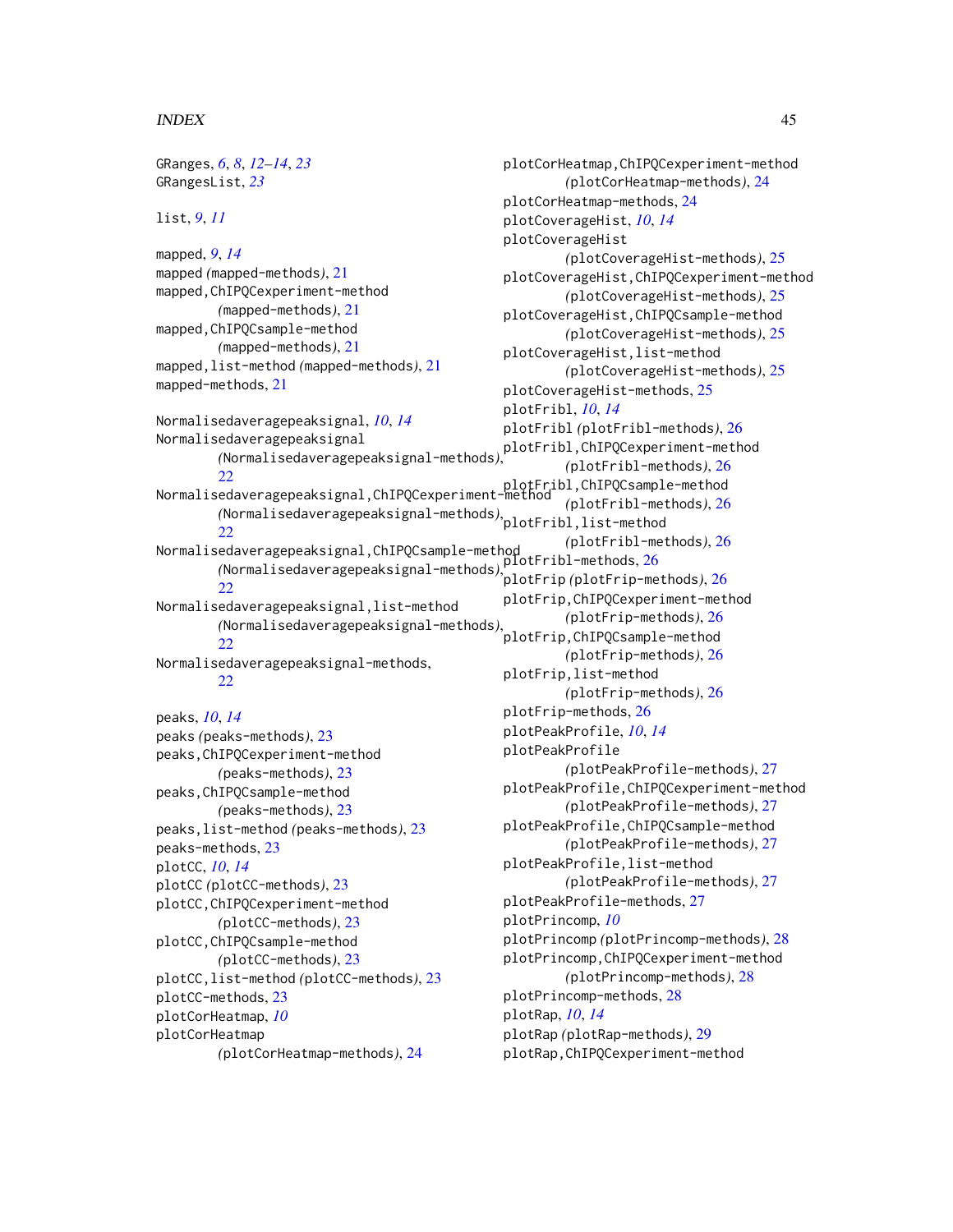# 46 INDEX

*(*plotRap-methods*)*, [29](#page-28-0) plotRap,ChIPQCsample-method *(*plotRap-methods*)*, [29](#page-28-0) plotRap,list-method *(*plotRap-methods*)*, [29](#page-28-0) plotRap-methods, [29](#page-28-0) plotRegi, *[10](#page-9-0)*, *[14](#page-13-0)* plotRegi *(*plotRegi-methods*)*, [30](#page-29-0) plotRegi,ChIPQCexperiment-method *(*plotRegi-methods*)*, [30](#page-29-0) plotRegi,ChIPQCsample-method *(*plotRegi-methods*)*, [30](#page-29-0) plotRegi,list-method *(*plotRegi-methods*)*, [30](#page-29-0) plotRegi-methods, [30](#page-29-0) plotSSD *(*plotSSD-methods*)*, [30](#page-29-0) plotSSD,ChIPQCexperiment-method *(*plotSSD-methods*)*, [30](#page-29-0) plotSSD,ChIPQCsample-method *(*plotSSD-methods*)*, [30](#page-29-0) plotSSD,list-method *(*plotSSD-methods*)*, [30](#page-29-0) plotSSD-methods, [30](#page-29-0)

QCannotation, *[6](#page-5-0)*, *[9](#page-8-0)*, *[12](#page-11-0)* QCannotation *(*QCannotation-methods*)*, [31](#page-30-0) QCannotation,ChIPQCexperiment-method *(*QCannotation-methods*)*, [31](#page-30-0) QCannotation-methods, [31](#page-30-0) QCcontrol, *[9](#page-8-0)* QCcontrol *(*QCcontrol-methods*)*, [32](#page-31-0) QCcontrol,ChIPQCexperiment-method *(*QCcontrol-methods*)*, [32](#page-31-0) QCcontrol-methods, [32](#page-31-0) QCdba, *[9](#page-8-0)* QCdba *(*QCdba-methods*)*, [33](#page-32-0) QCdba,ChIPQCexperiment-method *(*QCdba-methods*)*, [33](#page-32-0) QCdba-methods, [33](#page-32-0) QCmetadata, *[9](#page-8-0)* QCmetadata *(*QCmetadata-methods*)*, [33](#page-32-0) QCmetadata,ChIPQCexperiment-method *(*QCmetadata-methods*)*, [33](#page-32-0) QCmetadata,list-method *(*QCmetadata-methods*)*, [33](#page-32-0) QCmetadata-methods, [33](#page-32-0) QCmetrics, *[9](#page-8-0)* QCmetrics *(*QCmetrics-methods*)*, [34](#page-33-0)

QCmetrics,ChIPQCexperiment-method *(*QCmetrics-methods*)*, [34](#page-33-0) QCmetrics,ChIPQCsample-method *(*QCmetrics-methods*)*, [34](#page-33-0) QCmetrics,list-method *(*QCmetrics-methods*)*, [34](#page-33-0) QCmetrics-methods, [34](#page-33-0) QCsample, *[9](#page-8-0)* QCsample *(*QCsample-methods*)*, [35](#page-34-0) QCsample,ChIPQCexperiment-method *(*QCsample-methods*)*, [35](#page-34-0) QCsample-methods, [35](#page-34-0)

readlength, *[10](#page-9-0)*, *[14](#page-13-0)* readlength *(*readlength-methods*)*, [35](#page-34-0) readlength,ChIPQCexperiment-method *(*readlength-methods*)*, [35](#page-34-0) readlength,ChIPQCsample-method *(*readlength-methods*)*, [35](#page-34-0) readlength,list-method *(*readlength-methods*)*, [35](#page-34-0) readlength-methods, [35](#page-34-0) ReadLengthCrossCoverage, *[10](#page-9-0)*, *[14](#page-13-0)* ReadLengthCrossCoverage *(*ReadLengthReadLengthCrossCoverage-methods*)*, [37](#page-36-0) ReadLengthCrossCoverage,ChIPQCexperiment-method *(*ReadLengthReadLengthCrossCoverage-methods*)*, [37](#page-36-0) ReadLengthCrossCoverage,ChIPQCsample-method *(*ReadLengthReadLengthCrossCoverage-methods*)*, [37](#page-36-0) ReadLengthCrossCoverage,list-method *(*ReadLengthReadLengthCrossCoverage-methods*)*, [37](#page-36-0) ReadLengthCrossCoverage-methods *(*ReadLengthReadLengthCrossCoverage-methods*)*, [37](#page-36-0) ReadLengthFragmentLengthCrossCoverage-methods, [36](#page-35-0) ReadLengthReadLengthCrossCoverage-methods, [37](#page-36-0) reads, *[10](#page-9-0)*, *[14](#page-13-0)* reads *(*reads-methods*)*, [37](#page-36-0) reads,ChIPQCexperiment-method *(*reads-methods*)*, [37](#page-36-0) reads,ChIPQCsample-method *(*reads-methods*)*, [37](#page-36-0)

reads,list-method *(*reads-methods*)*, [37](#page-36-0)